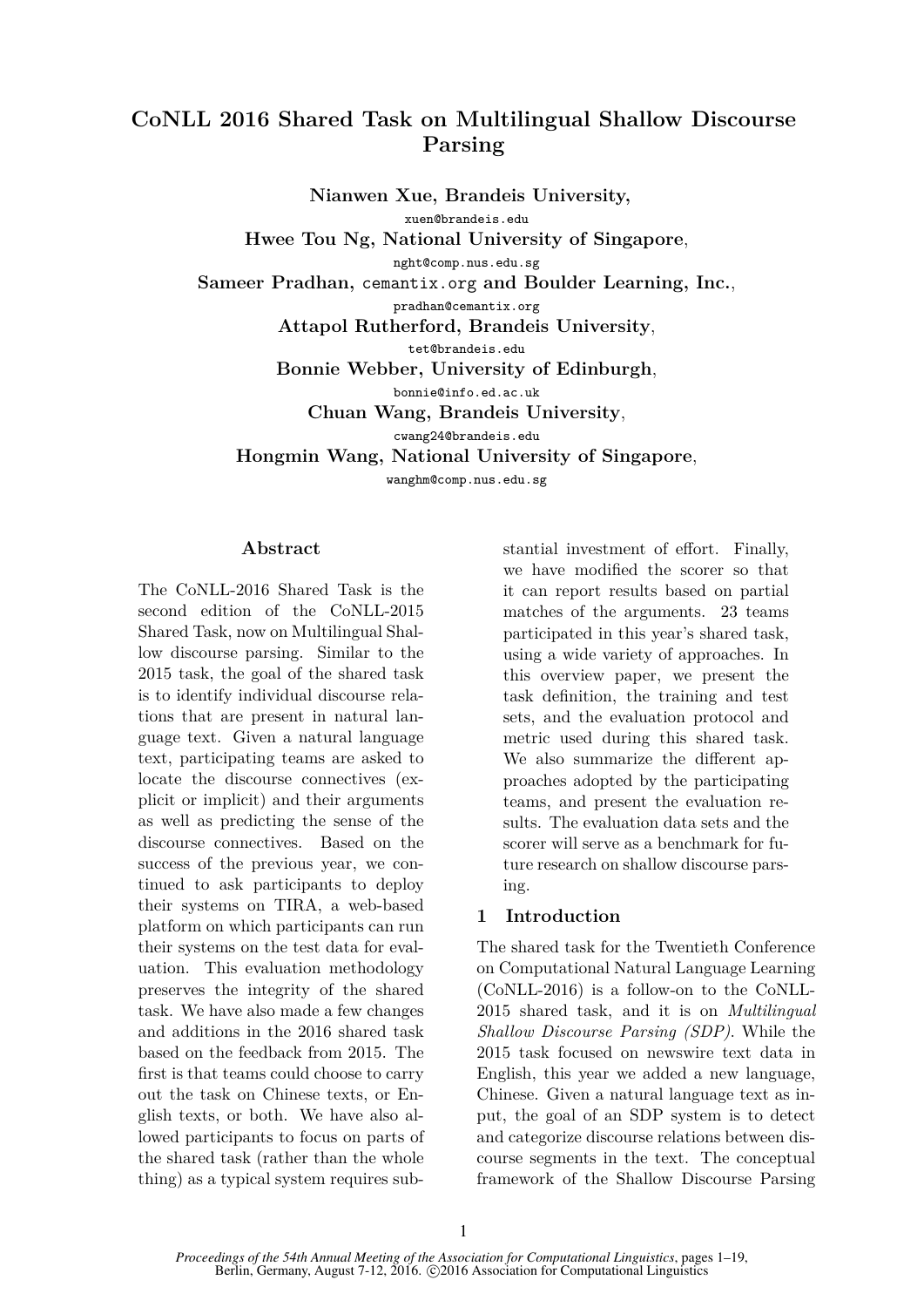task is that of the Penn Discourse TreeBank (PDTB) (Prasad et al., 2008; Prasad et al., 2014), where a discourse relation is viewed as a predicate that takes two abstract objects as arguments. The two arguments may be realized as clauses or sentences, or occasionally phrases. It is "shallow" in that sense that the system is not required to output a tree or graph that covers the entire text, and the discourse relations are not hierarchically organized. As such, it differs from analyses according to either Rhetorical Structure (Mann and Thompson, 1988) or Segmented Discourse Representation Theory (SDRT) (Asher and Lascarides, 2003).

The rest of this overview paper is structured as follows. In Section 2, we provide a concise definition of the shared task. We describe how the training and test data are prepared in Section 3. In Section 4, we present the evaluation protocol, metric and scorer. The different approaches that participants took in the shared task are summarized in Section 5. In Section 6, we present the ranking of participating systems and analyze the evaluation results. We present our conclusions in Section 7.

## **2 Task Definition**

The goal of the shared task on shallow discourse parsing is to detect and categorize individual discourse relations. Specifically, given a newswire article as input, a participating system is asked to return the set of discourse relations it can identify in the text. A discourse relation is defined as a relation taking two abstract objects (events, states, facts, or propositions) as arguments (Prasad et al., 2008; Prasad et al., 2014). Discourse relations may be expressed with explicit connectives like *because*, *however*, *but*, or implicitly inferred between two argument spans interpretable as abstract objects. In the current version of the PDTB, only adjacent spans are considered. Each discourse relation is labeled with a sense selected from a sense hierarchy. Its argument spans may be sentences, clauses, or in some rare cases, noun phrases. To detect a discourse relation, a participating system needs to:

1. Identify the text span of an explicit discourse connective, if present, or the position between adjacent sentences as the proxy site of an implicit discourse relation;

- 2. Identify the two text spans that serve as arguments to the relation;
- 3. Label the arguments as *Arg1* or *Arg2*, as appropriate;
- 4. Predict the sense of the discourse relation (e.g., "Cause", "Condition", "Contrast").

A full system that outputs all four components of the discourse relations usually comprises a long pipeline, and it is hard for teams that do not have a pre-existing system to put together a competitive full system. This year we therefore allowed participants to focus solely on predicting the sense of discourse relations, given gold-standard connectives and their arguments.

# **3 Data**

# **3.1 Training and Development**

The training and development sets for English remain exactly the same as those used in the CoNLL-2015 shared task. Details regarding how the data was adapted from the Penn Discourse TreeBank 2.0 (PDTB 2.0) are provided in the overview paper of the CoNLL 2015 shared task (Xue et al., 2015). The Chinese training and development sets are taken from the Chinese Discourse Tree-Bank (CDTB) 0.5 (Zhou and Xue, 2012; Zhou and Xue, 2015), available from the LDC (http://ldc.upenn.edu), supplemented with additional annotated data from the Chinese TreeBank (Xue et al., 2005).

The CDTB adopts the general annotation strategy of the PDTB, associating discourse relations with explicit or implicit discourse connectives and the two spans that serve as their arguments. In the case of explicit discourse relations (Example 1), there is an overt discourse connective, which may be realized syntactically as a subordinating or coordinating conjunction, or a discourse adverbial. Implicit discourse relations are cases where there is not an overt discourse connective (Example 2). Like PDTB, CDTB also annotates Alternative Lexicalizations (AltLex) and Entity Relations (EntRel) when no explicit or implicit discourse relations can be identified.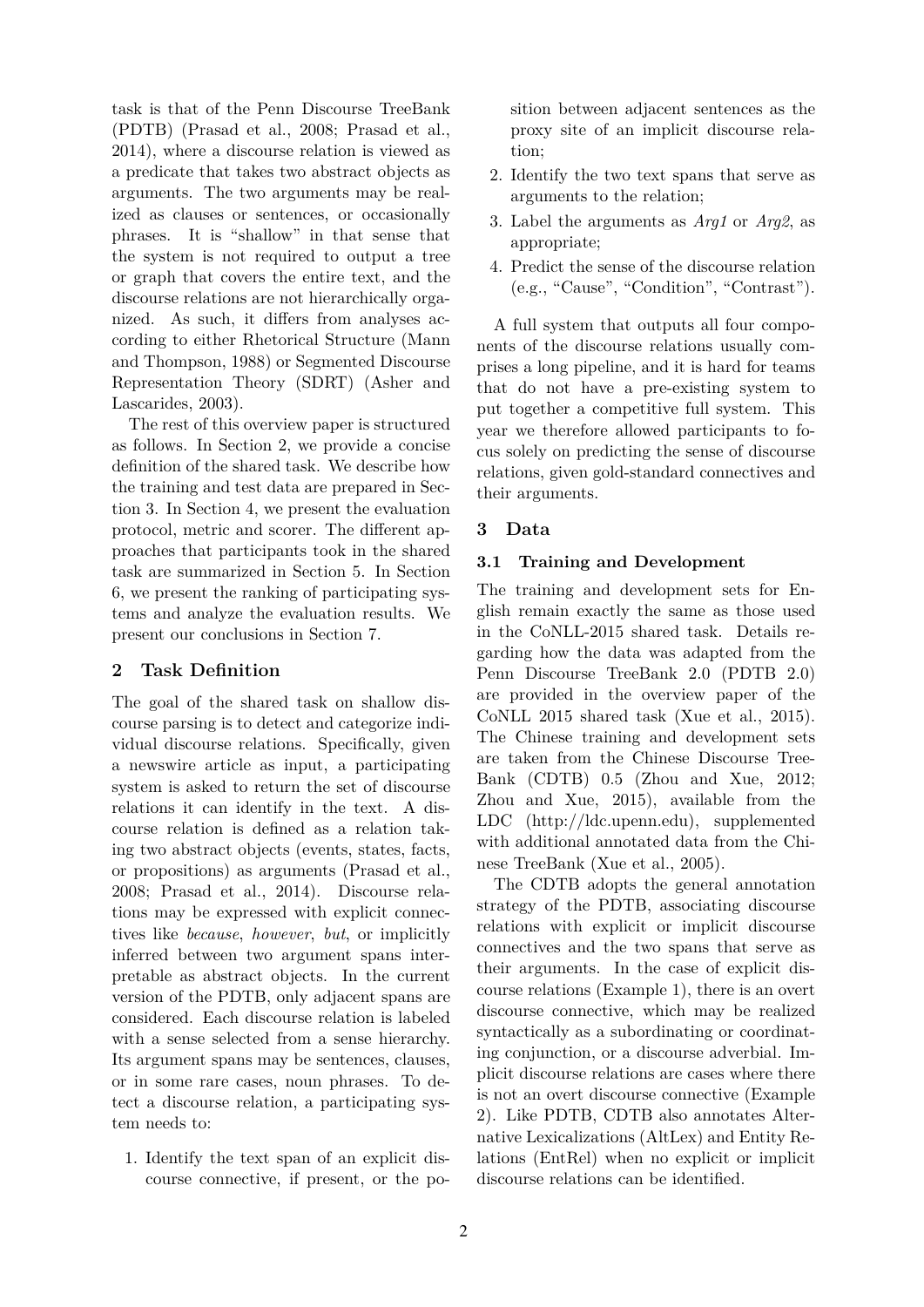(1) [**Conn** 尽管 even though ] [**Arg1** 亚洲 一些 Asia some 国家 country DE financial turmoil will make 的 金融 动荡 会 使 这些 国家 these country DE economy growth 的 经济 增长 受到 experience serious impact 严重 影响  $\vert$ ,  $\vert$ Conn  $\vert$ , but [**Arg2** 就 整 to whole CL world economy 个 世界 经济 而 言 , , 其他 国家 other country DE strong growth momentum 的 强劲 增长 势头 会 弥补 will compensate this one loss 这 一 损失 ]。 .

"Even though the financial turmoil in some Asian countries will affect the economic growth of these countries, as far as the economy of the whole world is concerned, the strong economic growth of other countries will make up for this loss."

(2) 其中 among them  $[Arg1 \n\amalg \Box]$ export be 为 一百七十八点三亿 美元 17.83 billion dollar , , 比 compared with 去年 last year same period decrease 同 期 下降 百分之一点三 ] ; 1.3 percent ; [**Arg2** 进口 import 一百八十二点七亿 美元 18.27 billion dollar , increase , 增长 百分之三十四点一 ] 。 34.1 percent .

"Among them, export is 17.83 billion dollars, an 1.3 percent increase over the same period last year. Meanwhile, import is 18.27 billion dollars, which is a 34.1 percent increase."

The CDTB also differs somewhat in its annotation practices. The first difference is in the way that implicit discourse relations are identified. PDTB uses sentence-final punctuation (periods, question or exclamation marks) to identify where implicit discourse relations might occur. However, since the concept of "sentence" is less formalized in Chinese, and since a comma may serve as a sentence-final marker (as well as sentence-internal punctuation), CDTB identifies implicit relations by examining commas in addition to periods, question and exclamation marks, and disambiguating them to identify those serving as sentencefinal markers. Teams that exploited these language-specific characteristics did well on

the Chinese task (Section 6). Table 1 shows that the distribution of explicit and implicit discourse relations also differs between Chinese and English: while there are about equal numbers of explicit and discourse relations in English, implicit discourse relations outnumber explicit discourse relations in Chinese. The second difference in annotation practices is how the arguments are labeled. In the PDTB, the argument that is introduced by a discourse connective (e.g., a subordinate conjunction) is labeled *Arg1* while the other argument is labeled *Arg2*. Since there are much fewer explicit discourse relations than implicit discourse relations, the argument labels are defined "semantically", meaning they are defined based on how arguments are interpreted. For example, for a Causation relation, *Arg1* is the cause while *Arg2* is the result. Since arguments are defined semantically, there is less of a need to have Level-3 subtypes as in the PDTB. For example, *Contingency:Cause:Reason* and *Contingency:Cause:Result* are essentially the same relation, just with the arguments reversed. For this reason, CDTB adopts a flat set of 10 relations (Table 2), which are used in this shared task without any modification.

The above discussion shows that PDTBstyle discourse relations are substantially, but not fully language-independent due to different lexicalizations (e.g., explicit vs implicit discourse connectives) and grammaticalizations (the formalization of the concept of sentence). As we shall see in Section 5 where we discuss different approaches, teams that exploited these language-specific properties did well on the Chinese task. For example, the way in which implicit discourse relations are annotated impacts how the arguments for implicit discourse relations are identified. In addition, because the smaller number of explicit discourse relations, it makes less sense to train separate models for explicit relations alone because many of the discourse connectives in the training data will not repeat in the test data. In addition, the senses of discourse relations are less evenly distributed in Chinese than in English. For example, "Conjunction" is a very common category, presumably because without explicit discourse connectives, a discourse relation is harder to judge, leading annotators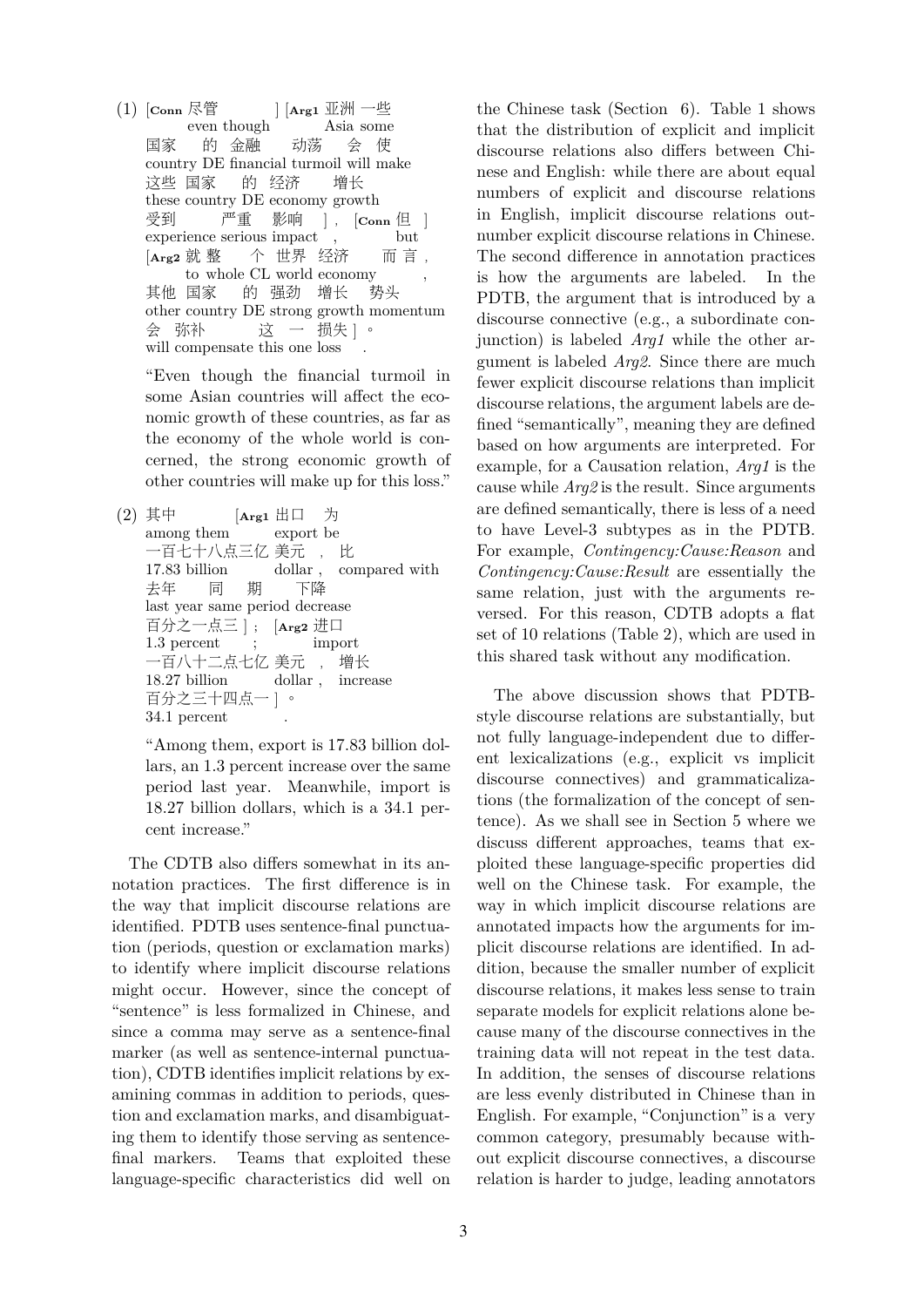|          | Train  | Dev | Test |
|----------|--------|-----|------|
| Implicit | 6,706  | 251 | 281  |
| Explicit | 2,225  | 77  | 96   |
| EntRel   | 1,098  | 50  | 71   |
| AltLex   | 211    | 5   |      |
| Total    | 10,240 | 328 | 455  |

Table 1: The distribution of discourse relation types in the Chinese data

to use "Conjunction" as a default category.

#### **3.2 Test Data**

We provide two test sets for each language: a test set from a publicly available annotated corpus, and a blind test set specifically prepared for this task. The official ranking of the systems is based on their performance on the *blind test set*. We reused the English test sets from the 2015 shared task, details of which can be found in (Xue et al., 2015). For Chinese, one test set is from the CDTB, and uses the same data source as the training data. The *blind test set* is from Chinese Wikinews.

#### **3.2.1 Data Selection and Post-processing**

For the blind test data, 29,892 words of Chinese newswire texts were selected from a dump of Chinese Wikinews<sup>1</sup> created on 23rd October 2015, and annotated in accordance with the CDTB-0.5 annotation guidelines.

The raw Wikinews data was pre-processed as follows:

- News articles were extracted from the Wikinews XML dump<sup>2</sup> using the publicly available WikiExtractor.py script.<sup>3</sup>
- Additional processing was done to remove any remaining XML annotations and produce a raw text version of each article (including its title and date).
- Articles written purely in simplified Chinese were identified using the Dragon Mapper<sup>4</sup> Python library, and segmented using the NUS Chinese word segmenter (Low et al., 2005).
- Sentences in each article were manually segmented such that adjacent sentences were separated by a carriage return, and one extra carriage return was added between two paragraphs to ease paragraph boundary identification.
- Each article was named according to its unique Wikinews ID, accessible online at http://zh.wikinews.org/wiki? curid=ID.

Since longer articles with many multisentence paragraphs are more consistent with the CDTB-0.5 texts, 64 articles were randomly selected among the articles with more than 400 characters. Word segmentation errors and some typos were manually corrected.

#### **3.2.2 Annotations**

The *blind test set* was annotated by two of the shared task organizers, one of whom (seventh author) was the main annotator (MA) while the other (first author) acted as the reviewing annotator (RA), reviewing each relation annotated by the MA and recording agreement or disagreement. Annotation involved marking the relation type (Explicit, Implicit, AltLex), sense (alternative, causation, conditional, conjunction, contrast, expansion, purpose, temporal, EntRel, NoRel), and arguments (Arg1 and Arg2), using the PDTB annotation tool.<sup>5</sup>

Before commencing official annotation, the MA was trained in CDTB-0.5 style annotation by the RA. After a review of the guidelines, the MA annotated some CDTB texts that were already annotated, and then compared his annotations with the standard annotations. Some differences were discussed between the MA and the RA to further strengthen MA's knowledge of the guidelines.

#### **4 Evaluation**

The scorer that computes all of the available evaluation metrics is open-source with some contribution from the participants during the task period<sup>6</sup>.

## **4.1 Main evaluation metric: End-to-end discourse parsing**

A shallow discourse parser (SDP) is evaluated based on the end-to-end  $F_1$  score on a per-

<sup>1</sup> https://zh.wikinews.org/

 $^2$ https://dumps.wikimedia.org/zhwikinews/20151020/ zhwikinews-20151020-pages-meta-current.xml.bz2

<sup>3</sup> http://medialab.di.unipi.it/wiki/Wikipedia\_Extractor 4 http://dragonmapper.readthedocs.io/en/latest/index. html

<sup>5</sup> https://www.seas.upenn.edu/~pdtb/tools.shtml#annotator 6 http://www.github.com/attapol/conll16st.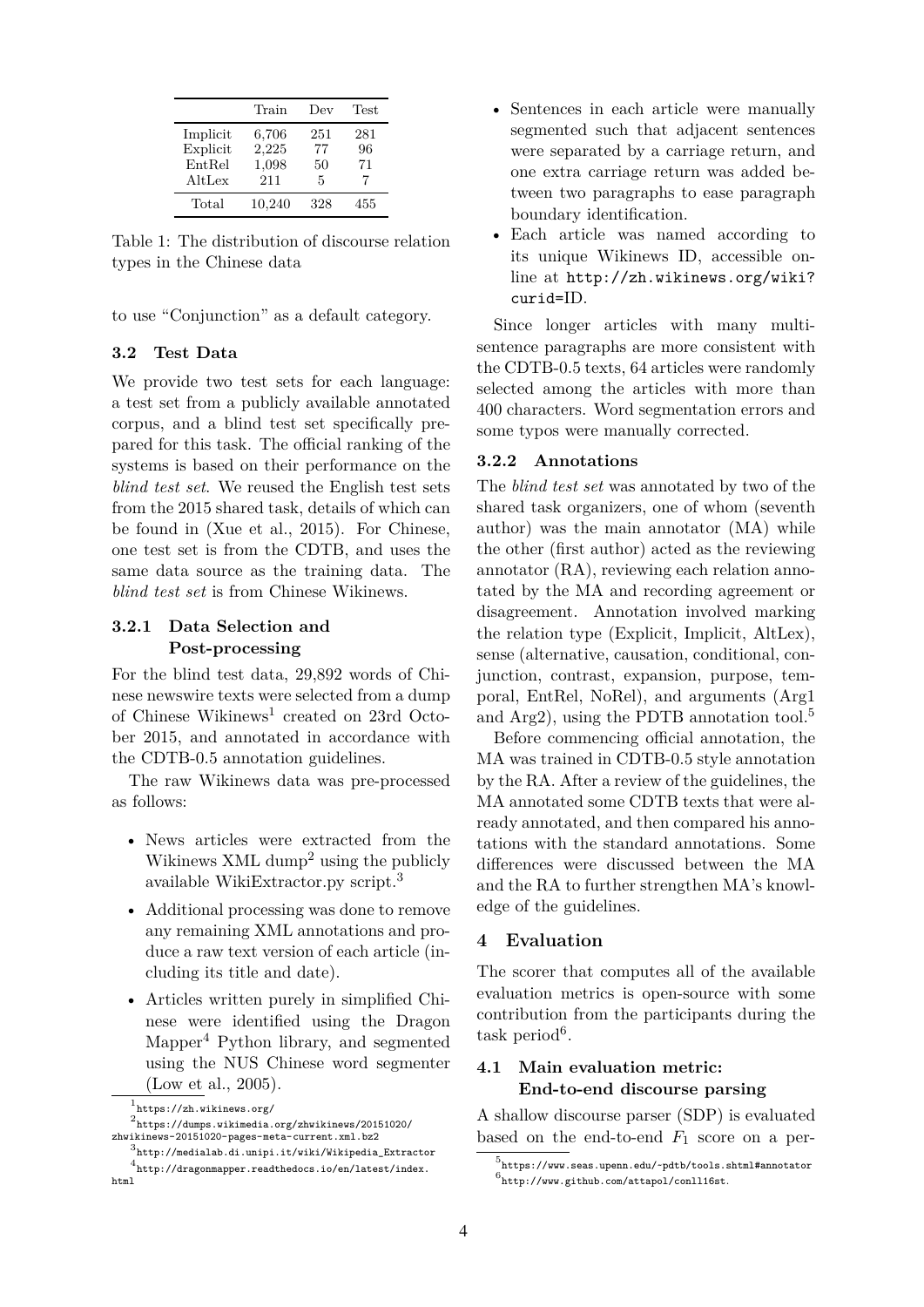| Sense       | Definition                                                                              |
|-------------|-----------------------------------------------------------------------------------------|
| Alternative | Relation between two alternatives                                                       |
| Causation   | Relation between cause and effect                                                       |
| Condition   | Relation between a supposed condition and a supposed result                             |
| Conjunction | Relation between two equal-status statements serving a common communicative function    |
| Contrast    | Relation between two statements, co-occurrence of which seems contradictory,            |
|             | counter-intuitive, out-of-ordinary, etc.                                                |
| Expansion   | Relation in which one argument is an elaboration or restatement of another              |
| Purpose     | Relation between an action and the intention behind it                                  |
| Temporal    | Relation that is temporal in nature, expressing temporal precedence, etc.               |
| Progression | Relation in which one argument represents a progression from the other, in extent,      |
|             | intensity, scale, etc.                                                                  |
| EntRel      | Relation between two statements that are connected only by the fact that they are about |
|             | the same entity or entities.                                                            |

Table 2: Definitions of relation senses in the Chinese data.

discourse relation basis for both languages. The input to an SDP consists of documents with gold-standard word tokens along with their automatic parses. We do not pre-identify discourse connectives or any other elements of the discourse annotation. The SDP must output a list of discourse relations comprising argument spans and their labels, explicit discourse connectives where applicable, and the senses. The  $F_1$  score is computed based on the number of predicted relations that match a gold standard relation exactly. Like the 2015 edition of the task, a relation is correctly predicted if and only if the text spans of its two arguments are correctly predicted (Arg1 and Arg2), as is its sense. The results from this evaluation is shown in Table 5.

An argument is considered correctly identified if and only if it matches the corresponding gold standard argument span exactly, and is also correctly labeled (Arg1 or Arg2). In the main evaluation, partial matching is given no credit. Sense classification evaluation is less straightforward, since senses are sometimes annotated partially or annotated with two senses. To be considered correct, the predicted sense for a relation must match one of the two senses if there is more than one sense. If the gold standard is partially annotated, the sense must match with the partially annotated sense although the blind test set contains no partial annotation.

## **4.2 Supplementary Evaluation: Discourse relation sense classification**

Although the submissions are ranked based on the end-to-end  $F_1$  score, discourse relation sense classification subtask has gained much attention from the community within the past years including some participants from last year. We provide the data and evaluation setup for participants who are only interested in the discourse relation sense classification subtask and for those who want to evaluate their system without the error propagation from argument extraction.

In this supplementary evaluation, the input is gold-standard argument pairs and their corresponding explicit discourse connectives if applicable. The goal is to fill in the senses including EntRel. The results from this evaluation are shown in Table 9

## **4.3 Component-wise and partial evaluation**

For analytical purposes, the scorer also provides component-wise evaluation with error propagation and a breakdown of the discourse parser performance for explicit and non-explicit discourse relations. The scorer computes the precision, recall, and  $F_1$  for the following tasks:

- Explicit discourse connective identification.
- Arg1 identification.
- Arg2 identification.
- Arg1 and Arg2 identification.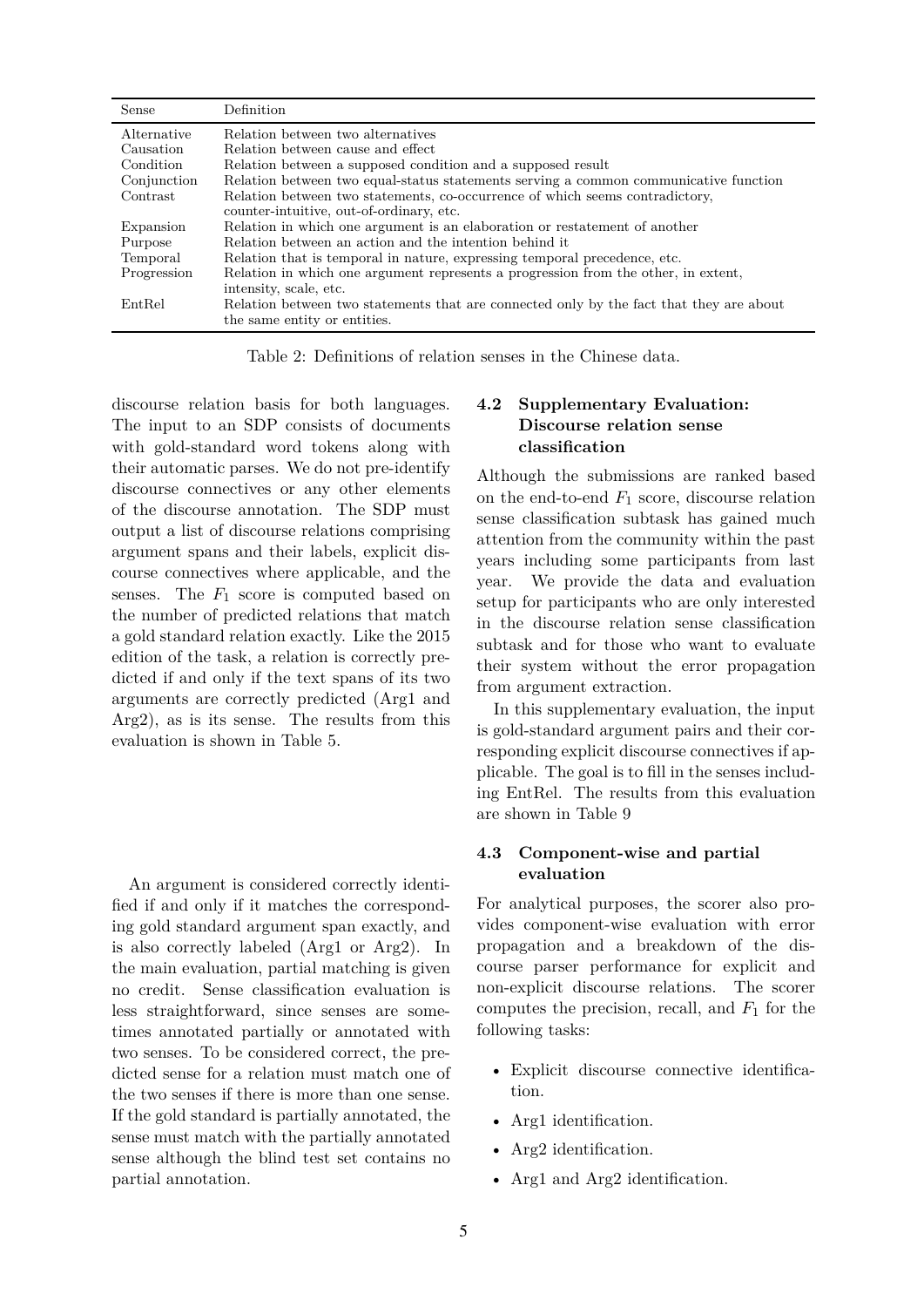• Sense classification with error propagation from discourse connective and argument identification.

For purposes of evaluation, an explicit discourse connective predicted by a parser is considered correct if and only if the predicted raw connective includes the gold raw connective head, while allowing for the tokens of the predicted connective to be a subset of the tokens in the gold raw connective. We provide a function that maps discourse connectives to their corresponding heads. The notion of discourse connective head is not the same as its syntactic head. Rather, it is thought of as the part of the connective conveying its core meaning. For example, the head of the discourse connective "At least not when" is "when", and the head of "five minutes before" is "before". The non-head part of the connective serves to semantically restrict the interpretation of the connective.

Although Implicit discourse relations are annotated with an implicit connective inserted between adjacent sentences, participants are not required to provide the inserted connective. They only need to output the sense of the discourse relation. Similarly, for AltLex relations, which are also annotated between adjacent sentences, participants are not required to output the text span of the AltLex expression, but only the sense. The EntRel relation is included as a sense in the shared task, and here, systems are required to correctly label the EntRel relation between adjacent sentence pairs.

We also provide partial evaluation to assess how well a system does when we relax the criteria. The official full evaluation metric produces low scores due to error propagation from argument extraction. Partial evaluation instead allows 'fuzzy matching' in arguments. The extracted Arg1 and Arg2 are correct if and only if the average of  $F_1$  score of the extracted Arg1 and Arg2 is greater than 0.7. This allows us to evaluate the sense classification of that relation even if the argument extraction is not perfect. The evaluation is also done for both explicit and non-explicit relations separately (Table 8) and together (Table 6).

#### **4.4 Closed and open tracks**

In keeping with the CoNLL shared task tradition, participating systems were evaluated in two tracks, a *closed* track and an *open* track. A participating system in the closed track could only use the provided PDTB training set but was allowed to process the data using any publicly available (i.e., non-proprietary) natural language processing tools such as syntactic parsers and semantic role labelers. In contrast, in the open track, a participating system could not only use any publicly available NLP tools to process the data, but also any publicly available (i.e., non-proprietary) data for training. A participating team could choose to participate in the closed track or the open track, or both.

The motivation for having two tracks in CoNLL shared tasks was to isolate the contribution of algorithms and resources to a particular task. In the closed track, the resources are held constant so that the advantages of different algorithms and models can be more meaningfully compared. In the open track, the focus of the evaluation is on the overall performance and the use of all possible means to improve the performance of a task. This distinction was easier to maintain for early CoNLL tasks such as noun phrase chunking and named entity recognition, where competitive performance could be achieved without having to use resources other than the provided training set. However, this is no longer true for a high-level task like discourse parsing where external resources such as Brown clusters have proved to be useful (Rutherford and Xue, 2014). In addition, to be competitive in the discourse parsing task, one also has to process the data with syntactic and possibly semantic parsers, which may also be trained on data that is outside the training set. As a compromise, therefore, we allowed participants in the closed track to use the following linguistic resources, in addition to the training set:

For English,

- Brown clusters
- VerbNet
- Sentiment lexicon
- Word embeddings (word2vec)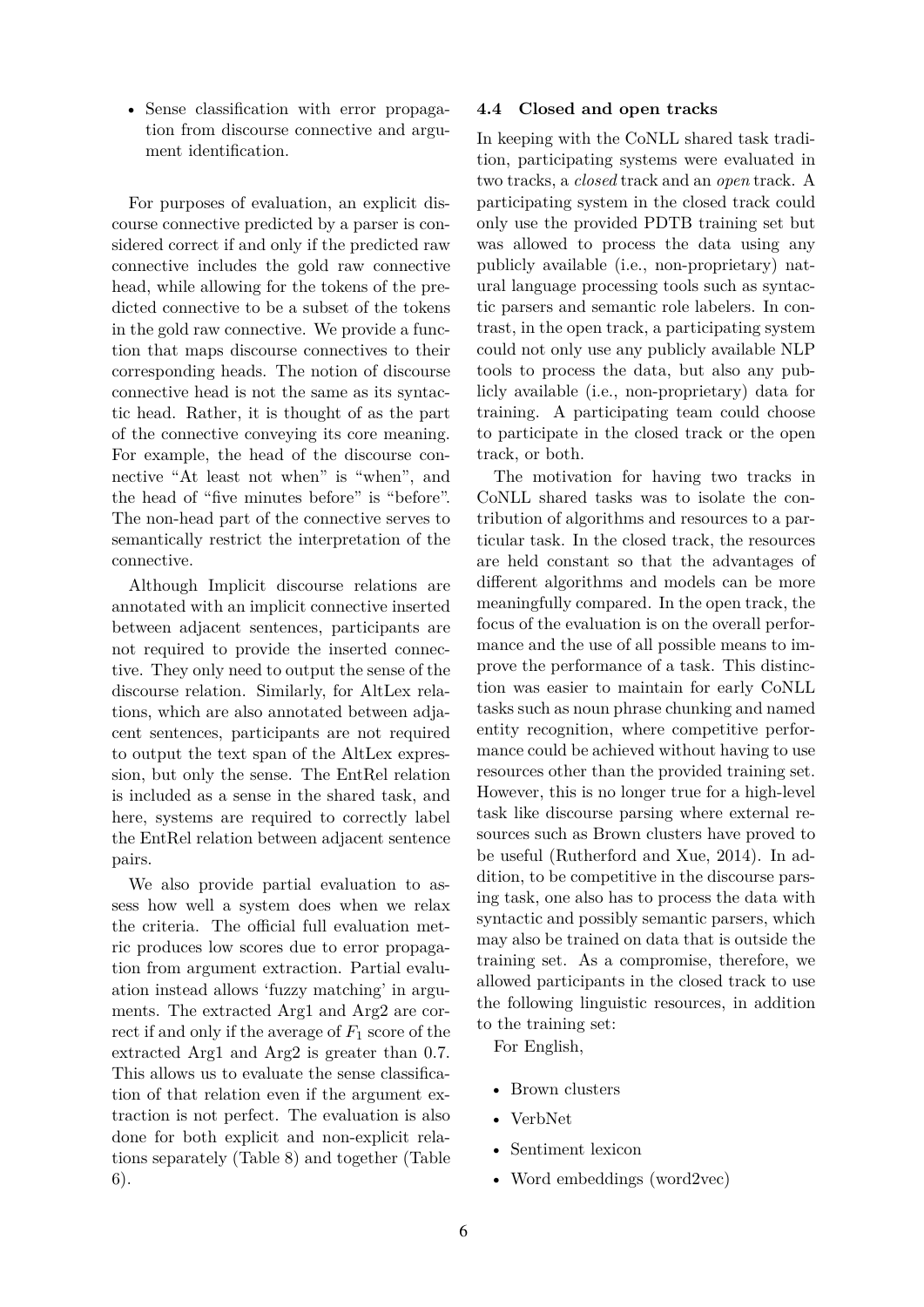For Chinese, the following resources are provided, both trained on Gigaword Simplified Chinese data:

- Brown clusters (implementation from (Liang, 2005))
- Word embeddings (word2vec)

To make the task more manageable for participants, we provided them with training and test data with the following layers of automatic linguistic annotation produced using state-of-the-art NLP tools:

For English,

- Phrase structure parses predicted using the Berkeley parser (Petrov and Klein, 2007);
- Dependency parses converted from phrase structure parses using the Stanford converter (Manning et al., 2014).

For Chinese,

- Phrase structure parses predicted with 10-fold cross validation on CTB8.0 using the transition-based Chinese parser (Wang and Xue, 2014);
- Dependency parses converted from phrase structure parses using the Penn2Malt converter.

## **4.5 Evaluation Platform: TIRA**

We use a new web service called TIRA as the platform for system evaluation (Gollub et al., 2012; Potthast et al., 2014). Traditionally, participating teams have been asked to manually run their system on the blind test set without the gold standard labels, and submit the output for evaluation. Starting with the 2015 shared task, however, we shifted this evaluation paradigm, asking participants to deploy their systems on a remote virtual machine, and to use the TIRA web platform (tira.io) to run their systems on the test sets without actually seeing them. The organizers would then inspect the evaluation results, and verify that participating systems yielded acceptable output.

This evaluation protocol allowed us to maintain the integrity of the blind test set and reduce the organizational overhead. On TIRA, the blind test set can only be accessed in the evaluation environment, and the evaluation results are automatically collected. Participants cannot see any part of the test sets and hence cannot do iterative development based on the test set performance, which preserves the integrity of the evaluation. Most importantly, this evaluation platform promotes replicability, which is crucial for proper evaluation of scientific progress. Reproducing all of the results is just a matter of a button click on TIRA. All of the results presented in this paper, along with the trained models and the software, are archived and available for distribution upon request to the organizers and upon the permission of the participating team, who holds the copyrights to the software. Replicability also helps speed up the research and development in discourse parsing. Anyone wanting to extend or apply any of the approaches proposed by a shared task participant does not have to re-implement the model from scratch. They can request a clone of the virtual machine where the participating system is deployed, and then implement their extension based off the original source code. Any extension effort also benefits from the precise evaluation of the progress and improvement since the system is based off the exact same implementation.

## **5 Approaches**

Teams could participate in either English or Chinese or both, and either submit an end-toend system or just compete in the discourse relation sense prediction component. All endto-end systems for English adopted some variation of the pipeline architecture proposed by Lin et al (2014) and perfected by Wang and Lan (2015), which has components for identifying discourse connectives and extracting their arguments, for determining the presence or absence of discourse relations in a particular context, and for predicting the senses of the discourse relations. Here we briefly summarize the approaches used in each subtask.

**Connective identification** The identification of discourse connectives is not a simple dictionary lookup as some discourse connective expressions are ambiguous and may function as discourse connectives in some context but not in others. Several approaches to this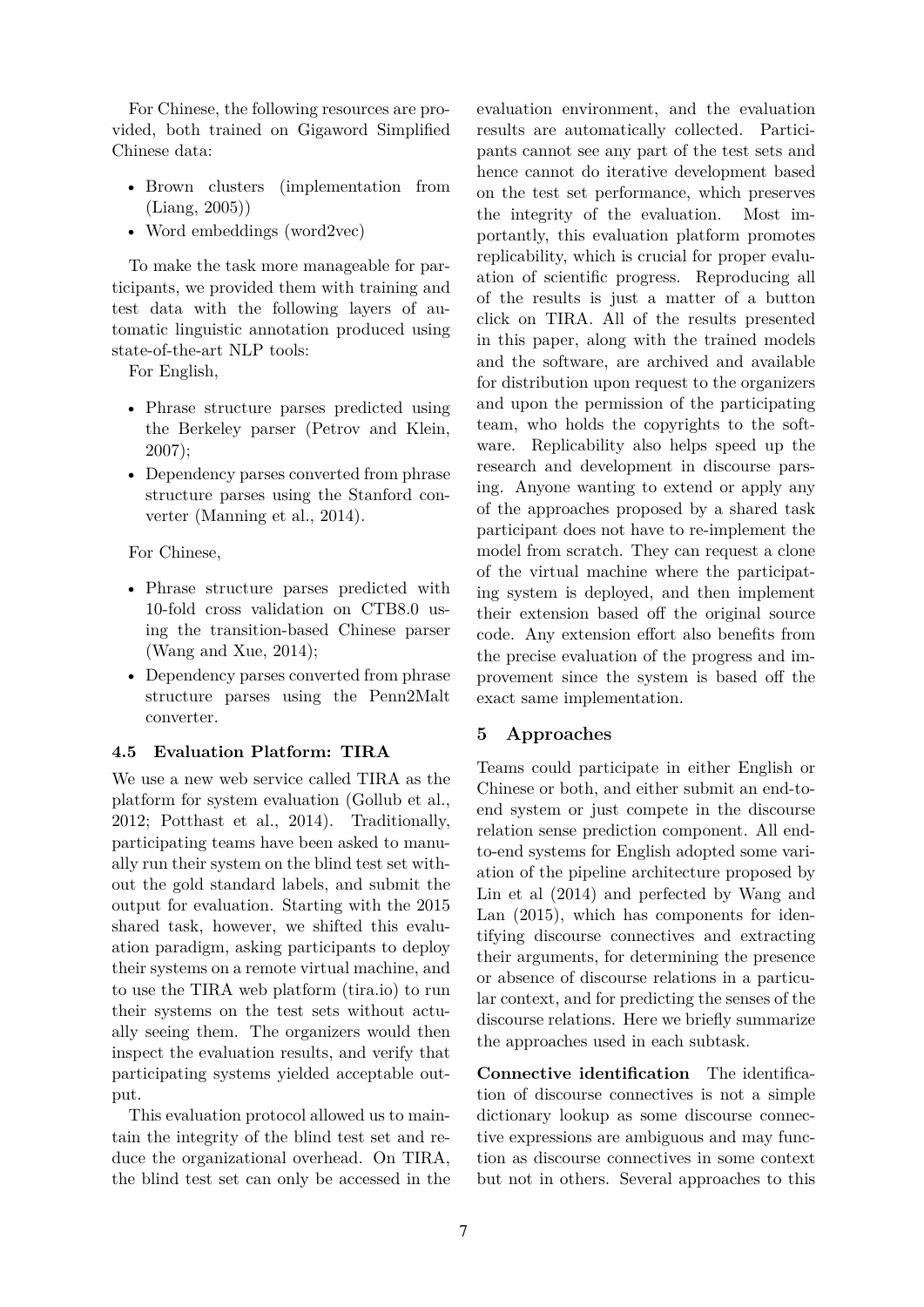| <b>ID</b>                                      | Institution                     | Learning methods                                                                                                       | Resources used                                                                       | Extra<br>resources                                                         |
|------------------------------------------------|---------------------------------|------------------------------------------------------------------------------------------------------------------------|--------------------------------------------------------------------------------------|----------------------------------------------------------------------------|
| steven<br>bit (Jian et<br>al., 2016)           | Aicyber.com<br>$\overline{BIT}$ | <b>SVM</b> (for English)<br>explicits, English and<br>Chinese implicits),<br>rule-based method for<br>Chinese explicit | Word embeddings                                                                      | General<br>Inquirer<br>lexicon,<br>HowNet,<br>Central<br>News of<br>Taiwan |
| ttr<br>(Ruther-<br>ford and<br>Xue, 2016)      | <b>Brandeis University</b>      | Feedforword (implicit<br>sense only, pooling<br>before hidden layers)                                                  | word embeddings                                                                      | no                                                                         |
| clac (Laali<br>et al.,<br>2016)                | Concordia                       | CRF, decision tree<br>$(C4.5)$ , Convolutional<br>Network (implicit<br>discourse senses)                               | syntactic parses, word<br>embeddings                                                 | no                                                                         |
| devenshu<br>(Jain and<br>Majumder,<br>2016)    | DA-IICT                         | $Maxent$ (open $NLP$ )                                                                                                 | syntactic parses                                                                     | no                                                                         |
| ecnucs<br>(Wang and<br>Lan, $2016$ )           | <b>ECNU</b>                     | Liblinear,<br>convolutional network<br>for implicit relation<br>(for English implicit)                                 | phrase structure<br>parses                                                           | no                                                                         |
| goethe<br>(Schenk et<br>al., 2016)             | Goethe University<br>Frankfurt  | Feed-forward neural<br>network, CRF<br>(connective and<br>argument extraction),<br>SVM (explicit sense)                | syntactic parses,<br>Brown clusters                                                  | no                                                                         |
| gtnlp                                          | Georgia Tech                    |                                                                                                                        |                                                                                      | $\equiv$                                                                   |
| tbmihaylov<br>(Mihaylov<br>and Frank,<br>2016) | Heidelberg                      | Liblinear (scikit-learn)<br>(for explicit sense),<br>CNN (for implicit<br>sense)                                       | word embeddings                                                                      | no                                                                         |
| aarjay                                         | <b>IIT-Hyderabad</b>            |                                                                                                                        | $\sim$                                                                               | $\equiv$                                                                   |
| iitbhu<br>(Kaur et<br>al., 2016)               | <b>IITBHU</b>                   | Naive Bayes, MaxEnt                                                                                                    | syntactic parses,<br>MPQA subjectivity,<br>VerbNet, Word<br>embeddings<br>(word2vec) | no                                                                         |
| cip2016<br>(Kang et<br>al., 2016)              | Institute of<br>Automation, CAS | MaxEnt (Mallet)                                                                                                        | syntactic parses, word<br>embeddings                                                 | no                                                                         |

Table 3: Approaches of participating systems (Part I). Teams that have not submitted a system description paper are marked with ∗.

subtask are represented in this competition. One is to collect all candidate discourse connective by looking up a list of possible connectives compiled from the training data and train a classifier to disambiguate them. There are two variants in this approach: one strategy is to train a classifier for each individual discourse connective expression (Oepen et al., 2016), and the other is to train one classifier for all discourse connective expressions (Wang and Lan, 2016; Kong et al., 2015; Laali et al., 2016). Alternatively, connective identification is treated as a token-level sequence labeling

task, solved with sequence labeling models like CRF (Stepanov and Riccardi, 2016).

**Argument extraction** Different strategies were used for extracting the arguments for explicit and for implicit discourse relations. Determining the arguments of implicit discourse relations is relatively straightforward. Most systems adopted a heuristics–based extraction strategy that parallels the PDTB annotation strategy for implicit discourse relations: for each pair of adjacent sentences that do not straddle a paragraph boundary, if an explicit discourse relation does not already exist, posit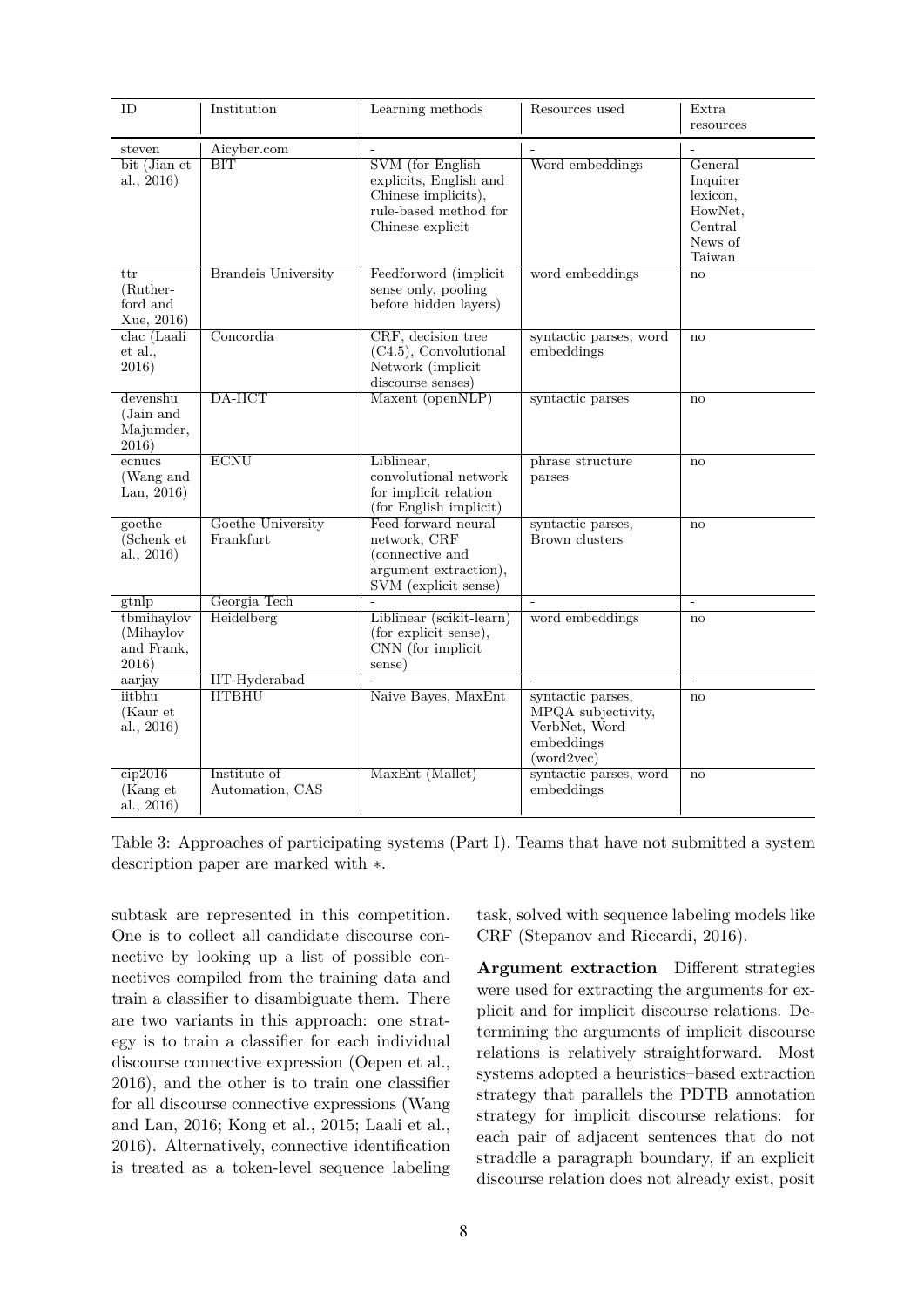| ID                                                                           | Institution                                  | Learning methods                                                                                                | Resources used                                                                        | Extra<br>resources                                      |
|------------------------------------------------------------------------------|----------------------------------------------|-----------------------------------------------------------------------------------------------------------------|---------------------------------------------------------------------------------------|---------------------------------------------------------|
| nguyenlab<br>(Nguyen,<br>2016)                                               | <b>JAIST</b>                                 | $CRF (CRF++)$ for<br>detecting connectives<br>and arguments, SMO<br>and Random Forest<br>for classifying senses | phrase structure trees,<br>MPQA Subjectivity<br>lexicon, word<br>embeddings           | none                                                    |
| gw0 (Weiss<br>and Bajec,<br>2016)                                            | Univ. of Ljubljana                           | Focused RNN (sense<br>only, for both explicit<br>and implicit)                                                  | word embeddings                                                                       | none                                                    |
| olslopots<br>(Oepen et<br>al., $2016$ )                                      | $O$ lso-Potsdam-<br>Teesside                 | $\overline{\text{SVM }(\text{SVM}^{l}ight)},$<br>heuristic argument<br>extraction                               | <b>Brown</b> clusters                                                                 | none                                                    |
| purduenlp<br>(Pacheco)<br>et al.,<br>2016)                                   | <b>Purdue University</b>                     | SVM (explicit sense),<br>Feedforword (implicit<br>sense)                                                        | word embeddings                                                                       | Wikipedia<br>(for<br>training<br>event em-<br>beddings) |
| stepanov<br>(Stepanov<br>and<br>Riccardi,<br>2016)                           | University of Trento                         | CRF++, AdaBoost                                                                                                 | Brown clusters,<br>dependency/phrase<br>structure parses,<br>VerbNet, MPQA<br>Lexicon | none                                                    |
| $\text{tao}0920$<br>(Qin et al.,<br>2016)                                    | <b>SJTU</b>                                  | SVM (explicit sense),<br>CNN (implicit word)<br>sense)                                                          | word embedings<br>(implicit word sense)                                               | none                                                    |
| Rival2710<br>(Li et al.,<br>2016b)                                           | <b>SJTU</b>                                  | Maxent (OpenNLP)                                                                                                | syntactic parses                                                                      | none                                                    |
| $\overline{\text{lib16b}}$<br>(Kong et<br>al., 2016;<br>Li et al.,<br>2016a) | Soochow University                           | Maxent (OpenNLP),<br>SVM (for Chinese)                                                                          | syntactic parses,<br>Brown clusters                                                   | none                                                    |
| Soochow<br>(Fan et al.,<br>2016)                                             | Soochow                                      | Averaged perceptron<br>(for both sequence<br>labeling and sense)                                                | syntactic parses,<br>Brown clusters                                                   | none                                                    |
| ykido<br>(Kido and<br>Aizawa,<br>2016)                                       | University of Tokyo                          | SVM and Maxent<br>(Scikit-learn)                                                                                | Word embeddings,<br>parse trees, MPQA<br>subjectivity lexicon                         | none                                                    |
| VTNLPS16<br>(Chan-<br>drasekar et<br>al., 2016)                              | Virginia Polytechnic<br>and State University | Maxent (NLTK),<br>Averaged Perceptron                                                                           | syntactic parses<br>(phrase/dependency),<br>Brown clusters                            | none                                                    |
| nikko                                                                        | University of<br>Washington                  | $\sim$                                                                                                          | $\overline{\phantom{a}}$                                                              | $\frac{1}{2}$                                           |

Table 4: Approaches of participating systems (Part II). Teams that have not submitted a system description paper are marked with ∗.

an implicit discourse relation. It is possible that no discourse relation exists, but such cases are rare and most systems choose to ignore such a possibility (Oepen et al., 2016; Laali et al., 2016; Chandrasekar et al., 2016).

The extraction of the arguments for explicit discourse relations is more involved as their distribution is more diverse. The two arguments of an explicit discourse relations can be in either the same or different sentence. Identifying the argument spans of explicit discourse relations thus resembles finding the text span for discourse connectives, and there are two general approaches. One is to treat it a sequence labeling task and solve it with sequence labeling models like CRF (Fan et al., 2016; Stepanov and Riccardi, 2016), and the other is to identify candidate argument spans and train a binary classifier to determine if the candidate argument span is a true (fragment of) argument span. The difference is that the arguments are typically clauses or sentences while discourse connectives are typically single words (e.g., "as") or multi-word expressions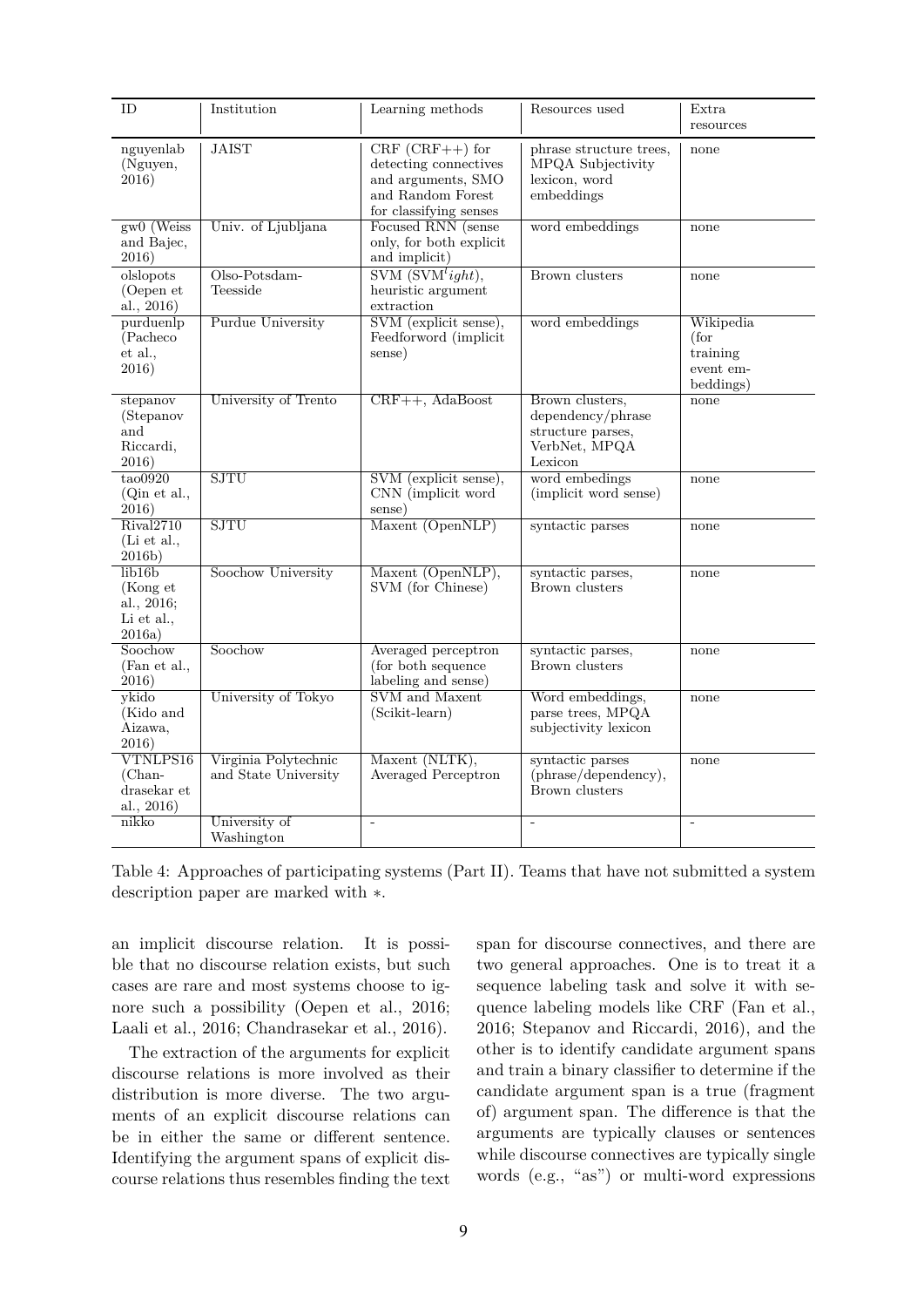(e.g.,"as long as"). Candidate arguments are typically identified with the help of syntactic parse trees rather than dictionaries (Oepen et al., 2016; Wang and Lan, 2016; Kong et al., 2016). The argument spans do not align perfectly with constituents in a tree, and participating systems have adopted two strategies to cope with this. One is to first identify pieces of an argument and compose them (Wang and Lan, 2016; Kong et al., 2016), and the other is to identify whole arguments but then edit them based on linguistically motivated heuristics (Oepen et al., 2016) or the prediction of classifiers (Laali et al., 2016).

**Relation sense classification** All systems have separate classifiers for explicit and implicit discourse connectives. For explicit relations, the discourse connective itself is the best predictor of the discourse relation. Many discourse connectives are unambiguous, always mapping to one discourse relation sense. For ambiguous discourse connectives, discourse relation sense classification amounts to word sense disambiguation. For explicit discourse relation senses, participants have generally adopted "conventional" machine learning techniques such as SVM and MaxEnt models that rely on manually designed features. Explicit discourse relation senses can be predicted with high accuracy. The main challenge is predicting implicit discourse relation senses, which has received a considerable amount of attention in recent years (Pitler et al., 2009; Biran and McKeown, 2013; Rutherford and Xue, 2014). Determining implicit discourse relation senses relies on information from the two arguments of the relation. For this subtask, there is a good balance between "conventional" machine learning techniques such as Support Vector Machines and Maximum Entropy models that rely heavily on handcrafted features, and neural network based approaches. A wide variety of features have been used for this subtask, and they include features extracted from syntactic parses (Kang et al., 2016; Kong et al., 2016; Stepanov and Riccardi, 2016; Jain and Majumder, 2016; Wang and Lan, 2016; Fan et al., 2016), Brown clusters (Kong et al., 2016; Stepanov and Riccardi, 2016; Oepen et al., 2016; Laali et al., 2016; Chandrasekar et al., 2016; Pacheco et

al., 2016), VerbNet classes (Stepanov and Riccardi, 2016; Kaur et al., 2016), and the MPQA lexicon (Stepanov and Riccardi, 2016; Kaur et al., 2016). However, features extracted from the two arguments for "conventional" machine learning methods are generally weak predictors of relation sense. Neural network based learning methods that are capable of learning representations for classification purposes seem to be particularly appealing in this learning scenario and many teams trained neural network models for the subtask of predicting the sense of implicit discourse relations. A variety of neural network architectures are represented. (Schenk et al., 2016) used a feedforward neural network, with dependency structures used to re-weight the word embeddings used as input to the network. (Wang and Lan, 2016; Qin et al., 2016) achieved competitive performance using a Convolutional Neural Network architecture for this subtask. Finally, (Weiss and Bajec, 2016) produced competitive results with a focused RNN. Word embeddings were typically used as input to the neural network models and different pooling methods have been used to derive the vectors for arguments. Rutherford and Xue (2016) used simple summation pooling in a feedforward network and achieved competitive performance in classifying implicit discourse relation senses.

**Language (in-)dependence of the task** To achieve competitive results, teams that participated in the Chinese task made significant changes to their systems, based on the linguistic characteristic and style of annotation for the Chinese data (Kang et al., 2016; Wang and Lan, 2016). The majority of Chinese discourse connectives are paired or discontinuous. When identifying discourse connectives, a system has to allow the possibility that different parts of the same connective may be separated from each other. The ECNU team devised a strategy that allowed their system to identify candidate discourse connectives that are discontinuous (Wang and Lan, 2016). Also, because different parts of a paired connective are text-bound to different arguments, it is no longer possible to follow the PDTB practice of labelling an argument based on whether it is bound to a connective or not (i.e, Arg2 is argument bound to the con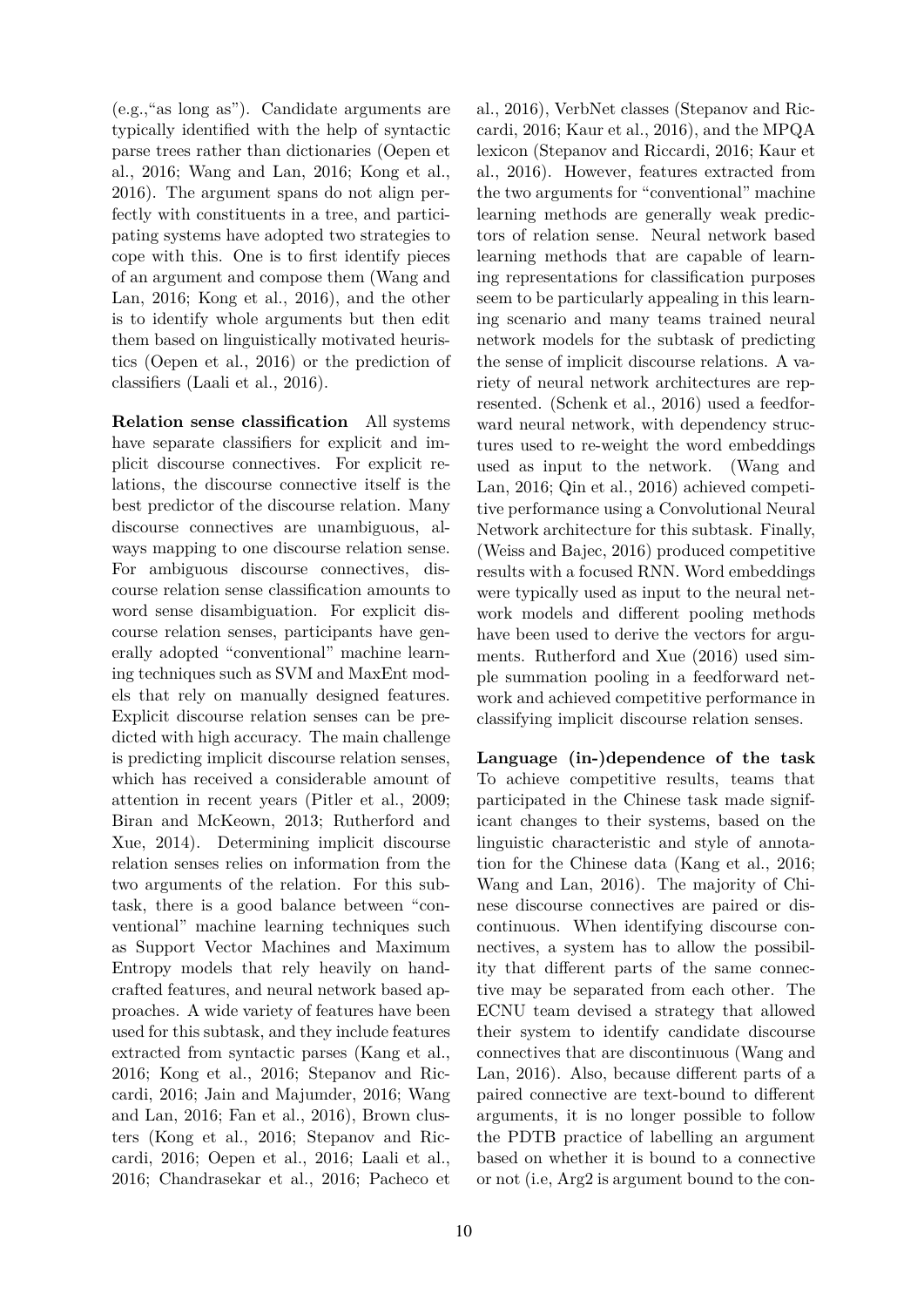nective, while Arg1 is the other argument). As a result, the argument labels in the CDTB are defined semantically. The CAS team made labeling the argument a separate task from identifying the text spans of the argument (Kang et al., 2016), and (Wang and Lan, 2016) use a combination of classifiers and rules to determine the argument labels. Finally, because implicit discourse relations in Chinese text are not restricted to adjacent sentences with unambiguous punctuation marks, competitive Chinese systems realized the importance of disambiguating mid-sentence punctuation marks as anchors for identifying the argument spans (Kang et al., 2016; Wang and Lan, 2016).

# **6 Results**

We provide no separate rankings for the closed track and open track, even though there are a few teams that used external resources. Also, no overall ranking is provided based on both English and Chinese, due to imbalanced participation.

Table 5 shows the performance of end-toend systems based on the strict match of argument spans. We present results on three data sets for each language. For English the three data sets are (1) the blind test set (official); (2) the standard WSJ test set; and (3) the standard WSJ development set. The three data for Chinese are (1) the blind test set; (2) the CDTB test set; and (3) the CDTB development set. The official rankings are based on the blind test sets annotated specifically for this shared task. The three data sets for English are exactly the same as those we used for the 2015 shared task (Xue et al., 2015) so we can measure progress from year to year. The top-ranked submission for English is by the Olso-Potsdam-Teesside team, and their overall score based on strict match is 27.77% F1 score, which represents an improvement of 3.77% over last year's winning system submitted by the East China Normal University (ECNU) (Wang and Lan, 2015). Four other teams also beat the score of last year's winning system. There is considerable fluctuation in the rankings across the three data sets, with the ECNU system receiving the highest score on both the WSJ development and test sets.

The top ranked Chinese system was submitted by the Institute of Automation, Chinese Academy of Sciences, although the difference between the top two teams is only 0.3%. However, the rankings are very stable across data sets. Since there are many more teams that participated in the English task than the Chinese task, we decided not to provide an overall ranking based on the results of both languages. (In such a putative ranking, the ECNU system would be ranked top.)

Table 6 provides the ranking based on partial match of argument spans. The ranking remains largely unchanged when the scorer setting is changed from strict match to partial match for English. For the Chinese evaluation, the ranking is also to a large extent consistent with that based on strict match. For both English, the overall parser scores based on F1 score are considerably higher when the scorer shifts from a strict match setting to a partial match setting, indicating that error propagation is a serious issue when there is a long pipeline. Tables 7 and 8 present the accuracy of individual components for explicit and implicit discourse relations based on strict and partial match respectively. For English, the parser accuracy for explicit discourse relations is generally higher than that for implicit discourse relations, although the argument span extraction accuracy is higher for implicit discourse relations than for explicit discourse relations.

The overall parser accuracy for implicit relations is dragged down by the lower accuracy in predicting discourse relation sense, as is shown is Table 9, which compares the accuracy of classifying explicit and implicit discourse relation sense. This pattern does not consistently hold for results on Chinese across the three data sets. On the blind test set, the parser accuracy for some of the teams is actually higher for implicit discourse relations than for explicit discourse relations. Our hypothesis is that this is caused by the fact that there are much more instances for implicit discourse relations than explicit discourse relations. In this situation, the difference in discourse relation sense accuracy between explicit and implicit discourse relations is much smaller in Chinese than in English, an observation that is largely born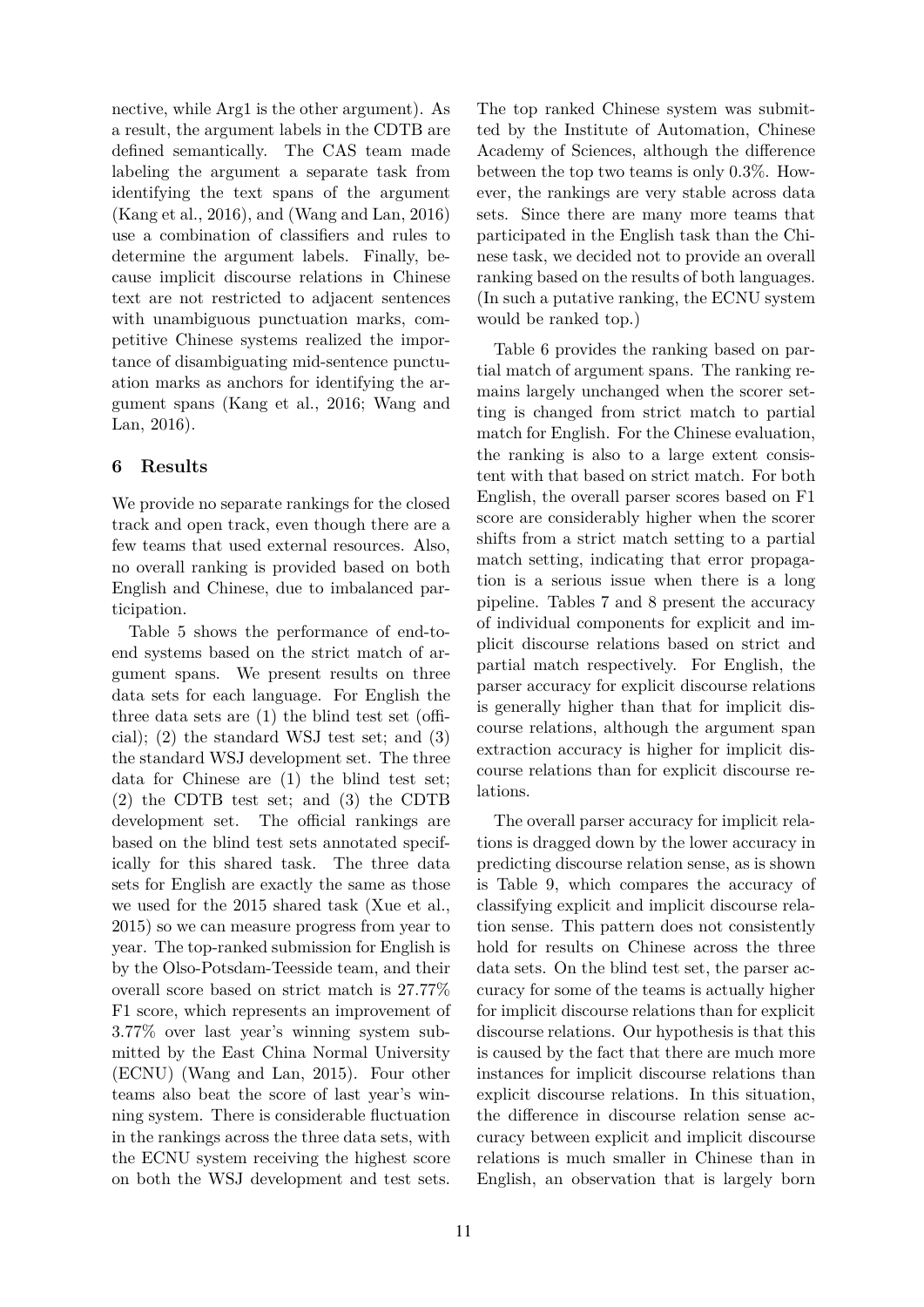| Language           | Participant           | Parser                |                | Connective        |                                    |                | $\rm{Argument}$ |                |                |                |
|--------------------|-----------------------|-----------------------|----------------|-------------------|------------------------------------|----------------|-----------------|----------------|----------------|----------------|
|                    | ID                    | $\mathbf P$           | ${\bf R}$      | F                 | $\mathbf P$                        | $\mathbf R$    | ${\bf F}$       | $\mathbf P$    | R              | F              |
|                    |                       |                       |                | <b>Blind Test</b> |                                    |                |                 |                |                |                |
| English            | oslopots              | 27.75                 | 27.79          | 27.77             | 93.53                              | 90.12          | 91.79           | 48.30          | 48.18          | 48.24          |
| English            | ecnucs                | 25.69                 | 26.30          | 25.99             | 90.11                              | 92.61          | 91.34           | 48.06          | 46.82          | 47.43          |
| English            | stepanov<br>tao0920   | 26.22                 | 24.07          | 25.10<br>24.61    | 84.89                              | 92.55          | 88.56           | 48.55          | 52.84          | 50.60<br>48.05 |
| English<br>English | goethe                | 24.41<br>24.29        | 24.81<br>24.65 | 24.47             | 88.67<br>86.87                     | 93.73<br>92.00 | 91.13<br>89.36  | 48.47<br>46.73 | 47.64<br>46.01 | 46.37          |
| English            | li16b                 | $30.36\,$             | 20.26          | 24.31             | 90.47                              | 92.80          | 91.62           | 30.19          | 45.17          | 36.19          |
| English            | Soochow               | 24.49                 | 18.94          | 21.36             | 89.57                              | 92.57          | 91.04           | 33.66          | 43.34          | 37.90          |
| English            | $_{\rm clac}$         | 21.11                 | 21.01          | 21.06             | 91.91                              | 88.56          | 90.20           | 39.04          | 39.20          | 39.12          |
| English            | nguyenlab             | 20.31                 | 20.43          | 20.37             | 79.50                              | 91.51          | 85.08           | 39.04          | 38.78          | 38.91          |
| English            | VTNLPS16              | 19.51                 | 21.09          | 20.27             | 88.13                              | 90.41          | 89.25           | 39.45          | 36.47          | 37.90          |
| English            | rival2710<br>devanshu | 12.62                 | 18.94          | 15.15             | 98.56<br>77.70                     | 98.21          | 98.38           | 36.15          | 24.09          | 28.91<br>17.27 |
| English<br>English | nikko                 | 12.69<br>7.35         | 9.18<br>10.34  | 10.65<br>8.59     | 67.27                              | 93.71<br>87.38 | 84.96<br>76.02  | 14.89<br>17.45 | 20.55<br>12.40 | 14.50          |
| English            | iitbhu                | 4.60                  | 6.87           | 5.51              | 86.87                              | 91.30          | 89.03           | 24.98          | 16.74          | 20.05          |
|                    |                       |                       |                |                   | Standard WSJ Test (Section 23)     |                |                 |                |                |                |
| English            | ecnucs                | 30.26                 | 31.16          | 30.70             | 93.50                              | 94.42          | 93.96           | 48.48          | 47.12          | 47.79          |
| English            | tao0920               | 29.90                 | 30.65          | 30.27             | 92.42                              | 94.88          | 93.63           | 49.10          | 47.96          | 48.52          |
| English            | goethe                | 29.54                 | 30.03          | 29.78             | 89.82                              | 93.57          | 91.65           | 49.97          | 49.14          | 49.55          |
| English            | li16b                 | 33.07                 | 25.48          | 28.78             | 94.04                              | 95.38          | 94.71           | 36.87          | 47.92          | 41.68          |
| English            | oslopots              | 27.47                 | 28.89          | 28.16             | 96.42                              | 92.52          | 94.43           | 50.18          | 47.77          | 48.94          |
| English<br>English | stepanov<br>Soochow   | 27.64<br>27.47        | 27.96<br>25.84 | 27.80<br>26.63    | 90.57<br>94.69                     | 94.36<br>94.79 | 92.43<br>94.74  | 48.68<br>42.75 | 48.19<br>45.50 | 48.44<br>44.08 |
| English            | nguyenlab             | 25.52                 | 23.88          | 24.67             | 83.42                              | 92.22          | 87.60           | 40.59          | 43.46          | 41.97          |
| English            | $_{\rm clac}$         | 23.94                 | 24.91          | 24.42             | 93.61                              | 88.52          | 91.00           | 42.55          | 40.94          | 41.73          |
| English            | VTNLPS16              | 20.80                 | 25.84          | 23.05             | 89.92                              | 91.51          | 90.71           | 42.24          | 34.04          | 37.70          |
| English            | rival2710             | 20.13                 | 22.33          | 21.17             | 99.67                              | 98.19          | 98.92           | 40.33          | 36.39          | 38.26          |
| English            | devanshu              | 13.19                 | 10.23          | 11.53             | 67.06                              | 94.36          | 78.40           | 14.96          | 19.31          | 16.86          |
| English            | nikko                 | 7.08                  | 10.03          | 8.30              | 48.00                              | 88.96          | 62.35           | 17.69          | 12.51          | 14.66          |
| English            | iitbhu                | 5.66                  | 9.20           | 7.01              | 92.09                              | 93.92          | 93.00           | 29.09          | 17.91          | 22.17          |
| English            | ecnucs                | Standard WSJ<br>39.90 | 40.98          | 40.43             | Development (Section 22)<br>95.29  | 95.15          | 95.22           | 57.24          | 56.46          | 56.85          |
| English            | goethe                | 39.87                 | 40.55          | 40.21             | 92.79                              | 94.32          | 93.55           | 57.66          | 57.26          | 57.46          |
| English            | tao0920               | 38.20                 | 38.99          | 38.59             | 93.82                              | 95.08          | 94.45           | 56.55          | 56.04          | 56.29          |
| English            | 1i16b                 | 39.86                 | 32.10          | 35.56             | 93.53                              | 94.93          | 94.22           | 42.97          | 54.03          | 47.87          |
| English            | oslopots              | 34.13                 | 35.30          | 34.71             | 96.32                              | 92.25          | 94.24           | 55.43          | 54.26          | 54.84          |
| English            | $_{\rm clac}$         | 32.12                 | 33.10          | 32.60             | 94.26                              | 89.90          | 92.03           | 49.72          | 48.87          | 49.29          |
| English            | stepanov<br>Soochow   | 32.46<br>32.72        | 32.46<br>30.47 | 32.46<br>31.56    | 91.47<br>93.53                     | 95.25<br>95.07 | 93.32<br>94.29  | 54.39<br>47.84 | 55.04<br>52.08 | 54.71<br>49.87 |
| English<br>English | VTNLPS16              | 28.58                 | 33.59          | 30.88             | 93.09                              | 92.95          | 93.02           | 50.21          | 43.33          | 46.52          |
| English            | nguyenlab             | 30.59                 | 28.76          | 29.65             | 85.00                              | 91.60          | 88.18           | 45.82          | 49.25          | 47.47          |
| English            | rival2710             | 27.78                 | 30.33          | 29.00             | 99.71                              | 98.40          | 99.05           | 48.40          | 44.93          | 46.60          |
| English            | devanshu              | 17.74                 | 13.85          | 15.56             | 69.71                              | 94.05          | 80.07           | 18.18          | 23.60          | 20.54          |
| English            | nikko                 | 10.68                 | 15.41          | 12.62             | 56.91                              | 90.21          | 69.79           | 24.44          | 17.25          | 20.22          |
| English            | iitbhu                | 5.76                  | 9.23           | 7.10              | 91.47                              | 95.25          | 93.32           | 31.96          | 20.31          | 24.84          |
|                    |                       |                       |                | <b>Blind Test</b> |                                    |                |                 |                |                |                |
| Chinese            | cip2016               | 29.13                 | 24.99          | 26.90             | 48.76                              | 66.51          | 56.27           | 38.93          | 45.07          | 41.78          |
| Chinese<br>Chinese | ecnucs<br>li16b       | 26.74<br>23.31        | 26.46<br>23.61 | 26.60<br>23.46    | 60.95<br>63.07                     | 65.34<br>65.99 | 63.07<br>64.50  | 41.79<br>38.55 | 42.19<br>38.03 | 41.99<br>38.29 |
| Chinese            | goethe                | 16.12                 | 10.76          | 12.90             | 45.23                              | 46.97          | 46.08           | 21.94          | 32.13          | 26.07          |
| Chinese            | nikko                 | 3.70                  | 2.43           | 2.93              | 36.75                              | 68.42          | 47.82           | 3.05           | 4.64           | 3.68           |
|                    |                       |                       |                |                   | <b>Standard Xinhua Test</b>        |                |                 |                |                |                |
| Chinese            | cip2016               | 39.67                 | 42.20          | 40.89             | 67.71                              | 78.31          | 72.63           | 56.26          | 52.24          | 54.18          |
| Chinese            | ecnucs                | 37.60                 | 43.30          | 40.25             | 65.63                              | 80.77          | 72.41           | 54.73          | 47.43          | 50.82          |
| Chinese            | li16b                 | 34.07                 | 37.14          | 35.54             | 75.00                              | 80.00          | 77.42           | 48.79          | 44.76          | 46.69          |
| Chinese            | goethe                | 30.16                 | 20.22          | 24.21             | 66.67                              | 74.42          | 70.33           | 30.11          | 44.05          | 35.77          |
| Chinese            | nikko                 | 4.59                  | 3.74           | 4.12              | 45.83                              | 84.62          | 59.46           | 6.37           | 7.84           | 7.03           |
| Chinese            |                       |                       |                | 42.42             | <b>Standard Xinhua Development</b> |                |                 | 58.75          | 47.37          | 52.45          |
| Chinese            | ecnucs<br>cip2016     | 38.32<br>39.47        | 47.52<br>43.08 | 41.20             | 85.71<br>79.22                     | 86.84<br>88.41 | 86.27<br>83.56  | 55.87          | 50.71          | 53.17          |
| Chinese            | li16b                 | 33.86                 | 39.16          | 36.32             | 79.22                              | 83.56          | 81.33           | 52.74          | 45.60          | 48.91          |
| Chinese            | goethe                | 24.68                 | 20.10          | 22.16             | 61.04                              | 65.28          | 63.09           | 31.59          | 38.66          | 34.77          |
| Chinese            | nikko                 | 5.47                  | 5.48           | 5.48              | 64.94                              | 84.75          | 73.53           | 6.27           | 6.25           | 6.26           |

Table 5: Scoreboard for the CoNLL-2016 shared task showing performance (**strict** scoring) across the subtasks and the three data partitions—blind test, standard test and development set for both English and Chinese.

out in the results shown in Table 9. **7 Conclusions**

Twenty three teams from three continents participated in the CoNLL-2016 Shared Task on multilingual shallow discourse parsing.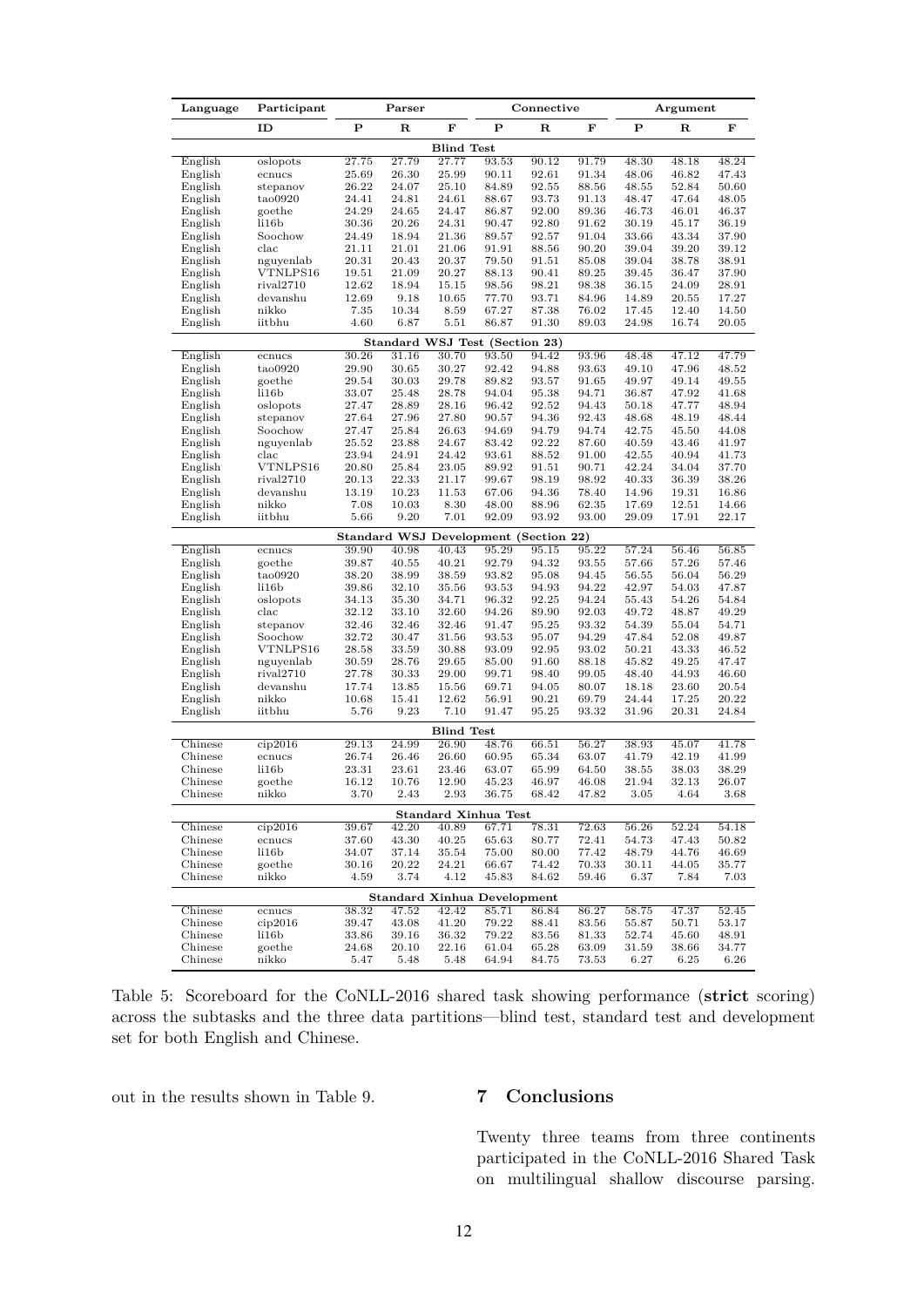| Ρ<br>R<br>F<br>Ρ<br>F<br>ID<br>$_{\rm R}$<br><b>Blind Test</b><br>44.25<br>English<br>44.14<br>44.20<br>80.41<br>oslopots<br>80.64<br>80.53<br>English<br>40.13<br>41.19<br>40.65<br>77.57<br>79.94<br>78.74<br>ecnucs<br>38.34<br>35.24<br>36.72<br>79.85<br>72.41<br>75.95<br>English<br>stepanov<br>English<br>40.20<br>79.22<br>78.43<br>tao0920<br>39.51<br>39.85<br>77.66<br>77.32<br>78.02<br>English<br>goethe<br>39.66<br>40.28<br>39.97<br>76.64<br>English<br>li16b<br>49.01<br>32.75<br>39.27<br>75.93<br>48.32<br>59.06<br>English<br>Soochow<br>37.24<br>78.21<br>58.36<br>66.85<br>42.60<br>33.09<br>77.19<br>$_{\rm clac}$<br>37.29<br>37.14<br>37.22<br>77.55<br>77.37<br>English<br>63.39<br>English<br>nguyenlab<br>32.46<br>32.67<br>32.56<br>63.15<br>63.63<br>English<br>VTNLPS16<br>35.32<br>38.21<br>36.71<br>68.76<br>75.16<br>71.82<br>rival2710<br>22.60<br>33.91<br>27.13<br>51.30<br>80.80<br>62.75<br>English<br>devanshu<br>53.25<br>63.00<br>English<br>38.13<br>27.63<br>32.04<br>77.12<br>nikko<br>17.94<br>29.61<br>English<br>15.34<br>21.59<br>25.09<br>36.10<br>English<br>iitbhu<br>20.45<br>30.52<br>24.49<br>45.82<br>55.89<br>71.62<br>Standard WSJ<br>Test (Section 23)<br>English<br>46.91<br>48.27<br>47.58<br>80.35<br>82.99<br>81.65<br>ecnucs<br>tao0920<br>45.84<br>79.51<br>81.66<br>English<br>46.93<br>46.37<br>80.57<br>English<br>goethe<br>45.86<br>79.90<br>45.48<br>46.25<br>79.14<br>80.66<br>English<br>li16b<br>43.62<br>75.82<br>56.94<br>65.03<br>50.13<br>38.60<br>43.04<br>45.22<br>44.10<br>77.25<br>81.67<br>79.40<br>English<br>oslopots<br>78.21<br>English<br>stepanov<br>41.94<br>42.38<br>42.16<br>79.12<br>78.66<br>English<br>Soochow<br>43.00<br>44.33<br>79.46<br>74.07<br>76.67<br>45.74<br>English<br>38.78<br>36.28<br>37.49<br>66.09<br>61.26<br>63.58<br>nguyenlab<br>$_{\rm clac}$<br>78.14<br>English<br>39.81<br>41.40<br>40.59<br>76.46<br>79.88<br>77.27<br>VTNLPS16<br>English<br>34.85<br>43.26<br>38.60<br>60.77<br>68.03<br>English<br>rival2710<br>35.62<br>39.48<br>37.45<br>72.15<br>81.06<br>76.34<br>English<br>devanshu<br>38.76<br>30.03<br>33.84<br>76.64<br>57.61<br>65.78<br>26.71<br>English<br>nikko<br>14.20<br>20.10<br>16.64<br>22.62<br>32.62<br>English<br>iitbhu<br>Standard WSJ Development (Section 22)<br>54.12<br>English<br>55.04<br>54.58<br>83.29<br>84.63<br>83.96<br>ecnucs<br>English<br>goethe<br>53.09<br>53.62<br>53.36<br>82.21<br>82.87<br>82.54<br>English<br>tao0920<br>52.21<br>52.84<br>52.52<br>82.46<br>83.32<br>82.89<br>56.53<br>45.17<br>50.22<br>80.58<br>62.33<br>70.29<br>English<br>li16b<br>English<br>oslopots<br>48.02<br>49.22<br>48.61<br>81.41<br>83.41<br>82.40<br>47.02<br>79.50<br>81.09<br>80.29<br>English<br>$_{\rm clac}$<br>46.04<br>46.52<br>English<br>81.05<br>79.95<br>80.50<br>stepanov<br>45.77<br>45.38<br>45.58<br>74.76<br>English<br>Soochow<br>49.50<br>45.53<br>47.43<br>82.41<br>78.40<br>VTNLPS16<br>47.94<br>77.46<br>English<br>41.13<br>44.28<br>65.66<br>71.08<br>42.40<br>64.30<br>66.88<br>English<br>nguyenlab<br>39.63<br>40.97<br>69.67<br>English<br>rival2710<br>78.97<br>41.42<br>44.89<br>43.08<br>75.75<br>82.48<br>devanshu<br>59.80<br>68.49<br>English<br>44.63<br>34.52<br>38.93<br>80.12<br>English<br>nikko<br>18.02<br>25.92<br>21.26<br>27.12<br>39.17<br>32.05<br>English<br>iitbhu<br><b>Blind Test</b><br>Chinese<br>cip2016<br>46.67<br>40.31<br>43.26<br>72.48<br>61.52<br>66.55<br>Chinese<br>68.76<br>68.02<br>68.39<br>ecnucs<br>42.10<br>41.69<br>41.89<br>Chinese<br>li16b<br>42.22<br>41.64<br>41.93<br>65.35<br>66.38<br>65.86<br>Chinese<br>22.13<br>26.30<br>42.88<br>goethe<br>32.40<br>64.50<br>51.51<br>Chinese<br>nikko<br>9.06<br>5.95<br>7.18<br>9.77<br>6.34<br>7.69<br>Standard Xinhua Test<br>cip2016<br>Chinese<br>51.43<br>55.38<br>53.33<br>71.05<br>76.96<br>73.89<br>50.86<br>Chinese<br>58.68<br>54.49<br>68.57<br>80.45<br>ecnucs<br>74.03<br>53.02<br>57.80<br>69.54<br>Chinese<br>li16b<br>55.31<br>76.46<br>72.83<br>Chinese<br>goethe<br>45.02<br>30.77<br>36.55<br>69.44<br>46.30<br>55.56<br>$14.36\,$<br>Chinese<br>nikko<br>11.08<br>9.01<br>9.94<br>11.63<br>12.86<br><b>Standard Xinhua Development</b><br>Chinese<br>50.95<br>63.19<br>56.41<br>65.07<br>82.37<br>72.70<br>ecnucs<br>cip2016<br>53.79<br>59.27<br>56.40<br>76.68<br>Chinese<br>68.85<br>72.55<br>Chinese<br>li16b<br>50.34<br>58.22<br>54.00<br>66.26<br>77.65<br>71.50 | Language | Participant | Parser | Argument |  |  |  |
|---------------------------------------------------------------------------------------------------------------------------------------------------------------------------------------------------------------------------------------------------------------------------------------------------------------------------------------------------------------------------------------------------------------------------------------------------------------------------------------------------------------------------------------------------------------------------------------------------------------------------------------------------------------------------------------------------------------------------------------------------------------------------------------------------------------------------------------------------------------------------------------------------------------------------------------------------------------------------------------------------------------------------------------------------------------------------------------------------------------------------------------------------------------------------------------------------------------------------------------------------------------------------------------------------------------------------------------------------------------------------------------------------------------------------------------------------------------------------------------------------------------------------------------------------------------------------------------------------------------------------------------------------------------------------------------------------------------------------------------------------------------------------------------------------------------------------------------------------------------------------------------------------------------------------------------------------------------------------------------------------------------------------------------------------------------------------------------------------------------------------------------------------------------------------------------------------------------------------------------------------------------------------------------------------------------------------------------------------------------------------------------------------------------------------------------------------------------------------------------------------------------------------------------------------------------------------------------------------------------------------------------------------------------------------------------------------------------------------------------------------------------------------------------------------------------------------------------------------------------------------------------------------------------------------------------------------------------------------------------------------------------------------------------------------------------------------------------------------------------------------------------------------------------------------------------------------------------------------------------------------------------------------------------------------------------------------------------------------------------------------------------------------------------------------------------------------------------------------------------------------------------------------------------------------------------------------------------------------------------------------------------------------------------------------------------------------------------------------------------------------------------------------------------------------------------------------------------------------------------------------------------------------------------------------------------------------------------------------------------------------------------------------------------------------------------------------------------------------------------------------------------------------------------------------------------------------------------------------------------------------------------------------------------------------------------------------------------------------------------------------------------------------------------------------------------------------------------------------|----------|-------------|--------|----------|--|--|--|
|                                                                                                                                                                                                                                                                                                                                                                                                                                                                                                                                                                                                                                                                                                                                                                                                                                                                                                                                                                                                                                                                                                                                                                                                                                                                                                                                                                                                                                                                                                                                                                                                                                                                                                                                                                                                                                                                                                                                                                                                                                                                                                                                                                                                                                                                                                                                                                                                                                                                                                                                                                                                                                                                                                                                                                                                                                                                                                                                                                                                                                                                                                                                                                                                                                                                                                                                                                                                                                                                                                                                                                                                                                                                                                                                                                                                                                                                                                                                                                                                                                                                                                                                                                                                                                                                                                                                                                                                                                                                           |          |             |        |          |  |  |  |
|                                                                                                                                                                                                                                                                                                                                                                                                                                                                                                                                                                                                                                                                                                                                                                                                                                                                                                                                                                                                                                                                                                                                                                                                                                                                                                                                                                                                                                                                                                                                                                                                                                                                                                                                                                                                                                                                                                                                                                                                                                                                                                                                                                                                                                                                                                                                                                                                                                                                                                                                                                                                                                                                                                                                                                                                                                                                                                                                                                                                                                                                                                                                                                                                                                                                                                                                                                                                                                                                                                                                                                                                                                                                                                                                                                                                                                                                                                                                                                                                                                                                                                                                                                                                                                                                                                                                                                                                                                                                           |          |             |        |          |  |  |  |
|                                                                                                                                                                                                                                                                                                                                                                                                                                                                                                                                                                                                                                                                                                                                                                                                                                                                                                                                                                                                                                                                                                                                                                                                                                                                                                                                                                                                                                                                                                                                                                                                                                                                                                                                                                                                                                                                                                                                                                                                                                                                                                                                                                                                                                                                                                                                                                                                                                                                                                                                                                                                                                                                                                                                                                                                                                                                                                                                                                                                                                                                                                                                                                                                                                                                                                                                                                                                                                                                                                                                                                                                                                                                                                                                                                                                                                                                                                                                                                                                                                                                                                                                                                                                                                                                                                                                                                                                                                                                           |          |             |        |          |  |  |  |
|                                                                                                                                                                                                                                                                                                                                                                                                                                                                                                                                                                                                                                                                                                                                                                                                                                                                                                                                                                                                                                                                                                                                                                                                                                                                                                                                                                                                                                                                                                                                                                                                                                                                                                                                                                                                                                                                                                                                                                                                                                                                                                                                                                                                                                                                                                                                                                                                                                                                                                                                                                                                                                                                                                                                                                                                                                                                                                                                                                                                                                                                                                                                                                                                                                                                                                                                                                                                                                                                                                                                                                                                                                                                                                                                                                                                                                                                                                                                                                                                                                                                                                                                                                                                                                                                                                                                                                                                                                                                           |          |             |        |          |  |  |  |
|                                                                                                                                                                                                                                                                                                                                                                                                                                                                                                                                                                                                                                                                                                                                                                                                                                                                                                                                                                                                                                                                                                                                                                                                                                                                                                                                                                                                                                                                                                                                                                                                                                                                                                                                                                                                                                                                                                                                                                                                                                                                                                                                                                                                                                                                                                                                                                                                                                                                                                                                                                                                                                                                                                                                                                                                                                                                                                                                                                                                                                                                                                                                                                                                                                                                                                                                                                                                                                                                                                                                                                                                                                                                                                                                                                                                                                                                                                                                                                                                                                                                                                                                                                                                                                                                                                                                                                                                                                                                           |          |             |        |          |  |  |  |
|                                                                                                                                                                                                                                                                                                                                                                                                                                                                                                                                                                                                                                                                                                                                                                                                                                                                                                                                                                                                                                                                                                                                                                                                                                                                                                                                                                                                                                                                                                                                                                                                                                                                                                                                                                                                                                                                                                                                                                                                                                                                                                                                                                                                                                                                                                                                                                                                                                                                                                                                                                                                                                                                                                                                                                                                                                                                                                                                                                                                                                                                                                                                                                                                                                                                                                                                                                                                                                                                                                                                                                                                                                                                                                                                                                                                                                                                                                                                                                                                                                                                                                                                                                                                                                                                                                                                                                                                                                                                           |          |             |        |          |  |  |  |
|                                                                                                                                                                                                                                                                                                                                                                                                                                                                                                                                                                                                                                                                                                                                                                                                                                                                                                                                                                                                                                                                                                                                                                                                                                                                                                                                                                                                                                                                                                                                                                                                                                                                                                                                                                                                                                                                                                                                                                                                                                                                                                                                                                                                                                                                                                                                                                                                                                                                                                                                                                                                                                                                                                                                                                                                                                                                                                                                                                                                                                                                                                                                                                                                                                                                                                                                                                                                                                                                                                                                                                                                                                                                                                                                                                                                                                                                                                                                                                                                                                                                                                                                                                                                                                                                                                                                                                                                                                                                           |          |             |        |          |  |  |  |
|                                                                                                                                                                                                                                                                                                                                                                                                                                                                                                                                                                                                                                                                                                                                                                                                                                                                                                                                                                                                                                                                                                                                                                                                                                                                                                                                                                                                                                                                                                                                                                                                                                                                                                                                                                                                                                                                                                                                                                                                                                                                                                                                                                                                                                                                                                                                                                                                                                                                                                                                                                                                                                                                                                                                                                                                                                                                                                                                                                                                                                                                                                                                                                                                                                                                                                                                                                                                                                                                                                                                                                                                                                                                                                                                                                                                                                                                                                                                                                                                                                                                                                                                                                                                                                                                                                                                                                                                                                                                           |          |             |        |          |  |  |  |
|                                                                                                                                                                                                                                                                                                                                                                                                                                                                                                                                                                                                                                                                                                                                                                                                                                                                                                                                                                                                                                                                                                                                                                                                                                                                                                                                                                                                                                                                                                                                                                                                                                                                                                                                                                                                                                                                                                                                                                                                                                                                                                                                                                                                                                                                                                                                                                                                                                                                                                                                                                                                                                                                                                                                                                                                                                                                                                                                                                                                                                                                                                                                                                                                                                                                                                                                                                                                                                                                                                                                                                                                                                                                                                                                                                                                                                                                                                                                                                                                                                                                                                                                                                                                                                                                                                                                                                                                                                                                           |          |             |        |          |  |  |  |
|                                                                                                                                                                                                                                                                                                                                                                                                                                                                                                                                                                                                                                                                                                                                                                                                                                                                                                                                                                                                                                                                                                                                                                                                                                                                                                                                                                                                                                                                                                                                                                                                                                                                                                                                                                                                                                                                                                                                                                                                                                                                                                                                                                                                                                                                                                                                                                                                                                                                                                                                                                                                                                                                                                                                                                                                                                                                                                                                                                                                                                                                                                                                                                                                                                                                                                                                                                                                                                                                                                                                                                                                                                                                                                                                                                                                                                                                                                                                                                                                                                                                                                                                                                                                                                                                                                                                                                                                                                                                           |          |             |        |          |  |  |  |
|                                                                                                                                                                                                                                                                                                                                                                                                                                                                                                                                                                                                                                                                                                                                                                                                                                                                                                                                                                                                                                                                                                                                                                                                                                                                                                                                                                                                                                                                                                                                                                                                                                                                                                                                                                                                                                                                                                                                                                                                                                                                                                                                                                                                                                                                                                                                                                                                                                                                                                                                                                                                                                                                                                                                                                                                                                                                                                                                                                                                                                                                                                                                                                                                                                                                                                                                                                                                                                                                                                                                                                                                                                                                                                                                                                                                                                                                                                                                                                                                                                                                                                                                                                                                                                                                                                                                                                                                                                                                           |          |             |        |          |  |  |  |
|                                                                                                                                                                                                                                                                                                                                                                                                                                                                                                                                                                                                                                                                                                                                                                                                                                                                                                                                                                                                                                                                                                                                                                                                                                                                                                                                                                                                                                                                                                                                                                                                                                                                                                                                                                                                                                                                                                                                                                                                                                                                                                                                                                                                                                                                                                                                                                                                                                                                                                                                                                                                                                                                                                                                                                                                                                                                                                                                                                                                                                                                                                                                                                                                                                                                                                                                                                                                                                                                                                                                                                                                                                                                                                                                                                                                                                                                                                                                                                                                                                                                                                                                                                                                                                                                                                                                                                                                                                                                           |          |             |        |          |  |  |  |
|                                                                                                                                                                                                                                                                                                                                                                                                                                                                                                                                                                                                                                                                                                                                                                                                                                                                                                                                                                                                                                                                                                                                                                                                                                                                                                                                                                                                                                                                                                                                                                                                                                                                                                                                                                                                                                                                                                                                                                                                                                                                                                                                                                                                                                                                                                                                                                                                                                                                                                                                                                                                                                                                                                                                                                                                                                                                                                                                                                                                                                                                                                                                                                                                                                                                                                                                                                                                                                                                                                                                                                                                                                                                                                                                                                                                                                                                                                                                                                                                                                                                                                                                                                                                                                                                                                                                                                                                                                                                           |          |             |        |          |  |  |  |
|                                                                                                                                                                                                                                                                                                                                                                                                                                                                                                                                                                                                                                                                                                                                                                                                                                                                                                                                                                                                                                                                                                                                                                                                                                                                                                                                                                                                                                                                                                                                                                                                                                                                                                                                                                                                                                                                                                                                                                                                                                                                                                                                                                                                                                                                                                                                                                                                                                                                                                                                                                                                                                                                                                                                                                                                                                                                                                                                                                                                                                                                                                                                                                                                                                                                                                                                                                                                                                                                                                                                                                                                                                                                                                                                                                                                                                                                                                                                                                                                                                                                                                                                                                                                                                                                                                                                                                                                                                                                           |          |             |        |          |  |  |  |
|                                                                                                                                                                                                                                                                                                                                                                                                                                                                                                                                                                                                                                                                                                                                                                                                                                                                                                                                                                                                                                                                                                                                                                                                                                                                                                                                                                                                                                                                                                                                                                                                                                                                                                                                                                                                                                                                                                                                                                                                                                                                                                                                                                                                                                                                                                                                                                                                                                                                                                                                                                                                                                                                                                                                                                                                                                                                                                                                                                                                                                                                                                                                                                                                                                                                                                                                                                                                                                                                                                                                                                                                                                                                                                                                                                                                                                                                                                                                                                                                                                                                                                                                                                                                                                                                                                                                                                                                                                                                           |          |             |        |          |  |  |  |
|                                                                                                                                                                                                                                                                                                                                                                                                                                                                                                                                                                                                                                                                                                                                                                                                                                                                                                                                                                                                                                                                                                                                                                                                                                                                                                                                                                                                                                                                                                                                                                                                                                                                                                                                                                                                                                                                                                                                                                                                                                                                                                                                                                                                                                                                                                                                                                                                                                                                                                                                                                                                                                                                                                                                                                                                                                                                                                                                                                                                                                                                                                                                                                                                                                                                                                                                                                                                                                                                                                                                                                                                                                                                                                                                                                                                                                                                                                                                                                                                                                                                                                                                                                                                                                                                                                                                                                                                                                                                           |          |             |        |          |  |  |  |
|                                                                                                                                                                                                                                                                                                                                                                                                                                                                                                                                                                                                                                                                                                                                                                                                                                                                                                                                                                                                                                                                                                                                                                                                                                                                                                                                                                                                                                                                                                                                                                                                                                                                                                                                                                                                                                                                                                                                                                                                                                                                                                                                                                                                                                                                                                                                                                                                                                                                                                                                                                                                                                                                                                                                                                                                                                                                                                                                                                                                                                                                                                                                                                                                                                                                                                                                                                                                                                                                                                                                                                                                                                                                                                                                                                                                                                                                                                                                                                                                                                                                                                                                                                                                                                                                                                                                                                                                                                                                           |          |             |        |          |  |  |  |
|                                                                                                                                                                                                                                                                                                                                                                                                                                                                                                                                                                                                                                                                                                                                                                                                                                                                                                                                                                                                                                                                                                                                                                                                                                                                                                                                                                                                                                                                                                                                                                                                                                                                                                                                                                                                                                                                                                                                                                                                                                                                                                                                                                                                                                                                                                                                                                                                                                                                                                                                                                                                                                                                                                                                                                                                                                                                                                                                                                                                                                                                                                                                                                                                                                                                                                                                                                                                                                                                                                                                                                                                                                                                                                                                                                                                                                                                                                                                                                                                                                                                                                                                                                                                                                                                                                                                                                                                                                                                           |          |             |        |          |  |  |  |
|                                                                                                                                                                                                                                                                                                                                                                                                                                                                                                                                                                                                                                                                                                                                                                                                                                                                                                                                                                                                                                                                                                                                                                                                                                                                                                                                                                                                                                                                                                                                                                                                                                                                                                                                                                                                                                                                                                                                                                                                                                                                                                                                                                                                                                                                                                                                                                                                                                                                                                                                                                                                                                                                                                                                                                                                                                                                                                                                                                                                                                                                                                                                                                                                                                                                                                                                                                                                                                                                                                                                                                                                                                                                                                                                                                                                                                                                                                                                                                                                                                                                                                                                                                                                                                                                                                                                                                                                                                                                           |          |             |        |          |  |  |  |
|                                                                                                                                                                                                                                                                                                                                                                                                                                                                                                                                                                                                                                                                                                                                                                                                                                                                                                                                                                                                                                                                                                                                                                                                                                                                                                                                                                                                                                                                                                                                                                                                                                                                                                                                                                                                                                                                                                                                                                                                                                                                                                                                                                                                                                                                                                                                                                                                                                                                                                                                                                                                                                                                                                                                                                                                                                                                                                                                                                                                                                                                                                                                                                                                                                                                                                                                                                                                                                                                                                                                                                                                                                                                                                                                                                                                                                                                                                                                                                                                                                                                                                                                                                                                                                                                                                                                                                                                                                                                           |          |             |        |          |  |  |  |
|                                                                                                                                                                                                                                                                                                                                                                                                                                                                                                                                                                                                                                                                                                                                                                                                                                                                                                                                                                                                                                                                                                                                                                                                                                                                                                                                                                                                                                                                                                                                                                                                                                                                                                                                                                                                                                                                                                                                                                                                                                                                                                                                                                                                                                                                                                                                                                                                                                                                                                                                                                                                                                                                                                                                                                                                                                                                                                                                                                                                                                                                                                                                                                                                                                                                                                                                                                                                                                                                                                                                                                                                                                                                                                                                                                                                                                                                                                                                                                                                                                                                                                                                                                                                                                                                                                                                                                                                                                                                           |          |             |        |          |  |  |  |
|                                                                                                                                                                                                                                                                                                                                                                                                                                                                                                                                                                                                                                                                                                                                                                                                                                                                                                                                                                                                                                                                                                                                                                                                                                                                                                                                                                                                                                                                                                                                                                                                                                                                                                                                                                                                                                                                                                                                                                                                                                                                                                                                                                                                                                                                                                                                                                                                                                                                                                                                                                                                                                                                                                                                                                                                                                                                                                                                                                                                                                                                                                                                                                                                                                                                                                                                                                                                                                                                                                                                                                                                                                                                                                                                                                                                                                                                                                                                                                                                                                                                                                                                                                                                                                                                                                                                                                                                                                                                           |          |             |        |          |  |  |  |
|                                                                                                                                                                                                                                                                                                                                                                                                                                                                                                                                                                                                                                                                                                                                                                                                                                                                                                                                                                                                                                                                                                                                                                                                                                                                                                                                                                                                                                                                                                                                                                                                                                                                                                                                                                                                                                                                                                                                                                                                                                                                                                                                                                                                                                                                                                                                                                                                                                                                                                                                                                                                                                                                                                                                                                                                                                                                                                                                                                                                                                                                                                                                                                                                                                                                                                                                                                                                                                                                                                                                                                                                                                                                                                                                                                                                                                                                                                                                                                                                                                                                                                                                                                                                                                                                                                                                                                                                                                                                           |          |             |        |          |  |  |  |
|                                                                                                                                                                                                                                                                                                                                                                                                                                                                                                                                                                                                                                                                                                                                                                                                                                                                                                                                                                                                                                                                                                                                                                                                                                                                                                                                                                                                                                                                                                                                                                                                                                                                                                                                                                                                                                                                                                                                                                                                                                                                                                                                                                                                                                                                                                                                                                                                                                                                                                                                                                                                                                                                                                                                                                                                                                                                                                                                                                                                                                                                                                                                                                                                                                                                                                                                                                                                                                                                                                                                                                                                                                                                                                                                                                                                                                                                                                                                                                                                                                                                                                                                                                                                                                                                                                                                                                                                                                                                           |          |             |        |          |  |  |  |
|                                                                                                                                                                                                                                                                                                                                                                                                                                                                                                                                                                                                                                                                                                                                                                                                                                                                                                                                                                                                                                                                                                                                                                                                                                                                                                                                                                                                                                                                                                                                                                                                                                                                                                                                                                                                                                                                                                                                                                                                                                                                                                                                                                                                                                                                                                                                                                                                                                                                                                                                                                                                                                                                                                                                                                                                                                                                                                                                                                                                                                                                                                                                                                                                                                                                                                                                                                                                                                                                                                                                                                                                                                                                                                                                                                                                                                                                                                                                                                                                                                                                                                                                                                                                                                                                                                                                                                                                                                                                           |          |             |        |          |  |  |  |
|                                                                                                                                                                                                                                                                                                                                                                                                                                                                                                                                                                                                                                                                                                                                                                                                                                                                                                                                                                                                                                                                                                                                                                                                                                                                                                                                                                                                                                                                                                                                                                                                                                                                                                                                                                                                                                                                                                                                                                                                                                                                                                                                                                                                                                                                                                                                                                                                                                                                                                                                                                                                                                                                                                                                                                                                                                                                                                                                                                                                                                                                                                                                                                                                                                                                                                                                                                                                                                                                                                                                                                                                                                                                                                                                                                                                                                                                                                                                                                                                                                                                                                                                                                                                                                                                                                                                                                                                                                                                           |          |             |        |          |  |  |  |
|                                                                                                                                                                                                                                                                                                                                                                                                                                                                                                                                                                                                                                                                                                                                                                                                                                                                                                                                                                                                                                                                                                                                                                                                                                                                                                                                                                                                                                                                                                                                                                                                                                                                                                                                                                                                                                                                                                                                                                                                                                                                                                                                                                                                                                                                                                                                                                                                                                                                                                                                                                                                                                                                                                                                                                                                                                                                                                                                                                                                                                                                                                                                                                                                                                                                                                                                                                                                                                                                                                                                                                                                                                                                                                                                                                                                                                                                                                                                                                                                                                                                                                                                                                                                                                                                                                                                                                                                                                                                           |          |             |        |          |  |  |  |
|                                                                                                                                                                                                                                                                                                                                                                                                                                                                                                                                                                                                                                                                                                                                                                                                                                                                                                                                                                                                                                                                                                                                                                                                                                                                                                                                                                                                                                                                                                                                                                                                                                                                                                                                                                                                                                                                                                                                                                                                                                                                                                                                                                                                                                                                                                                                                                                                                                                                                                                                                                                                                                                                                                                                                                                                                                                                                                                                                                                                                                                                                                                                                                                                                                                                                                                                                                                                                                                                                                                                                                                                                                                                                                                                                                                                                                                                                                                                                                                                                                                                                                                                                                                                                                                                                                                                                                                                                                                                           |          |             |        |          |  |  |  |
|                                                                                                                                                                                                                                                                                                                                                                                                                                                                                                                                                                                                                                                                                                                                                                                                                                                                                                                                                                                                                                                                                                                                                                                                                                                                                                                                                                                                                                                                                                                                                                                                                                                                                                                                                                                                                                                                                                                                                                                                                                                                                                                                                                                                                                                                                                                                                                                                                                                                                                                                                                                                                                                                                                                                                                                                                                                                                                                                                                                                                                                                                                                                                                                                                                                                                                                                                                                                                                                                                                                                                                                                                                                                                                                                                                                                                                                                                                                                                                                                                                                                                                                                                                                                                                                                                                                                                                                                                                                                           |          |             |        |          |  |  |  |
|                                                                                                                                                                                                                                                                                                                                                                                                                                                                                                                                                                                                                                                                                                                                                                                                                                                                                                                                                                                                                                                                                                                                                                                                                                                                                                                                                                                                                                                                                                                                                                                                                                                                                                                                                                                                                                                                                                                                                                                                                                                                                                                                                                                                                                                                                                                                                                                                                                                                                                                                                                                                                                                                                                                                                                                                                                                                                                                                                                                                                                                                                                                                                                                                                                                                                                                                                                                                                                                                                                                                                                                                                                                                                                                                                                                                                                                                                                                                                                                                                                                                                                                                                                                                                                                                                                                                                                                                                                                                           |          |             |        |          |  |  |  |
|                                                                                                                                                                                                                                                                                                                                                                                                                                                                                                                                                                                                                                                                                                                                                                                                                                                                                                                                                                                                                                                                                                                                                                                                                                                                                                                                                                                                                                                                                                                                                                                                                                                                                                                                                                                                                                                                                                                                                                                                                                                                                                                                                                                                                                                                                                                                                                                                                                                                                                                                                                                                                                                                                                                                                                                                                                                                                                                                                                                                                                                                                                                                                                                                                                                                                                                                                                                                                                                                                                                                                                                                                                                                                                                                                                                                                                                                                                                                                                                                                                                                                                                                                                                                                                                                                                                                                                                                                                                                           |          |             |        |          |  |  |  |
|                                                                                                                                                                                                                                                                                                                                                                                                                                                                                                                                                                                                                                                                                                                                                                                                                                                                                                                                                                                                                                                                                                                                                                                                                                                                                                                                                                                                                                                                                                                                                                                                                                                                                                                                                                                                                                                                                                                                                                                                                                                                                                                                                                                                                                                                                                                                                                                                                                                                                                                                                                                                                                                                                                                                                                                                                                                                                                                                                                                                                                                                                                                                                                                                                                                                                                                                                                                                                                                                                                                                                                                                                                                                                                                                                                                                                                                                                                                                                                                                                                                                                                                                                                                                                                                                                                                                                                                                                                                                           |          |             |        |          |  |  |  |
|                                                                                                                                                                                                                                                                                                                                                                                                                                                                                                                                                                                                                                                                                                                                                                                                                                                                                                                                                                                                                                                                                                                                                                                                                                                                                                                                                                                                                                                                                                                                                                                                                                                                                                                                                                                                                                                                                                                                                                                                                                                                                                                                                                                                                                                                                                                                                                                                                                                                                                                                                                                                                                                                                                                                                                                                                                                                                                                                                                                                                                                                                                                                                                                                                                                                                                                                                                                                                                                                                                                                                                                                                                                                                                                                                                                                                                                                                                                                                                                                                                                                                                                                                                                                                                                                                                                                                                                                                                                                           |          |             |        |          |  |  |  |
|                                                                                                                                                                                                                                                                                                                                                                                                                                                                                                                                                                                                                                                                                                                                                                                                                                                                                                                                                                                                                                                                                                                                                                                                                                                                                                                                                                                                                                                                                                                                                                                                                                                                                                                                                                                                                                                                                                                                                                                                                                                                                                                                                                                                                                                                                                                                                                                                                                                                                                                                                                                                                                                                                                                                                                                                                                                                                                                                                                                                                                                                                                                                                                                                                                                                                                                                                                                                                                                                                                                                                                                                                                                                                                                                                                                                                                                                                                                                                                                                                                                                                                                                                                                                                                                                                                                                                                                                                                                                           |          |             |        |          |  |  |  |
|                                                                                                                                                                                                                                                                                                                                                                                                                                                                                                                                                                                                                                                                                                                                                                                                                                                                                                                                                                                                                                                                                                                                                                                                                                                                                                                                                                                                                                                                                                                                                                                                                                                                                                                                                                                                                                                                                                                                                                                                                                                                                                                                                                                                                                                                                                                                                                                                                                                                                                                                                                                                                                                                                                                                                                                                                                                                                                                                                                                                                                                                                                                                                                                                                                                                                                                                                                                                                                                                                                                                                                                                                                                                                                                                                                                                                                                                                                                                                                                                                                                                                                                                                                                                                                                                                                                                                                                                                                                                           |          |             |        |          |  |  |  |
|                                                                                                                                                                                                                                                                                                                                                                                                                                                                                                                                                                                                                                                                                                                                                                                                                                                                                                                                                                                                                                                                                                                                                                                                                                                                                                                                                                                                                                                                                                                                                                                                                                                                                                                                                                                                                                                                                                                                                                                                                                                                                                                                                                                                                                                                                                                                                                                                                                                                                                                                                                                                                                                                                                                                                                                                                                                                                                                                                                                                                                                                                                                                                                                                                                                                                                                                                                                                                                                                                                                                                                                                                                                                                                                                                                                                                                                                                                                                                                                                                                                                                                                                                                                                                                                                                                                                                                                                                                                                           |          |             |        |          |  |  |  |
|                                                                                                                                                                                                                                                                                                                                                                                                                                                                                                                                                                                                                                                                                                                                                                                                                                                                                                                                                                                                                                                                                                                                                                                                                                                                                                                                                                                                                                                                                                                                                                                                                                                                                                                                                                                                                                                                                                                                                                                                                                                                                                                                                                                                                                                                                                                                                                                                                                                                                                                                                                                                                                                                                                                                                                                                                                                                                                                                                                                                                                                                                                                                                                                                                                                                                                                                                                                                                                                                                                                                                                                                                                                                                                                                                                                                                                                                                                                                                                                                                                                                                                                                                                                                                                                                                                                                                                                                                                                                           |          |             |        |          |  |  |  |
|                                                                                                                                                                                                                                                                                                                                                                                                                                                                                                                                                                                                                                                                                                                                                                                                                                                                                                                                                                                                                                                                                                                                                                                                                                                                                                                                                                                                                                                                                                                                                                                                                                                                                                                                                                                                                                                                                                                                                                                                                                                                                                                                                                                                                                                                                                                                                                                                                                                                                                                                                                                                                                                                                                                                                                                                                                                                                                                                                                                                                                                                                                                                                                                                                                                                                                                                                                                                                                                                                                                                                                                                                                                                                                                                                                                                                                                                                                                                                                                                                                                                                                                                                                                                                                                                                                                                                                                                                                                                           |          |             |        |          |  |  |  |
|                                                                                                                                                                                                                                                                                                                                                                                                                                                                                                                                                                                                                                                                                                                                                                                                                                                                                                                                                                                                                                                                                                                                                                                                                                                                                                                                                                                                                                                                                                                                                                                                                                                                                                                                                                                                                                                                                                                                                                                                                                                                                                                                                                                                                                                                                                                                                                                                                                                                                                                                                                                                                                                                                                                                                                                                                                                                                                                                                                                                                                                                                                                                                                                                                                                                                                                                                                                                                                                                                                                                                                                                                                                                                                                                                                                                                                                                                                                                                                                                                                                                                                                                                                                                                                                                                                                                                                                                                                                                           |          |             |        |          |  |  |  |
|                                                                                                                                                                                                                                                                                                                                                                                                                                                                                                                                                                                                                                                                                                                                                                                                                                                                                                                                                                                                                                                                                                                                                                                                                                                                                                                                                                                                                                                                                                                                                                                                                                                                                                                                                                                                                                                                                                                                                                                                                                                                                                                                                                                                                                                                                                                                                                                                                                                                                                                                                                                                                                                                                                                                                                                                                                                                                                                                                                                                                                                                                                                                                                                                                                                                                                                                                                                                                                                                                                                                                                                                                                                                                                                                                                                                                                                                                                                                                                                                                                                                                                                                                                                                                                                                                                                                                                                                                                                                           |          |             |        |          |  |  |  |
|                                                                                                                                                                                                                                                                                                                                                                                                                                                                                                                                                                                                                                                                                                                                                                                                                                                                                                                                                                                                                                                                                                                                                                                                                                                                                                                                                                                                                                                                                                                                                                                                                                                                                                                                                                                                                                                                                                                                                                                                                                                                                                                                                                                                                                                                                                                                                                                                                                                                                                                                                                                                                                                                                                                                                                                                                                                                                                                                                                                                                                                                                                                                                                                                                                                                                                                                                                                                                                                                                                                                                                                                                                                                                                                                                                                                                                                                                                                                                                                                                                                                                                                                                                                                                                                                                                                                                                                                                                                                           |          |             |        |          |  |  |  |
|                                                                                                                                                                                                                                                                                                                                                                                                                                                                                                                                                                                                                                                                                                                                                                                                                                                                                                                                                                                                                                                                                                                                                                                                                                                                                                                                                                                                                                                                                                                                                                                                                                                                                                                                                                                                                                                                                                                                                                                                                                                                                                                                                                                                                                                                                                                                                                                                                                                                                                                                                                                                                                                                                                                                                                                                                                                                                                                                                                                                                                                                                                                                                                                                                                                                                                                                                                                                                                                                                                                                                                                                                                                                                                                                                                                                                                                                                                                                                                                                                                                                                                                                                                                                                                                                                                                                                                                                                                                                           |          |             |        |          |  |  |  |
|                                                                                                                                                                                                                                                                                                                                                                                                                                                                                                                                                                                                                                                                                                                                                                                                                                                                                                                                                                                                                                                                                                                                                                                                                                                                                                                                                                                                                                                                                                                                                                                                                                                                                                                                                                                                                                                                                                                                                                                                                                                                                                                                                                                                                                                                                                                                                                                                                                                                                                                                                                                                                                                                                                                                                                                                                                                                                                                                                                                                                                                                                                                                                                                                                                                                                                                                                                                                                                                                                                                                                                                                                                                                                                                                                                                                                                                                                                                                                                                                                                                                                                                                                                                                                                                                                                                                                                                                                                                                           |          |             |        |          |  |  |  |
|                                                                                                                                                                                                                                                                                                                                                                                                                                                                                                                                                                                                                                                                                                                                                                                                                                                                                                                                                                                                                                                                                                                                                                                                                                                                                                                                                                                                                                                                                                                                                                                                                                                                                                                                                                                                                                                                                                                                                                                                                                                                                                                                                                                                                                                                                                                                                                                                                                                                                                                                                                                                                                                                                                                                                                                                                                                                                                                                                                                                                                                                                                                                                                                                                                                                                                                                                                                                                                                                                                                                                                                                                                                                                                                                                                                                                                                                                                                                                                                                                                                                                                                                                                                                                                                                                                                                                                                                                                                                           |          |             |        |          |  |  |  |
|                                                                                                                                                                                                                                                                                                                                                                                                                                                                                                                                                                                                                                                                                                                                                                                                                                                                                                                                                                                                                                                                                                                                                                                                                                                                                                                                                                                                                                                                                                                                                                                                                                                                                                                                                                                                                                                                                                                                                                                                                                                                                                                                                                                                                                                                                                                                                                                                                                                                                                                                                                                                                                                                                                                                                                                                                                                                                                                                                                                                                                                                                                                                                                                                                                                                                                                                                                                                                                                                                                                                                                                                                                                                                                                                                                                                                                                                                                                                                                                                                                                                                                                                                                                                                                                                                                                                                                                                                                                                           |          |             |        |          |  |  |  |
|                                                                                                                                                                                                                                                                                                                                                                                                                                                                                                                                                                                                                                                                                                                                                                                                                                                                                                                                                                                                                                                                                                                                                                                                                                                                                                                                                                                                                                                                                                                                                                                                                                                                                                                                                                                                                                                                                                                                                                                                                                                                                                                                                                                                                                                                                                                                                                                                                                                                                                                                                                                                                                                                                                                                                                                                                                                                                                                                                                                                                                                                                                                                                                                                                                                                                                                                                                                                                                                                                                                                                                                                                                                                                                                                                                                                                                                                                                                                                                                                                                                                                                                                                                                                                                                                                                                                                                                                                                                                           |          |             |        |          |  |  |  |
|                                                                                                                                                                                                                                                                                                                                                                                                                                                                                                                                                                                                                                                                                                                                                                                                                                                                                                                                                                                                                                                                                                                                                                                                                                                                                                                                                                                                                                                                                                                                                                                                                                                                                                                                                                                                                                                                                                                                                                                                                                                                                                                                                                                                                                                                                                                                                                                                                                                                                                                                                                                                                                                                                                                                                                                                                                                                                                                                                                                                                                                                                                                                                                                                                                                                                                                                                                                                                                                                                                                                                                                                                                                                                                                                                                                                                                                                                                                                                                                                                                                                                                                                                                                                                                                                                                                                                                                                                                                                           |          |             |        |          |  |  |  |
|                                                                                                                                                                                                                                                                                                                                                                                                                                                                                                                                                                                                                                                                                                                                                                                                                                                                                                                                                                                                                                                                                                                                                                                                                                                                                                                                                                                                                                                                                                                                                                                                                                                                                                                                                                                                                                                                                                                                                                                                                                                                                                                                                                                                                                                                                                                                                                                                                                                                                                                                                                                                                                                                                                                                                                                                                                                                                                                                                                                                                                                                                                                                                                                                                                                                                                                                                                                                                                                                                                                                                                                                                                                                                                                                                                                                                                                                                                                                                                                                                                                                                                                                                                                                                                                                                                                                                                                                                                                                           |          |             |        |          |  |  |  |
|                                                                                                                                                                                                                                                                                                                                                                                                                                                                                                                                                                                                                                                                                                                                                                                                                                                                                                                                                                                                                                                                                                                                                                                                                                                                                                                                                                                                                                                                                                                                                                                                                                                                                                                                                                                                                                                                                                                                                                                                                                                                                                                                                                                                                                                                                                                                                                                                                                                                                                                                                                                                                                                                                                                                                                                                                                                                                                                                                                                                                                                                                                                                                                                                                                                                                                                                                                                                                                                                                                                                                                                                                                                                                                                                                                                                                                                                                                                                                                                                                                                                                                                                                                                                                                                                                                                                                                                                                                                                           |          |             |        |          |  |  |  |
|                                                                                                                                                                                                                                                                                                                                                                                                                                                                                                                                                                                                                                                                                                                                                                                                                                                                                                                                                                                                                                                                                                                                                                                                                                                                                                                                                                                                                                                                                                                                                                                                                                                                                                                                                                                                                                                                                                                                                                                                                                                                                                                                                                                                                                                                                                                                                                                                                                                                                                                                                                                                                                                                                                                                                                                                                                                                                                                                                                                                                                                                                                                                                                                                                                                                                                                                                                                                                                                                                                                                                                                                                                                                                                                                                                                                                                                                                                                                                                                                                                                                                                                                                                                                                                                                                                                                                                                                                                                                           |          |             |        |          |  |  |  |
|                                                                                                                                                                                                                                                                                                                                                                                                                                                                                                                                                                                                                                                                                                                                                                                                                                                                                                                                                                                                                                                                                                                                                                                                                                                                                                                                                                                                                                                                                                                                                                                                                                                                                                                                                                                                                                                                                                                                                                                                                                                                                                                                                                                                                                                                                                                                                                                                                                                                                                                                                                                                                                                                                                                                                                                                                                                                                                                                                                                                                                                                                                                                                                                                                                                                                                                                                                                                                                                                                                                                                                                                                                                                                                                                                                                                                                                                                                                                                                                                                                                                                                                                                                                                                                                                                                                                                                                                                                                                           |          |             |        |          |  |  |  |
|                                                                                                                                                                                                                                                                                                                                                                                                                                                                                                                                                                                                                                                                                                                                                                                                                                                                                                                                                                                                                                                                                                                                                                                                                                                                                                                                                                                                                                                                                                                                                                                                                                                                                                                                                                                                                                                                                                                                                                                                                                                                                                                                                                                                                                                                                                                                                                                                                                                                                                                                                                                                                                                                                                                                                                                                                                                                                                                                                                                                                                                                                                                                                                                                                                                                                                                                                                                                                                                                                                                                                                                                                                                                                                                                                                                                                                                                                                                                                                                                                                                                                                                                                                                                                                                                                                                                                                                                                                                                           |          |             |        |          |  |  |  |
|                                                                                                                                                                                                                                                                                                                                                                                                                                                                                                                                                                                                                                                                                                                                                                                                                                                                                                                                                                                                                                                                                                                                                                                                                                                                                                                                                                                                                                                                                                                                                                                                                                                                                                                                                                                                                                                                                                                                                                                                                                                                                                                                                                                                                                                                                                                                                                                                                                                                                                                                                                                                                                                                                                                                                                                                                                                                                                                                                                                                                                                                                                                                                                                                                                                                                                                                                                                                                                                                                                                                                                                                                                                                                                                                                                                                                                                                                                                                                                                                                                                                                                                                                                                                                                                                                                                                                                                                                                                                           |          |             |        |          |  |  |  |
| 39.62<br>35.63<br>58.95<br>47.32<br>52.50                                                                                                                                                                                                                                                                                                                                                                                                                                                                                                                                                                                                                                                                                                                                                                                                                                                                                                                                                                                                                                                                                                                                                                                                                                                                                                                                                                                                                                                                                                                                                                                                                                                                                                                                                                                                                                                                                                                                                                                                                                                                                                                                                                                                                                                                                                                                                                                                                                                                                                                                                                                                                                                                                                                                                                                                                                                                                                                                                                                                                                                                                                                                                                                                                                                                                                                                                                                                                                                                                                                                                                                                                                                                                                                                                                                                                                                                                                                                                                                                                                                                                                                                                                                                                                                                                                                                                                                                                                 | Chinese  | goethe      | 32.38  |          |  |  |  |
| nikko<br>11.72<br>11.75<br>10.48<br>Chinese<br>11.73<br>10.47<br>10.50                                                                                                                                                                                                                                                                                                                                                                                                                                                                                                                                                                                                                                                                                                                                                                                                                                                                                                                                                                                                                                                                                                                                                                                                                                                                                                                                                                                                                                                                                                                                                                                                                                                                                                                                                                                                                                                                                                                                                                                                                                                                                                                                                                                                                                                                                                                                                                                                                                                                                                                                                                                                                                                                                                                                                                                                                                                                                                                                                                                                                                                                                                                                                                                                                                                                                                                                                                                                                                                                                                                                                                                                                                                                                                                                                                                                                                                                                                                                                                                                                                                                                                                                                                                                                                                                                                                                                                                                    |          |             |        |          |  |  |  |

Table 6: Scoreboard for the CoNLL-2016 shared task showing performance (**partial** scoring) across the subtasks and the three data partitions—blind test, standard test and development set for both English and Chinese.

The shared task required the development of an end-to-end system, and the best system achieved an F1 score of 27.77% on the blind test set for English, and 26.90% for Chinese,

reflecting the serious error propagation problem in such a system. The shared task exposed the most challenging aspect of shallow discourse parsing as a research problem, help-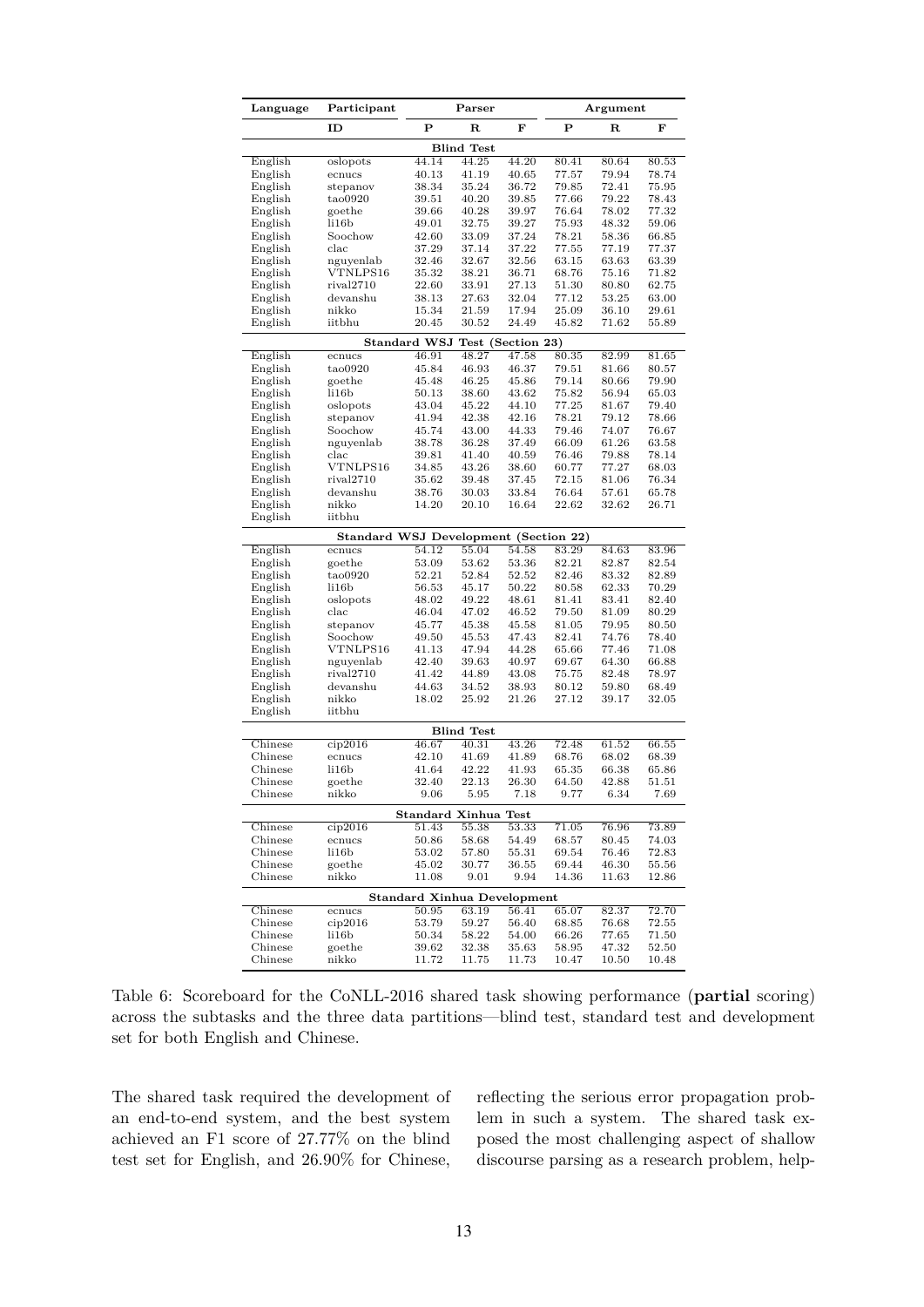| ID<br>Connective<br>A1<br>A <sub>2</sub><br>A12<br>Parser<br>A1<br>A <sub>2</sub><br>A12<br>Parser<br>F<br>F<br>F<br>F<br>F<br>F<br>F<br>F<br>F<br><b>Blind Test</b><br>91.79<br>52.43<br>75.20<br>52.02<br>English<br>oslopots<br>34.45<br>43.95<br>21.89<br>64.60<br>76.40<br>91.34<br>English<br>ecnucs<br>33.94<br>51.05<br>74.20<br>42.84<br>19.54<br>61.05<br>75.83<br>51.15<br>English<br>31.74<br>50.28<br>72.05<br>79.11<br>58.05<br>88.56<br>41.84<br>19.46<br>66.83<br>stepanov<br>91.13<br>48.43<br>73.57<br>77.82<br>53.35<br>English<br>tao0920<br>31.64<br>41.40<br>19.01<br>61.61<br>English<br>goethe<br>30.74<br>89.36<br>48.84<br>71.97<br>41.07<br>19.63<br>60.77<br>74.63<br>50.44<br>English<br>li16b<br>68.85<br>44.83<br>33.73<br>31.18<br>91.62<br>47.18<br>38.25<br>16.10<br>42.22<br>English<br>27.47<br>91.04<br>69.84<br>59.96<br>42.50<br>Soochow<br>41.86<br>33.46<br>15.06<br>51.80<br>English<br>$_{\rm clac}$<br>31.10<br>90.20<br>48.37<br>70.61<br>39.89<br>12.19<br>54.06<br>60.94<br>38.44<br>English<br>85.08<br>70.07<br>55.08<br>37.06<br>nguyenlab<br>30.83<br>52.17<br>41.39<br>12.55<br>42.97<br>English<br>VTNLPS16<br>29.33<br>89.25<br>46.08<br>67.94<br>59.06<br>37.35<br>38.62<br>13.56<br>49.47<br>English<br>rival2710<br>25.31<br>98.38<br>41.29<br>73.43<br>33.39<br>10.11<br>41.70<br>26.30<br>37.30<br>English<br>1.12<br>6.55<br>devanshu<br>20.67<br>84.96<br>37.17<br>51.13<br>28.52<br>17.23<br>25.09<br>76.02<br>48.37<br>2.28<br>14.43<br>8.31<br>English<br>nikko<br>20.93<br>35.16<br>26.63<br>17.65<br>26.24<br>English<br>7.93<br>89.03<br>28.94<br>25.81<br>9.03<br>4.15<br>iitbhu<br>37.03<br>41.49<br>Standard WSJ Test (Section 23)<br>English<br>51.39<br>66.86<br>50.83<br>40.31<br>93.96<br>76.43<br>44.31<br>22.38<br>64.66<br>ecnucs<br>English<br>40.53<br>93.63<br>50.38<br>76.73<br>44.90<br>21.36<br>67.84<br>51.67<br>tao0920<br>65.18<br>English<br>91.65<br>50.41<br>75.95<br>45.22<br>20.60<br>67.17<br>53.28<br>goethe<br>40.44<br>68.32<br>English<br>li16b<br>36.57<br>94.71<br>47.14<br>71.14<br>40.81<br>19.82<br>51.56<br>51.56<br>42.68<br>51.99<br>72.57<br>English<br>oslopots<br>39.38<br>94.43<br>43.93<br>18.02<br>69.92<br>71.45<br>53.47<br>English<br>76.51<br>17.56<br>67.78<br>51.80<br>stepanov<br>39.60<br>92.43<br>49.64<br>44.56<br>65.58<br>72.09<br>English<br>Soochow<br>32.97<br>94.74<br>44.99<br>37.40<br>20.51<br>63.36<br>66.81<br>50.52<br>39.06<br>English<br>nguyenlab<br>39.39<br>87.60<br>53.81<br>71.79<br>45.28<br>11.67<br>46.59<br>50.90<br>35.72<br>47.29<br>72.56<br>57.13<br>43.11<br>English<br>$_{\rm clac}$<br>91.00<br>40.23<br>13.95<br>60.05<br>35.39<br>English<br>VTNLPS16<br>36.41<br>90.71<br>47.21<br>69.62<br>40.87<br>13.31<br>50.97<br>47.32<br>English<br>39.95<br>rival2710<br>32.51<br>98.92<br>42.15<br>75.48<br>36.24<br>11.70<br>56.28<br>53.14<br>48.26<br>22.77<br>7.30<br>English<br>devanshu<br>23.70<br>78.40<br>33.44<br>27.87<br>1.18<br>21.05<br>English<br>nikko<br>21.13<br>62.35<br>28.43<br>43.91<br>23.22<br>2.70<br>19.88<br>15.46<br>10.92<br>93.00<br>29.98<br>34.35<br>12.80<br>4.24<br>36.44<br>27.42<br>English<br>iitbhu<br>11.93<br>38.59<br>Standard WSJ Development (Section 22)<br>English<br>51.13<br>95.22<br>62.01<br>81.26<br>68.84<br>73.81<br>58.39<br>55.11<br>31.10<br>ecnucs<br>English<br>50.87<br>93.55<br>61.97<br>78.87<br>70.45<br>74.10<br>60.14<br>goethe<br>54.41<br>30.99<br>60.99<br>79.94<br>28.98<br>74.19<br>58.80<br>English<br>tao0920<br>49.70<br>94.45<br>53.44<br>68.71<br>English<br>94.22<br>74.81<br>59.77<br>42.97<br>52.89<br>27.54<br>58.31<br>49.51<br>li16b<br>46.37<br>94.24<br>60.72<br>75.83<br>77.46<br>58.03<br>English<br>oslopots<br>46.44<br>51.37<br>24.09<br>71.25<br>92.03<br>75.95<br>63.70<br>49.87<br>English<br>$_{\rm clac}$<br>44.57<br>56.71<br>48.67<br>21.67<br>63.70<br>English<br>79.07<br>74.51<br>stepanov<br>45.89<br>93.32<br>55.66<br>49.36<br>20.89<br>69.51<br>59.40<br>73.98<br>42.70<br>24.21<br>72.12<br>56.76<br>English<br>Soochow<br>39.30<br>94.29<br>51.00<br>66.86<br>English<br>VTNLPS16<br>46.21<br>93.02<br>57.90<br>73.77<br>50.26<br>19.08<br>56.58<br>55.20<br>43.59<br>English<br>72.31<br>56.40<br>nguyenlab<br>46.68<br>88.18<br>60.72<br>52.33<br>14.61<br>49.14<br>43.12<br>78.89<br>45.29<br>60.72<br>47.71<br>English<br>rival2710<br>41.49<br>99.05<br>50.55<br>18.57<br>61.09<br>7.81<br>English<br>devanshu<br>31.31<br>80.07<br>41.89<br>54.39<br>34.97<br>2.07<br>20.47<br>23.27<br>English<br>4.42<br>14.31<br>nikko<br>30.36<br>69.79<br>40.76<br>52.30<br>32.82<br>21.59<br>19.81<br>31.21<br>27.91<br>11.70<br>5.10<br>41.22<br>40.96<br>32.25<br>English<br>iitbhu<br>10.69<br>93.32<br><b>Blind Test</b><br>Chinese<br>56.27<br>38.53<br>44.44<br>$\overline{26.50}$<br>27.12<br>55.26<br>44.57<br>cip2016<br>24.46<br>60.17<br>Chinese<br>ecnucs<br>28.88<br>63.07<br>41.13<br>47.53<br>31.81<br>24.74<br>54.21<br>54.99<br>42.36<br>37.40<br>39.93<br>Chinese<br>li16b<br>20.63<br>64.50<br>23.31<br>23.75<br>53.27<br>54.74<br>41.93<br>32.76<br>34.92<br>10.80<br>35.88<br>27.55<br>18.56<br>46.08<br>20.70<br>40.91<br>Chinese<br>goethe<br>Chinese<br>nikko<br>6.21<br>47.82<br>13.10<br>23.22<br>12.87<br>2.37<br>7.13<br>1.69<br>8.12<br><b>Standard Xinhua Test</b><br>Chinese<br>cip2016<br>72.63<br>55.87<br>68.16<br>53.79<br>48.59<br>49.16<br>38.69<br>62.66<br>67.62<br>Chinese<br>ecnucs<br>45.09<br>72.41<br>59.77<br>62.07<br>47.13<br>38.21<br>59.55<br>65.26<br>50.12<br>li16b<br>41.94<br>54.84<br>Chinese<br>26.88<br>77.42<br>29.03<br>36.34<br>59.08<br>65.62<br>49.15<br>57.14<br>22.26<br>Chinese<br>goethe<br>28.73<br>70.33<br>39.56<br>28.57<br>42.81<br>45.55<br>36.30<br>Chinese<br>59.46<br>21.62<br>nikko<br>12.16<br>32.43<br>12.16<br>2.36<br>12.70<br>11.23<br>5.61<br><b>Standard Xinhua Development</b><br>Chinese<br>53.59<br>86.27<br>67.97<br>70.59<br>56.21<br>65.25<br>50.50<br>ecnucs<br>39.43<br>59.86<br>Chinese<br>kip2016<br>45.21<br>83.56<br>54.79<br>68.49<br>45.21<br>39.82<br>62.82<br>67.98<br>53.41<br>81.33<br>46.67<br>60.00<br>50.30<br>Chinese<br>li16b<br>34.67<br>34.67<br>36.09<br>59.47<br>65.68<br>63.09<br>40.27<br>44.30<br>36.93<br>Chinese<br>goethe<br>17.45<br>20.13<br>22.67<br>45.70<br>45.34<br>19.12<br>30.88<br>Chinese<br>nikko<br>11.76<br>73.53<br>11.76<br>4.12<br>20.60<br>12.36<br>5.07 | Language | Participant | Explicit |  |  |  | Implicit |  |  |  |
|--------------------------------------------------------------------------------------------------------------------------------------------------------------------------------------------------------------------------------------------------------------------------------------------------------------------------------------------------------------------------------------------------------------------------------------------------------------------------------------------------------------------------------------------------------------------------------------------------------------------------------------------------------------------------------------------------------------------------------------------------------------------------------------------------------------------------------------------------------------------------------------------------------------------------------------------------------------------------------------------------------------------------------------------------------------------------------------------------------------------------------------------------------------------------------------------------------------------------------------------------------------------------------------------------------------------------------------------------------------------------------------------------------------------------------------------------------------------------------------------------------------------------------------------------------------------------------------------------------------------------------------------------------------------------------------------------------------------------------------------------------------------------------------------------------------------------------------------------------------------------------------------------------------------------------------------------------------------------------------------------------------------------------------------------------------------------------------------------------------------------------------------------------------------------------------------------------------------------------------------------------------------------------------------------------------------------------------------------------------------------------------------------------------------------------------------------------------------------------------------------------------------------------------------------------------------------------------------------------------------------------------------------------------------------------------------------------------------------------------------------------------------------------------------------------------------------------------------------------------------------------------------------------------------------------------------------------------------------------------------------------------------------------------------------------------------------------------------------------------------------------------------------------------------------------------------------------------------------------------------------------------------------------------------------------------------------------------------------------------------------------------------------------------------------------------------------------------------------------------------------------------------------------------------------------------------------------------------------------------------------------------------------------------------------------------------------------------------------------------------------------------------------------------------------------------------------------------------------------------------------------------------------------------------------------------------------------------------------------------------------------------------------------------------------------------------------------------------------------------------------------------------------------------------------------------------------------------------------------------------------------------------------------------------------------------------------------------------------------------------------------------------------------------------------------------------------------------------------------------------------------------------------------------------------------------------------------------------------------------------------------------------------------------------------------------------------------------------------------------------------------------------------------------------------------------------------------------------------------------------------------------------------------------------------------------------------------------------------------------------------------------------------------------------------------------------------------------------------------------------------------------------------------------------------------------------------------------------------------------------------------------------------------------------------------------------------------------------------------------------------------------------------------------------------------------------------------------------------------------------------------------------------------------------------------------------------------------------------------------------------------------------------------------------------------------------------------------------------------------------------------------------------------------------------------------------------------------------------------------------------------------------------------------------------------------------------------------------------------------------------------------------------------------------------------------------------------------------------------------------------------------------------------------------------------------------------------------------------------------------------------------------------------------------------------------------------------------------------------------------------------------------------------------------------------------------------|----------|-------------|----------|--|--|--|----------|--|--|--|
|                                                                                                                                                                                                                                                                                                                                                                                                                                                                                                                                                                                                                                                                                                                                                                                                                                                                                                                                                                                                                                                                                                                                                                                                                                                                                                                                                                                                                                                                                                                                                                                                                                                                                                                                                                                                                                                                                                                                                                                                                                                                                                                                                                                                                                                                                                                                                                                                                                                                                                                                                                                                                                                                                                                                                                                                                                                                                                                                                                                                                                                                                                                                                                                                                                                                                                                                                                                                                                                                                                                                                                                                                                                                                                                                                                                                                                                                                                                                                                                                                                                                                                                                                                                                                                                                                                                                                                                                                                                                                                                                                                                                                                                                                                                                                                                                                                                                                                                                                                                                                                                                                                                                                                                                                                                                                                                                                                                                                                                                                                                                                                                                                                                                                                                                                                                                                                                                                                                                                                                                                                                                                                                                                                                                                                                                                                                                                                                                                                                  |          |             |          |  |  |  |          |  |  |  |
|                                                                                                                                                                                                                                                                                                                                                                                                                                                                                                                                                                                                                                                                                                                                                                                                                                                                                                                                                                                                                                                                                                                                                                                                                                                                                                                                                                                                                                                                                                                                                                                                                                                                                                                                                                                                                                                                                                                                                                                                                                                                                                                                                                                                                                                                                                                                                                                                                                                                                                                                                                                                                                                                                                                                                                                                                                                                                                                                                                                                                                                                                                                                                                                                                                                                                                                                                                                                                                                                                                                                                                                                                                                                                                                                                                                                                                                                                                                                                                                                                                                                                                                                                                                                                                                                                                                                                                                                                                                                                                                                                                                                                                                                                                                                                                                                                                                                                                                                                                                                                                                                                                                                                                                                                                                                                                                                                                                                                                                                                                                                                                                                                                                                                                                                                                                                                                                                                                                                                                                                                                                                                                                                                                                                                                                                                                                                                                                                                                                  |          |             |          |  |  |  |          |  |  |  |
|                                                                                                                                                                                                                                                                                                                                                                                                                                                                                                                                                                                                                                                                                                                                                                                                                                                                                                                                                                                                                                                                                                                                                                                                                                                                                                                                                                                                                                                                                                                                                                                                                                                                                                                                                                                                                                                                                                                                                                                                                                                                                                                                                                                                                                                                                                                                                                                                                                                                                                                                                                                                                                                                                                                                                                                                                                                                                                                                                                                                                                                                                                                                                                                                                                                                                                                                                                                                                                                                                                                                                                                                                                                                                                                                                                                                                                                                                                                                                                                                                                                                                                                                                                                                                                                                                                                                                                                                                                                                                                                                                                                                                                                                                                                                                                                                                                                                                                                                                                                                                                                                                                                                                                                                                                                                                                                                                                                                                                                                                                                                                                                                                                                                                                                                                                                                                                                                                                                                                                                                                                                                                                                                                                                                                                                                                                                                                                                                                                                  |          |             |          |  |  |  |          |  |  |  |
|                                                                                                                                                                                                                                                                                                                                                                                                                                                                                                                                                                                                                                                                                                                                                                                                                                                                                                                                                                                                                                                                                                                                                                                                                                                                                                                                                                                                                                                                                                                                                                                                                                                                                                                                                                                                                                                                                                                                                                                                                                                                                                                                                                                                                                                                                                                                                                                                                                                                                                                                                                                                                                                                                                                                                                                                                                                                                                                                                                                                                                                                                                                                                                                                                                                                                                                                                                                                                                                                                                                                                                                                                                                                                                                                                                                                                                                                                                                                                                                                                                                                                                                                                                                                                                                                                                                                                                                                                                                                                                                                                                                                                                                                                                                                                                                                                                                                                                                                                                                                                                                                                                                                                                                                                                                                                                                                                                                                                                                                                                                                                                                                                                                                                                                                                                                                                                                                                                                                                                                                                                                                                                                                                                                                                                                                                                                                                                                                                                                  |          |             |          |  |  |  |          |  |  |  |
|                                                                                                                                                                                                                                                                                                                                                                                                                                                                                                                                                                                                                                                                                                                                                                                                                                                                                                                                                                                                                                                                                                                                                                                                                                                                                                                                                                                                                                                                                                                                                                                                                                                                                                                                                                                                                                                                                                                                                                                                                                                                                                                                                                                                                                                                                                                                                                                                                                                                                                                                                                                                                                                                                                                                                                                                                                                                                                                                                                                                                                                                                                                                                                                                                                                                                                                                                                                                                                                                                                                                                                                                                                                                                                                                                                                                                                                                                                                                                                                                                                                                                                                                                                                                                                                                                                                                                                                                                                                                                                                                                                                                                                                                                                                                                                                                                                                                                                                                                                                                                                                                                                                                                                                                                                                                                                                                                                                                                                                                                                                                                                                                                                                                                                                                                                                                                                                                                                                                                                                                                                                                                                                                                                                                                                                                                                                                                                                                                                                  |          |             |          |  |  |  |          |  |  |  |
|                                                                                                                                                                                                                                                                                                                                                                                                                                                                                                                                                                                                                                                                                                                                                                                                                                                                                                                                                                                                                                                                                                                                                                                                                                                                                                                                                                                                                                                                                                                                                                                                                                                                                                                                                                                                                                                                                                                                                                                                                                                                                                                                                                                                                                                                                                                                                                                                                                                                                                                                                                                                                                                                                                                                                                                                                                                                                                                                                                                                                                                                                                                                                                                                                                                                                                                                                                                                                                                                                                                                                                                                                                                                                                                                                                                                                                                                                                                                                                                                                                                                                                                                                                                                                                                                                                                                                                                                                                                                                                                                                                                                                                                                                                                                                                                                                                                                                                                                                                                                                                                                                                                                                                                                                                                                                                                                                                                                                                                                                                                                                                                                                                                                                                                                                                                                                                                                                                                                                                                                                                                                                                                                                                                                                                                                                                                                                                                                                                                  |          |             |          |  |  |  |          |  |  |  |
|                                                                                                                                                                                                                                                                                                                                                                                                                                                                                                                                                                                                                                                                                                                                                                                                                                                                                                                                                                                                                                                                                                                                                                                                                                                                                                                                                                                                                                                                                                                                                                                                                                                                                                                                                                                                                                                                                                                                                                                                                                                                                                                                                                                                                                                                                                                                                                                                                                                                                                                                                                                                                                                                                                                                                                                                                                                                                                                                                                                                                                                                                                                                                                                                                                                                                                                                                                                                                                                                                                                                                                                                                                                                                                                                                                                                                                                                                                                                                                                                                                                                                                                                                                                                                                                                                                                                                                                                                                                                                                                                                                                                                                                                                                                                                                                                                                                                                                                                                                                                                                                                                                                                                                                                                                                                                                                                                                                                                                                                                                                                                                                                                                                                                                                                                                                                                                                                                                                                                                                                                                                                                                                                                                                                                                                                                                                                                                                                                                                  |          |             |          |  |  |  |          |  |  |  |
|                                                                                                                                                                                                                                                                                                                                                                                                                                                                                                                                                                                                                                                                                                                                                                                                                                                                                                                                                                                                                                                                                                                                                                                                                                                                                                                                                                                                                                                                                                                                                                                                                                                                                                                                                                                                                                                                                                                                                                                                                                                                                                                                                                                                                                                                                                                                                                                                                                                                                                                                                                                                                                                                                                                                                                                                                                                                                                                                                                                                                                                                                                                                                                                                                                                                                                                                                                                                                                                                                                                                                                                                                                                                                                                                                                                                                                                                                                                                                                                                                                                                                                                                                                                                                                                                                                                                                                                                                                                                                                                                                                                                                                                                                                                                                                                                                                                                                                                                                                                                                                                                                                                                                                                                                                                                                                                                                                                                                                                                                                                                                                                                                                                                                                                                                                                                                                                                                                                                                                                                                                                                                                                                                                                                                                                                                                                                                                                                                                                  |          |             |          |  |  |  |          |  |  |  |
|                                                                                                                                                                                                                                                                                                                                                                                                                                                                                                                                                                                                                                                                                                                                                                                                                                                                                                                                                                                                                                                                                                                                                                                                                                                                                                                                                                                                                                                                                                                                                                                                                                                                                                                                                                                                                                                                                                                                                                                                                                                                                                                                                                                                                                                                                                                                                                                                                                                                                                                                                                                                                                                                                                                                                                                                                                                                                                                                                                                                                                                                                                                                                                                                                                                                                                                                                                                                                                                                                                                                                                                                                                                                                                                                                                                                                                                                                                                                                                                                                                                                                                                                                                                                                                                                                                                                                                                                                                                                                                                                                                                                                                                                                                                                                                                                                                                                                                                                                                                                                                                                                                                                                                                                                                                                                                                                                                                                                                                                                                                                                                                                                                                                                                                                                                                                                                                                                                                                                                                                                                                                                                                                                                                                                                                                                                                                                                                                                                                  |          |             |          |  |  |  |          |  |  |  |
|                                                                                                                                                                                                                                                                                                                                                                                                                                                                                                                                                                                                                                                                                                                                                                                                                                                                                                                                                                                                                                                                                                                                                                                                                                                                                                                                                                                                                                                                                                                                                                                                                                                                                                                                                                                                                                                                                                                                                                                                                                                                                                                                                                                                                                                                                                                                                                                                                                                                                                                                                                                                                                                                                                                                                                                                                                                                                                                                                                                                                                                                                                                                                                                                                                                                                                                                                                                                                                                                                                                                                                                                                                                                                                                                                                                                                                                                                                                                                                                                                                                                                                                                                                                                                                                                                                                                                                                                                                                                                                                                                                                                                                                                                                                                                                                                                                                                                                                                                                                                                                                                                                                                                                                                                                                                                                                                                                                                                                                                                                                                                                                                                                                                                                                                                                                                                                                                                                                                                                                                                                                                                                                                                                                                                                                                                                                                                                                                                                                  |          |             |          |  |  |  |          |  |  |  |
|                                                                                                                                                                                                                                                                                                                                                                                                                                                                                                                                                                                                                                                                                                                                                                                                                                                                                                                                                                                                                                                                                                                                                                                                                                                                                                                                                                                                                                                                                                                                                                                                                                                                                                                                                                                                                                                                                                                                                                                                                                                                                                                                                                                                                                                                                                                                                                                                                                                                                                                                                                                                                                                                                                                                                                                                                                                                                                                                                                                                                                                                                                                                                                                                                                                                                                                                                                                                                                                                                                                                                                                                                                                                                                                                                                                                                                                                                                                                                                                                                                                                                                                                                                                                                                                                                                                                                                                                                                                                                                                                                                                                                                                                                                                                                                                                                                                                                                                                                                                                                                                                                                                                                                                                                                                                                                                                                                                                                                                                                                                                                                                                                                                                                                                                                                                                                                                                                                                                                                                                                                                                                                                                                                                                                                                                                                                                                                                                                                                  |          |             |          |  |  |  |          |  |  |  |
|                                                                                                                                                                                                                                                                                                                                                                                                                                                                                                                                                                                                                                                                                                                                                                                                                                                                                                                                                                                                                                                                                                                                                                                                                                                                                                                                                                                                                                                                                                                                                                                                                                                                                                                                                                                                                                                                                                                                                                                                                                                                                                                                                                                                                                                                                                                                                                                                                                                                                                                                                                                                                                                                                                                                                                                                                                                                                                                                                                                                                                                                                                                                                                                                                                                                                                                                                                                                                                                                                                                                                                                                                                                                                                                                                                                                                                                                                                                                                                                                                                                                                                                                                                                                                                                                                                                                                                                                                                                                                                                                                                                                                                                                                                                                                                                                                                                                                                                                                                                                                                                                                                                                                                                                                                                                                                                                                                                                                                                                                                                                                                                                                                                                                                                                                                                                                                                                                                                                                                                                                                                                                                                                                                                                                                                                                                                                                                                                                                                  |          |             |          |  |  |  |          |  |  |  |
|                                                                                                                                                                                                                                                                                                                                                                                                                                                                                                                                                                                                                                                                                                                                                                                                                                                                                                                                                                                                                                                                                                                                                                                                                                                                                                                                                                                                                                                                                                                                                                                                                                                                                                                                                                                                                                                                                                                                                                                                                                                                                                                                                                                                                                                                                                                                                                                                                                                                                                                                                                                                                                                                                                                                                                                                                                                                                                                                                                                                                                                                                                                                                                                                                                                                                                                                                                                                                                                                                                                                                                                                                                                                                                                                                                                                                                                                                                                                                                                                                                                                                                                                                                                                                                                                                                                                                                                                                                                                                                                                                                                                                                                                                                                                                                                                                                                                                                                                                                                                                                                                                                                                                                                                                                                                                                                                                                                                                                                                                                                                                                                                                                                                                                                                                                                                                                                                                                                                                                                                                                                                                                                                                                                                                                                                                                                                                                                                                                                  |          |             |          |  |  |  |          |  |  |  |
|                                                                                                                                                                                                                                                                                                                                                                                                                                                                                                                                                                                                                                                                                                                                                                                                                                                                                                                                                                                                                                                                                                                                                                                                                                                                                                                                                                                                                                                                                                                                                                                                                                                                                                                                                                                                                                                                                                                                                                                                                                                                                                                                                                                                                                                                                                                                                                                                                                                                                                                                                                                                                                                                                                                                                                                                                                                                                                                                                                                                                                                                                                                                                                                                                                                                                                                                                                                                                                                                                                                                                                                                                                                                                                                                                                                                                                                                                                                                                                                                                                                                                                                                                                                                                                                                                                                                                                                                                                                                                                                                                                                                                                                                                                                                                                                                                                                                                                                                                                                                                                                                                                                                                                                                                                                                                                                                                                                                                                                                                                                                                                                                                                                                                                                                                                                                                                                                                                                                                                                                                                                                                                                                                                                                                                                                                                                                                                                                                                                  |          |             |          |  |  |  |          |  |  |  |
|                                                                                                                                                                                                                                                                                                                                                                                                                                                                                                                                                                                                                                                                                                                                                                                                                                                                                                                                                                                                                                                                                                                                                                                                                                                                                                                                                                                                                                                                                                                                                                                                                                                                                                                                                                                                                                                                                                                                                                                                                                                                                                                                                                                                                                                                                                                                                                                                                                                                                                                                                                                                                                                                                                                                                                                                                                                                                                                                                                                                                                                                                                                                                                                                                                                                                                                                                                                                                                                                                                                                                                                                                                                                                                                                                                                                                                                                                                                                                                                                                                                                                                                                                                                                                                                                                                                                                                                                                                                                                                                                                                                                                                                                                                                                                                                                                                                                                                                                                                                                                                                                                                                                                                                                                                                                                                                                                                                                                                                                                                                                                                                                                                                                                                                                                                                                                                                                                                                                                                                                                                                                                                                                                                                                                                                                                                                                                                                                                                                  |          |             |          |  |  |  |          |  |  |  |
|                                                                                                                                                                                                                                                                                                                                                                                                                                                                                                                                                                                                                                                                                                                                                                                                                                                                                                                                                                                                                                                                                                                                                                                                                                                                                                                                                                                                                                                                                                                                                                                                                                                                                                                                                                                                                                                                                                                                                                                                                                                                                                                                                                                                                                                                                                                                                                                                                                                                                                                                                                                                                                                                                                                                                                                                                                                                                                                                                                                                                                                                                                                                                                                                                                                                                                                                                                                                                                                                                                                                                                                                                                                                                                                                                                                                                                                                                                                                                                                                                                                                                                                                                                                                                                                                                                                                                                                                                                                                                                                                                                                                                                                                                                                                                                                                                                                                                                                                                                                                                                                                                                                                                                                                                                                                                                                                                                                                                                                                                                                                                                                                                                                                                                                                                                                                                                                                                                                                                                                                                                                                                                                                                                                                                                                                                                                                                                                                                                                  |          |             |          |  |  |  |          |  |  |  |
|                                                                                                                                                                                                                                                                                                                                                                                                                                                                                                                                                                                                                                                                                                                                                                                                                                                                                                                                                                                                                                                                                                                                                                                                                                                                                                                                                                                                                                                                                                                                                                                                                                                                                                                                                                                                                                                                                                                                                                                                                                                                                                                                                                                                                                                                                                                                                                                                                                                                                                                                                                                                                                                                                                                                                                                                                                                                                                                                                                                                                                                                                                                                                                                                                                                                                                                                                                                                                                                                                                                                                                                                                                                                                                                                                                                                                                                                                                                                                                                                                                                                                                                                                                                                                                                                                                                                                                                                                                                                                                                                                                                                                                                                                                                                                                                                                                                                                                                                                                                                                                                                                                                                                                                                                                                                                                                                                                                                                                                                                                                                                                                                                                                                                                                                                                                                                                                                                                                                                                                                                                                                                                                                                                                                                                                                                                                                                                                                                                                  |          |             |          |  |  |  |          |  |  |  |
|                                                                                                                                                                                                                                                                                                                                                                                                                                                                                                                                                                                                                                                                                                                                                                                                                                                                                                                                                                                                                                                                                                                                                                                                                                                                                                                                                                                                                                                                                                                                                                                                                                                                                                                                                                                                                                                                                                                                                                                                                                                                                                                                                                                                                                                                                                                                                                                                                                                                                                                                                                                                                                                                                                                                                                                                                                                                                                                                                                                                                                                                                                                                                                                                                                                                                                                                                                                                                                                                                                                                                                                                                                                                                                                                                                                                                                                                                                                                                                                                                                                                                                                                                                                                                                                                                                                                                                                                                                                                                                                                                                                                                                                                                                                                                                                                                                                                                                                                                                                                                                                                                                                                                                                                                                                                                                                                                                                                                                                                                                                                                                                                                                                                                                                                                                                                                                                                                                                                                                                                                                                                                                                                                                                                                                                                                                                                                                                                                                                  |          |             |          |  |  |  |          |  |  |  |
|                                                                                                                                                                                                                                                                                                                                                                                                                                                                                                                                                                                                                                                                                                                                                                                                                                                                                                                                                                                                                                                                                                                                                                                                                                                                                                                                                                                                                                                                                                                                                                                                                                                                                                                                                                                                                                                                                                                                                                                                                                                                                                                                                                                                                                                                                                                                                                                                                                                                                                                                                                                                                                                                                                                                                                                                                                                                                                                                                                                                                                                                                                                                                                                                                                                                                                                                                                                                                                                                                                                                                                                                                                                                                                                                                                                                                                                                                                                                                                                                                                                                                                                                                                                                                                                                                                                                                                                                                                                                                                                                                                                                                                                                                                                                                                                                                                                                                                                                                                                                                                                                                                                                                                                                                                                                                                                                                                                                                                                                                                                                                                                                                                                                                                                                                                                                                                                                                                                                                                                                                                                                                                                                                                                                                                                                                                                                                                                                                                                  |          |             |          |  |  |  |          |  |  |  |
|                                                                                                                                                                                                                                                                                                                                                                                                                                                                                                                                                                                                                                                                                                                                                                                                                                                                                                                                                                                                                                                                                                                                                                                                                                                                                                                                                                                                                                                                                                                                                                                                                                                                                                                                                                                                                                                                                                                                                                                                                                                                                                                                                                                                                                                                                                                                                                                                                                                                                                                                                                                                                                                                                                                                                                                                                                                                                                                                                                                                                                                                                                                                                                                                                                                                                                                                                                                                                                                                                                                                                                                                                                                                                                                                                                                                                                                                                                                                                                                                                                                                                                                                                                                                                                                                                                                                                                                                                                                                                                                                                                                                                                                                                                                                                                                                                                                                                                                                                                                                                                                                                                                                                                                                                                                                                                                                                                                                                                                                                                                                                                                                                                                                                                                                                                                                                                                                                                                                                                                                                                                                                                                                                                                                                                                                                                                                                                                                                                                  |          |             |          |  |  |  |          |  |  |  |
|                                                                                                                                                                                                                                                                                                                                                                                                                                                                                                                                                                                                                                                                                                                                                                                                                                                                                                                                                                                                                                                                                                                                                                                                                                                                                                                                                                                                                                                                                                                                                                                                                                                                                                                                                                                                                                                                                                                                                                                                                                                                                                                                                                                                                                                                                                                                                                                                                                                                                                                                                                                                                                                                                                                                                                                                                                                                                                                                                                                                                                                                                                                                                                                                                                                                                                                                                                                                                                                                                                                                                                                                                                                                                                                                                                                                                                                                                                                                                                                                                                                                                                                                                                                                                                                                                                                                                                                                                                                                                                                                                                                                                                                                                                                                                                                                                                                                                                                                                                                                                                                                                                                                                                                                                                                                                                                                                                                                                                                                                                                                                                                                                                                                                                                                                                                                                                                                                                                                                                                                                                                                                                                                                                                                                                                                                                                                                                                                                                                  |          |             |          |  |  |  |          |  |  |  |
|                                                                                                                                                                                                                                                                                                                                                                                                                                                                                                                                                                                                                                                                                                                                                                                                                                                                                                                                                                                                                                                                                                                                                                                                                                                                                                                                                                                                                                                                                                                                                                                                                                                                                                                                                                                                                                                                                                                                                                                                                                                                                                                                                                                                                                                                                                                                                                                                                                                                                                                                                                                                                                                                                                                                                                                                                                                                                                                                                                                                                                                                                                                                                                                                                                                                                                                                                                                                                                                                                                                                                                                                                                                                                                                                                                                                                                                                                                                                                                                                                                                                                                                                                                                                                                                                                                                                                                                                                                                                                                                                                                                                                                                                                                                                                                                                                                                                                                                                                                                                                                                                                                                                                                                                                                                                                                                                                                                                                                                                                                                                                                                                                                                                                                                                                                                                                                                                                                                                                                                                                                                                                                                                                                                                                                                                                                                                                                                                                                                  |          |             |          |  |  |  |          |  |  |  |
|                                                                                                                                                                                                                                                                                                                                                                                                                                                                                                                                                                                                                                                                                                                                                                                                                                                                                                                                                                                                                                                                                                                                                                                                                                                                                                                                                                                                                                                                                                                                                                                                                                                                                                                                                                                                                                                                                                                                                                                                                                                                                                                                                                                                                                                                                                                                                                                                                                                                                                                                                                                                                                                                                                                                                                                                                                                                                                                                                                                                                                                                                                                                                                                                                                                                                                                                                                                                                                                                                                                                                                                                                                                                                                                                                                                                                                                                                                                                                                                                                                                                                                                                                                                                                                                                                                                                                                                                                                                                                                                                                                                                                                                                                                                                                                                                                                                                                                                                                                                                                                                                                                                                                                                                                                                                                                                                                                                                                                                                                                                                                                                                                                                                                                                                                                                                                                                                                                                                                                                                                                                                                                                                                                                                                                                                                                                                                                                                                                                  |          |             |          |  |  |  |          |  |  |  |
|                                                                                                                                                                                                                                                                                                                                                                                                                                                                                                                                                                                                                                                                                                                                                                                                                                                                                                                                                                                                                                                                                                                                                                                                                                                                                                                                                                                                                                                                                                                                                                                                                                                                                                                                                                                                                                                                                                                                                                                                                                                                                                                                                                                                                                                                                                                                                                                                                                                                                                                                                                                                                                                                                                                                                                                                                                                                                                                                                                                                                                                                                                                                                                                                                                                                                                                                                                                                                                                                                                                                                                                                                                                                                                                                                                                                                                                                                                                                                                                                                                                                                                                                                                                                                                                                                                                                                                                                                                                                                                                                                                                                                                                                                                                                                                                                                                                                                                                                                                                                                                                                                                                                                                                                                                                                                                                                                                                                                                                                                                                                                                                                                                                                                                                                                                                                                                                                                                                                                                                                                                                                                                                                                                                                                                                                                                                                                                                                                                                  |          |             |          |  |  |  |          |  |  |  |
|                                                                                                                                                                                                                                                                                                                                                                                                                                                                                                                                                                                                                                                                                                                                                                                                                                                                                                                                                                                                                                                                                                                                                                                                                                                                                                                                                                                                                                                                                                                                                                                                                                                                                                                                                                                                                                                                                                                                                                                                                                                                                                                                                                                                                                                                                                                                                                                                                                                                                                                                                                                                                                                                                                                                                                                                                                                                                                                                                                                                                                                                                                                                                                                                                                                                                                                                                                                                                                                                                                                                                                                                                                                                                                                                                                                                                                                                                                                                                                                                                                                                                                                                                                                                                                                                                                                                                                                                                                                                                                                                                                                                                                                                                                                                                                                                                                                                                                                                                                                                                                                                                                                                                                                                                                                                                                                                                                                                                                                                                                                                                                                                                                                                                                                                                                                                                                                                                                                                                                                                                                                                                                                                                                                                                                                                                                                                                                                                                                                  |          |             |          |  |  |  |          |  |  |  |
|                                                                                                                                                                                                                                                                                                                                                                                                                                                                                                                                                                                                                                                                                                                                                                                                                                                                                                                                                                                                                                                                                                                                                                                                                                                                                                                                                                                                                                                                                                                                                                                                                                                                                                                                                                                                                                                                                                                                                                                                                                                                                                                                                                                                                                                                                                                                                                                                                                                                                                                                                                                                                                                                                                                                                                                                                                                                                                                                                                                                                                                                                                                                                                                                                                                                                                                                                                                                                                                                                                                                                                                                                                                                                                                                                                                                                                                                                                                                                                                                                                                                                                                                                                                                                                                                                                                                                                                                                                                                                                                                                                                                                                                                                                                                                                                                                                                                                                                                                                                                                                                                                                                                                                                                                                                                                                                                                                                                                                                                                                                                                                                                                                                                                                                                                                                                                                                                                                                                                                                                                                                                                                                                                                                                                                                                                                                                                                                                                                                  |          |             |          |  |  |  |          |  |  |  |
|                                                                                                                                                                                                                                                                                                                                                                                                                                                                                                                                                                                                                                                                                                                                                                                                                                                                                                                                                                                                                                                                                                                                                                                                                                                                                                                                                                                                                                                                                                                                                                                                                                                                                                                                                                                                                                                                                                                                                                                                                                                                                                                                                                                                                                                                                                                                                                                                                                                                                                                                                                                                                                                                                                                                                                                                                                                                                                                                                                                                                                                                                                                                                                                                                                                                                                                                                                                                                                                                                                                                                                                                                                                                                                                                                                                                                                                                                                                                                                                                                                                                                                                                                                                                                                                                                                                                                                                                                                                                                                                                                                                                                                                                                                                                                                                                                                                                                                                                                                                                                                                                                                                                                                                                                                                                                                                                                                                                                                                                                                                                                                                                                                                                                                                                                                                                                                                                                                                                                                                                                                                                                                                                                                                                                                                                                                                                                                                                                                                  |          |             |          |  |  |  |          |  |  |  |
|                                                                                                                                                                                                                                                                                                                                                                                                                                                                                                                                                                                                                                                                                                                                                                                                                                                                                                                                                                                                                                                                                                                                                                                                                                                                                                                                                                                                                                                                                                                                                                                                                                                                                                                                                                                                                                                                                                                                                                                                                                                                                                                                                                                                                                                                                                                                                                                                                                                                                                                                                                                                                                                                                                                                                                                                                                                                                                                                                                                                                                                                                                                                                                                                                                                                                                                                                                                                                                                                                                                                                                                                                                                                                                                                                                                                                                                                                                                                                                                                                                                                                                                                                                                                                                                                                                                                                                                                                                                                                                                                                                                                                                                                                                                                                                                                                                                                                                                                                                                                                                                                                                                                                                                                                                                                                                                                                                                                                                                                                                                                                                                                                                                                                                                                                                                                                                                                                                                                                                                                                                                                                                                                                                                                                                                                                                                                                                                                                                                  |          |             |          |  |  |  |          |  |  |  |
|                                                                                                                                                                                                                                                                                                                                                                                                                                                                                                                                                                                                                                                                                                                                                                                                                                                                                                                                                                                                                                                                                                                                                                                                                                                                                                                                                                                                                                                                                                                                                                                                                                                                                                                                                                                                                                                                                                                                                                                                                                                                                                                                                                                                                                                                                                                                                                                                                                                                                                                                                                                                                                                                                                                                                                                                                                                                                                                                                                                                                                                                                                                                                                                                                                                                                                                                                                                                                                                                                                                                                                                                                                                                                                                                                                                                                                                                                                                                                                                                                                                                                                                                                                                                                                                                                                                                                                                                                                                                                                                                                                                                                                                                                                                                                                                                                                                                                                                                                                                                                                                                                                                                                                                                                                                                                                                                                                                                                                                                                                                                                                                                                                                                                                                                                                                                                                                                                                                                                                                                                                                                                                                                                                                                                                                                                                                                                                                                                                                  |          |             |          |  |  |  |          |  |  |  |
|                                                                                                                                                                                                                                                                                                                                                                                                                                                                                                                                                                                                                                                                                                                                                                                                                                                                                                                                                                                                                                                                                                                                                                                                                                                                                                                                                                                                                                                                                                                                                                                                                                                                                                                                                                                                                                                                                                                                                                                                                                                                                                                                                                                                                                                                                                                                                                                                                                                                                                                                                                                                                                                                                                                                                                                                                                                                                                                                                                                                                                                                                                                                                                                                                                                                                                                                                                                                                                                                                                                                                                                                                                                                                                                                                                                                                                                                                                                                                                                                                                                                                                                                                                                                                                                                                                                                                                                                                                                                                                                                                                                                                                                                                                                                                                                                                                                                                                                                                                                                                                                                                                                                                                                                                                                                                                                                                                                                                                                                                                                                                                                                                                                                                                                                                                                                                                                                                                                                                                                                                                                                                                                                                                                                                                                                                                                                                                                                                                                  |          |             |          |  |  |  |          |  |  |  |
|                                                                                                                                                                                                                                                                                                                                                                                                                                                                                                                                                                                                                                                                                                                                                                                                                                                                                                                                                                                                                                                                                                                                                                                                                                                                                                                                                                                                                                                                                                                                                                                                                                                                                                                                                                                                                                                                                                                                                                                                                                                                                                                                                                                                                                                                                                                                                                                                                                                                                                                                                                                                                                                                                                                                                                                                                                                                                                                                                                                                                                                                                                                                                                                                                                                                                                                                                                                                                                                                                                                                                                                                                                                                                                                                                                                                                                                                                                                                                                                                                                                                                                                                                                                                                                                                                                                                                                                                                                                                                                                                                                                                                                                                                                                                                                                                                                                                                                                                                                                                                                                                                                                                                                                                                                                                                                                                                                                                                                                                                                                                                                                                                                                                                                                                                                                                                                                                                                                                                                                                                                                                                                                                                                                                                                                                                                                                                                                                                                                  |          |             |          |  |  |  |          |  |  |  |
|                                                                                                                                                                                                                                                                                                                                                                                                                                                                                                                                                                                                                                                                                                                                                                                                                                                                                                                                                                                                                                                                                                                                                                                                                                                                                                                                                                                                                                                                                                                                                                                                                                                                                                                                                                                                                                                                                                                                                                                                                                                                                                                                                                                                                                                                                                                                                                                                                                                                                                                                                                                                                                                                                                                                                                                                                                                                                                                                                                                                                                                                                                                                                                                                                                                                                                                                                                                                                                                                                                                                                                                                                                                                                                                                                                                                                                                                                                                                                                                                                                                                                                                                                                                                                                                                                                                                                                                                                                                                                                                                                                                                                                                                                                                                                                                                                                                                                                                                                                                                                                                                                                                                                                                                                                                                                                                                                                                                                                                                                                                                                                                                                                                                                                                                                                                                                                                                                                                                                                                                                                                                                                                                                                                                                                                                                                                                                                                                                                                  |          |             |          |  |  |  |          |  |  |  |
|                                                                                                                                                                                                                                                                                                                                                                                                                                                                                                                                                                                                                                                                                                                                                                                                                                                                                                                                                                                                                                                                                                                                                                                                                                                                                                                                                                                                                                                                                                                                                                                                                                                                                                                                                                                                                                                                                                                                                                                                                                                                                                                                                                                                                                                                                                                                                                                                                                                                                                                                                                                                                                                                                                                                                                                                                                                                                                                                                                                                                                                                                                                                                                                                                                                                                                                                                                                                                                                                                                                                                                                                                                                                                                                                                                                                                                                                                                                                                                                                                                                                                                                                                                                                                                                                                                                                                                                                                                                                                                                                                                                                                                                                                                                                                                                                                                                                                                                                                                                                                                                                                                                                                                                                                                                                                                                                                                                                                                                                                                                                                                                                                                                                                                                                                                                                                                                                                                                                                                                                                                                                                                                                                                                                                                                                                                                                                                                                                                                  |          |             |          |  |  |  |          |  |  |  |
|                                                                                                                                                                                                                                                                                                                                                                                                                                                                                                                                                                                                                                                                                                                                                                                                                                                                                                                                                                                                                                                                                                                                                                                                                                                                                                                                                                                                                                                                                                                                                                                                                                                                                                                                                                                                                                                                                                                                                                                                                                                                                                                                                                                                                                                                                                                                                                                                                                                                                                                                                                                                                                                                                                                                                                                                                                                                                                                                                                                                                                                                                                                                                                                                                                                                                                                                                                                                                                                                                                                                                                                                                                                                                                                                                                                                                                                                                                                                                                                                                                                                                                                                                                                                                                                                                                                                                                                                                                                                                                                                                                                                                                                                                                                                                                                                                                                                                                                                                                                                                                                                                                                                                                                                                                                                                                                                                                                                                                                                                                                                                                                                                                                                                                                                                                                                                                                                                                                                                                                                                                                                                                                                                                                                                                                                                                                                                                                                                                                  |          |             |          |  |  |  |          |  |  |  |
|                                                                                                                                                                                                                                                                                                                                                                                                                                                                                                                                                                                                                                                                                                                                                                                                                                                                                                                                                                                                                                                                                                                                                                                                                                                                                                                                                                                                                                                                                                                                                                                                                                                                                                                                                                                                                                                                                                                                                                                                                                                                                                                                                                                                                                                                                                                                                                                                                                                                                                                                                                                                                                                                                                                                                                                                                                                                                                                                                                                                                                                                                                                                                                                                                                                                                                                                                                                                                                                                                                                                                                                                                                                                                                                                                                                                                                                                                                                                                                                                                                                                                                                                                                                                                                                                                                                                                                                                                                                                                                                                                                                                                                                                                                                                                                                                                                                                                                                                                                                                                                                                                                                                                                                                                                                                                                                                                                                                                                                                                                                                                                                                                                                                                                                                                                                                                                                                                                                                                                                                                                                                                                                                                                                                                                                                                                                                                                                                                                                  |          |             |          |  |  |  |          |  |  |  |
|                                                                                                                                                                                                                                                                                                                                                                                                                                                                                                                                                                                                                                                                                                                                                                                                                                                                                                                                                                                                                                                                                                                                                                                                                                                                                                                                                                                                                                                                                                                                                                                                                                                                                                                                                                                                                                                                                                                                                                                                                                                                                                                                                                                                                                                                                                                                                                                                                                                                                                                                                                                                                                                                                                                                                                                                                                                                                                                                                                                                                                                                                                                                                                                                                                                                                                                                                                                                                                                                                                                                                                                                                                                                                                                                                                                                                                                                                                                                                                                                                                                                                                                                                                                                                                                                                                                                                                                                                                                                                                                                                                                                                                                                                                                                                                                                                                                                                                                                                                                                                                                                                                                                                                                                                                                                                                                                                                                                                                                                                                                                                                                                                                                                                                                                                                                                                                                                                                                                                                                                                                                                                                                                                                                                                                                                                                                                                                                                                                                  |          |             |          |  |  |  |          |  |  |  |
|                                                                                                                                                                                                                                                                                                                                                                                                                                                                                                                                                                                                                                                                                                                                                                                                                                                                                                                                                                                                                                                                                                                                                                                                                                                                                                                                                                                                                                                                                                                                                                                                                                                                                                                                                                                                                                                                                                                                                                                                                                                                                                                                                                                                                                                                                                                                                                                                                                                                                                                                                                                                                                                                                                                                                                                                                                                                                                                                                                                                                                                                                                                                                                                                                                                                                                                                                                                                                                                                                                                                                                                                                                                                                                                                                                                                                                                                                                                                                                                                                                                                                                                                                                                                                                                                                                                                                                                                                                                                                                                                                                                                                                                                                                                                                                                                                                                                                                                                                                                                                                                                                                                                                                                                                                                                                                                                                                                                                                                                                                                                                                                                                                                                                                                                                                                                                                                                                                                                                                                                                                                                                                                                                                                                                                                                                                                                                                                                                                                  |          |             |          |  |  |  |          |  |  |  |
|                                                                                                                                                                                                                                                                                                                                                                                                                                                                                                                                                                                                                                                                                                                                                                                                                                                                                                                                                                                                                                                                                                                                                                                                                                                                                                                                                                                                                                                                                                                                                                                                                                                                                                                                                                                                                                                                                                                                                                                                                                                                                                                                                                                                                                                                                                                                                                                                                                                                                                                                                                                                                                                                                                                                                                                                                                                                                                                                                                                                                                                                                                                                                                                                                                                                                                                                                                                                                                                                                                                                                                                                                                                                                                                                                                                                                                                                                                                                                                                                                                                                                                                                                                                                                                                                                                                                                                                                                                                                                                                                                                                                                                                                                                                                                                                                                                                                                                                                                                                                                                                                                                                                                                                                                                                                                                                                                                                                                                                                                                                                                                                                                                                                                                                                                                                                                                                                                                                                                                                                                                                                                                                                                                                                                                                                                                                                                                                                                                                  |          |             |          |  |  |  |          |  |  |  |
|                                                                                                                                                                                                                                                                                                                                                                                                                                                                                                                                                                                                                                                                                                                                                                                                                                                                                                                                                                                                                                                                                                                                                                                                                                                                                                                                                                                                                                                                                                                                                                                                                                                                                                                                                                                                                                                                                                                                                                                                                                                                                                                                                                                                                                                                                                                                                                                                                                                                                                                                                                                                                                                                                                                                                                                                                                                                                                                                                                                                                                                                                                                                                                                                                                                                                                                                                                                                                                                                                                                                                                                                                                                                                                                                                                                                                                                                                                                                                                                                                                                                                                                                                                                                                                                                                                                                                                                                                                                                                                                                                                                                                                                                                                                                                                                                                                                                                                                                                                                                                                                                                                                                                                                                                                                                                                                                                                                                                                                                                                                                                                                                                                                                                                                                                                                                                                                                                                                                                                                                                                                                                                                                                                                                                                                                                                                                                                                                                                                  |          |             |          |  |  |  |          |  |  |  |
|                                                                                                                                                                                                                                                                                                                                                                                                                                                                                                                                                                                                                                                                                                                                                                                                                                                                                                                                                                                                                                                                                                                                                                                                                                                                                                                                                                                                                                                                                                                                                                                                                                                                                                                                                                                                                                                                                                                                                                                                                                                                                                                                                                                                                                                                                                                                                                                                                                                                                                                                                                                                                                                                                                                                                                                                                                                                                                                                                                                                                                                                                                                                                                                                                                                                                                                                                                                                                                                                                                                                                                                                                                                                                                                                                                                                                                                                                                                                                                                                                                                                                                                                                                                                                                                                                                                                                                                                                                                                                                                                                                                                                                                                                                                                                                                                                                                                                                                                                                                                                                                                                                                                                                                                                                                                                                                                                                                                                                                                                                                                                                                                                                                                                                                                                                                                                                                                                                                                                                                                                                                                                                                                                                                                                                                                                                                                                                                                                                                  |          |             |          |  |  |  |          |  |  |  |
|                                                                                                                                                                                                                                                                                                                                                                                                                                                                                                                                                                                                                                                                                                                                                                                                                                                                                                                                                                                                                                                                                                                                                                                                                                                                                                                                                                                                                                                                                                                                                                                                                                                                                                                                                                                                                                                                                                                                                                                                                                                                                                                                                                                                                                                                                                                                                                                                                                                                                                                                                                                                                                                                                                                                                                                                                                                                                                                                                                                                                                                                                                                                                                                                                                                                                                                                                                                                                                                                                                                                                                                                                                                                                                                                                                                                                                                                                                                                                                                                                                                                                                                                                                                                                                                                                                                                                                                                                                                                                                                                                                                                                                                                                                                                                                                                                                                                                                                                                                                                                                                                                                                                                                                                                                                                                                                                                                                                                                                                                                                                                                                                                                                                                                                                                                                                                                                                                                                                                                                                                                                                                                                                                                                                                                                                                                                                                                                                                                                  |          |             |          |  |  |  |          |  |  |  |
|                                                                                                                                                                                                                                                                                                                                                                                                                                                                                                                                                                                                                                                                                                                                                                                                                                                                                                                                                                                                                                                                                                                                                                                                                                                                                                                                                                                                                                                                                                                                                                                                                                                                                                                                                                                                                                                                                                                                                                                                                                                                                                                                                                                                                                                                                                                                                                                                                                                                                                                                                                                                                                                                                                                                                                                                                                                                                                                                                                                                                                                                                                                                                                                                                                                                                                                                                                                                                                                                                                                                                                                                                                                                                                                                                                                                                                                                                                                                                                                                                                                                                                                                                                                                                                                                                                                                                                                                                                                                                                                                                                                                                                                                                                                                                                                                                                                                                                                                                                                                                                                                                                                                                                                                                                                                                                                                                                                                                                                                                                                                                                                                                                                                                                                                                                                                                                                                                                                                                                                                                                                                                                                                                                                                                                                                                                                                                                                                                                                  |          |             |          |  |  |  |          |  |  |  |
|                                                                                                                                                                                                                                                                                                                                                                                                                                                                                                                                                                                                                                                                                                                                                                                                                                                                                                                                                                                                                                                                                                                                                                                                                                                                                                                                                                                                                                                                                                                                                                                                                                                                                                                                                                                                                                                                                                                                                                                                                                                                                                                                                                                                                                                                                                                                                                                                                                                                                                                                                                                                                                                                                                                                                                                                                                                                                                                                                                                                                                                                                                                                                                                                                                                                                                                                                                                                                                                                                                                                                                                                                                                                                                                                                                                                                                                                                                                                                                                                                                                                                                                                                                                                                                                                                                                                                                                                                                                                                                                                                                                                                                                                                                                                                                                                                                                                                                                                                                                                                                                                                                                                                                                                                                                                                                                                                                                                                                                                                                                                                                                                                                                                                                                                                                                                                                                                                                                                                                                                                                                                                                                                                                                                                                                                                                                                                                                                                                                  |          |             |          |  |  |  |          |  |  |  |
|                                                                                                                                                                                                                                                                                                                                                                                                                                                                                                                                                                                                                                                                                                                                                                                                                                                                                                                                                                                                                                                                                                                                                                                                                                                                                                                                                                                                                                                                                                                                                                                                                                                                                                                                                                                                                                                                                                                                                                                                                                                                                                                                                                                                                                                                                                                                                                                                                                                                                                                                                                                                                                                                                                                                                                                                                                                                                                                                                                                                                                                                                                                                                                                                                                                                                                                                                                                                                                                                                                                                                                                                                                                                                                                                                                                                                                                                                                                                                                                                                                                                                                                                                                                                                                                                                                                                                                                                                                                                                                                                                                                                                                                                                                                                                                                                                                                                                                                                                                                                                                                                                                                                                                                                                                                                                                                                                                                                                                                                                                                                                                                                                                                                                                                                                                                                                                                                                                                                                                                                                                                                                                                                                                                                                                                                                                                                                                                                                                                  |          |             |          |  |  |  |          |  |  |  |
|                                                                                                                                                                                                                                                                                                                                                                                                                                                                                                                                                                                                                                                                                                                                                                                                                                                                                                                                                                                                                                                                                                                                                                                                                                                                                                                                                                                                                                                                                                                                                                                                                                                                                                                                                                                                                                                                                                                                                                                                                                                                                                                                                                                                                                                                                                                                                                                                                                                                                                                                                                                                                                                                                                                                                                                                                                                                                                                                                                                                                                                                                                                                                                                                                                                                                                                                                                                                                                                                                                                                                                                                                                                                                                                                                                                                                                                                                                                                                                                                                                                                                                                                                                                                                                                                                                                                                                                                                                                                                                                                                                                                                                                                                                                                                                                                                                                                                                                                                                                                                                                                                                                                                                                                                                                                                                                                                                                                                                                                                                                                                                                                                                                                                                                                                                                                                                                                                                                                                                                                                                                                                                                                                                                                                                                                                                                                                                                                                                                  |          |             |          |  |  |  |          |  |  |  |
|                                                                                                                                                                                                                                                                                                                                                                                                                                                                                                                                                                                                                                                                                                                                                                                                                                                                                                                                                                                                                                                                                                                                                                                                                                                                                                                                                                                                                                                                                                                                                                                                                                                                                                                                                                                                                                                                                                                                                                                                                                                                                                                                                                                                                                                                                                                                                                                                                                                                                                                                                                                                                                                                                                                                                                                                                                                                                                                                                                                                                                                                                                                                                                                                                                                                                                                                                                                                                                                                                                                                                                                                                                                                                                                                                                                                                                                                                                                                                                                                                                                                                                                                                                                                                                                                                                                                                                                                                                                                                                                                                                                                                                                                                                                                                                                                                                                                                                                                                                                                                                                                                                                                                                                                                                                                                                                                                                                                                                                                                                                                                                                                                                                                                                                                                                                                                                                                                                                                                                                                                                                                                                                                                                                                                                                                                                                                                                                                                                                  |          |             |          |  |  |  |          |  |  |  |
|                                                                                                                                                                                                                                                                                                                                                                                                                                                                                                                                                                                                                                                                                                                                                                                                                                                                                                                                                                                                                                                                                                                                                                                                                                                                                                                                                                                                                                                                                                                                                                                                                                                                                                                                                                                                                                                                                                                                                                                                                                                                                                                                                                                                                                                                                                                                                                                                                                                                                                                                                                                                                                                                                                                                                                                                                                                                                                                                                                                                                                                                                                                                                                                                                                                                                                                                                                                                                                                                                                                                                                                                                                                                                                                                                                                                                                                                                                                                                                                                                                                                                                                                                                                                                                                                                                                                                                                                                                                                                                                                                                                                                                                                                                                                                                                                                                                                                                                                                                                                                                                                                                                                                                                                                                                                                                                                                                                                                                                                                                                                                                                                                                                                                                                                                                                                                                                                                                                                                                                                                                                                                                                                                                                                                                                                                                                                                                                                                                                  |          |             |          |  |  |  |          |  |  |  |
|                                                                                                                                                                                                                                                                                                                                                                                                                                                                                                                                                                                                                                                                                                                                                                                                                                                                                                                                                                                                                                                                                                                                                                                                                                                                                                                                                                                                                                                                                                                                                                                                                                                                                                                                                                                                                                                                                                                                                                                                                                                                                                                                                                                                                                                                                                                                                                                                                                                                                                                                                                                                                                                                                                                                                                                                                                                                                                                                                                                                                                                                                                                                                                                                                                                                                                                                                                                                                                                                                                                                                                                                                                                                                                                                                                                                                                                                                                                                                                                                                                                                                                                                                                                                                                                                                                                                                                                                                                                                                                                                                                                                                                                                                                                                                                                                                                                                                                                                                                                                                                                                                                                                                                                                                                                                                                                                                                                                                                                                                                                                                                                                                                                                                                                                                                                                                                                                                                                                                                                                                                                                                                                                                                                                                                                                                                                                                                                                                                                  |          |             |          |  |  |  |          |  |  |  |
|                                                                                                                                                                                                                                                                                                                                                                                                                                                                                                                                                                                                                                                                                                                                                                                                                                                                                                                                                                                                                                                                                                                                                                                                                                                                                                                                                                                                                                                                                                                                                                                                                                                                                                                                                                                                                                                                                                                                                                                                                                                                                                                                                                                                                                                                                                                                                                                                                                                                                                                                                                                                                                                                                                                                                                                                                                                                                                                                                                                                                                                                                                                                                                                                                                                                                                                                                                                                                                                                                                                                                                                                                                                                                                                                                                                                                                                                                                                                                                                                                                                                                                                                                                                                                                                                                                                                                                                                                                                                                                                                                                                                                                                                                                                                                                                                                                                                                                                                                                                                                                                                                                                                                                                                                                                                                                                                                                                                                                                                                                                                                                                                                                                                                                                                                                                                                                                                                                                                                                                                                                                                                                                                                                                                                                                                                                                                                                                                                                                  |          |             |          |  |  |  |          |  |  |  |
|                                                                                                                                                                                                                                                                                                                                                                                                                                                                                                                                                                                                                                                                                                                                                                                                                                                                                                                                                                                                                                                                                                                                                                                                                                                                                                                                                                                                                                                                                                                                                                                                                                                                                                                                                                                                                                                                                                                                                                                                                                                                                                                                                                                                                                                                                                                                                                                                                                                                                                                                                                                                                                                                                                                                                                                                                                                                                                                                                                                                                                                                                                                                                                                                                                                                                                                                                                                                                                                                                                                                                                                                                                                                                                                                                                                                                                                                                                                                                                                                                                                                                                                                                                                                                                                                                                                                                                                                                                                                                                                                                                                                                                                                                                                                                                                                                                                                                                                                                                                                                                                                                                                                                                                                                                                                                                                                                                                                                                                                                                                                                                                                                                                                                                                                                                                                                                                                                                                                                                                                                                                                                                                                                                                                                                                                                                                                                                                                                                                  |          |             |          |  |  |  |          |  |  |  |
|                                                                                                                                                                                                                                                                                                                                                                                                                                                                                                                                                                                                                                                                                                                                                                                                                                                                                                                                                                                                                                                                                                                                                                                                                                                                                                                                                                                                                                                                                                                                                                                                                                                                                                                                                                                                                                                                                                                                                                                                                                                                                                                                                                                                                                                                                                                                                                                                                                                                                                                                                                                                                                                                                                                                                                                                                                                                                                                                                                                                                                                                                                                                                                                                                                                                                                                                                                                                                                                                                                                                                                                                                                                                                                                                                                                                                                                                                                                                                                                                                                                                                                                                                                                                                                                                                                                                                                                                                                                                                                                                                                                                                                                                                                                                                                                                                                                                                                                                                                                                                                                                                                                                                                                                                                                                                                                                                                                                                                                                                                                                                                                                                                                                                                                                                                                                                                                                                                                                                                                                                                                                                                                                                                                                                                                                                                                                                                                                                                                  |          |             |          |  |  |  |          |  |  |  |
|                                                                                                                                                                                                                                                                                                                                                                                                                                                                                                                                                                                                                                                                                                                                                                                                                                                                                                                                                                                                                                                                                                                                                                                                                                                                                                                                                                                                                                                                                                                                                                                                                                                                                                                                                                                                                                                                                                                                                                                                                                                                                                                                                                                                                                                                                                                                                                                                                                                                                                                                                                                                                                                                                                                                                                                                                                                                                                                                                                                                                                                                                                                                                                                                                                                                                                                                                                                                                                                                                                                                                                                                                                                                                                                                                                                                                                                                                                                                                                                                                                                                                                                                                                                                                                                                                                                                                                                                                                                                                                                                                                                                                                                                                                                                                                                                                                                                                                                                                                                                                                                                                                                                                                                                                                                                                                                                                                                                                                                                                                                                                                                                                                                                                                                                                                                                                                                                                                                                                                                                                                                                                                                                                                                                                                                                                                                                                                                                                                                  |          |             |          |  |  |  |          |  |  |  |
|                                                                                                                                                                                                                                                                                                                                                                                                                                                                                                                                                                                                                                                                                                                                                                                                                                                                                                                                                                                                                                                                                                                                                                                                                                                                                                                                                                                                                                                                                                                                                                                                                                                                                                                                                                                                                                                                                                                                                                                                                                                                                                                                                                                                                                                                                                                                                                                                                                                                                                                                                                                                                                                                                                                                                                                                                                                                                                                                                                                                                                                                                                                                                                                                                                                                                                                                                                                                                                                                                                                                                                                                                                                                                                                                                                                                                                                                                                                                                                                                                                                                                                                                                                                                                                                                                                                                                                                                                                                                                                                                                                                                                                                                                                                                                                                                                                                                                                                                                                                                                                                                                                                                                                                                                                                                                                                                                                                                                                                                                                                                                                                                                                                                                                                                                                                                                                                                                                                                                                                                                                                                                                                                                                                                                                                                                                                                                                                                                                                  |          |             |          |  |  |  |          |  |  |  |
|                                                                                                                                                                                                                                                                                                                                                                                                                                                                                                                                                                                                                                                                                                                                                                                                                                                                                                                                                                                                                                                                                                                                                                                                                                                                                                                                                                                                                                                                                                                                                                                                                                                                                                                                                                                                                                                                                                                                                                                                                                                                                                                                                                                                                                                                                                                                                                                                                                                                                                                                                                                                                                                                                                                                                                                                                                                                                                                                                                                                                                                                                                                                                                                                                                                                                                                                                                                                                                                                                                                                                                                                                                                                                                                                                                                                                                                                                                                                                                                                                                                                                                                                                                                                                                                                                                                                                                                                                                                                                                                                                                                                                                                                                                                                                                                                                                                                                                                                                                                                                                                                                                                                                                                                                                                                                                                                                                                                                                                                                                                                                                                                                                                                                                                                                                                                                                                                                                                                                                                                                                                                                                                                                                                                                                                                                                                                                                                                                                                  |          |             |          |  |  |  |          |  |  |  |
|                                                                                                                                                                                                                                                                                                                                                                                                                                                                                                                                                                                                                                                                                                                                                                                                                                                                                                                                                                                                                                                                                                                                                                                                                                                                                                                                                                                                                                                                                                                                                                                                                                                                                                                                                                                                                                                                                                                                                                                                                                                                                                                                                                                                                                                                                                                                                                                                                                                                                                                                                                                                                                                                                                                                                                                                                                                                                                                                                                                                                                                                                                                                                                                                                                                                                                                                                                                                                                                                                                                                                                                                                                                                                                                                                                                                                                                                                                                                                                                                                                                                                                                                                                                                                                                                                                                                                                                                                                                                                                                                                                                                                                                                                                                                                                                                                                                                                                                                                                                                                                                                                                                                                                                                                                                                                                                                                                                                                                                                                                                                                                                                                                                                                                                                                                                                                                                                                                                                                                                                                                                                                                                                                                                                                                                                                                                                                                                                                                                  |          |             |          |  |  |  |          |  |  |  |
|                                                                                                                                                                                                                                                                                                                                                                                                                                                                                                                                                                                                                                                                                                                                                                                                                                                                                                                                                                                                                                                                                                                                                                                                                                                                                                                                                                                                                                                                                                                                                                                                                                                                                                                                                                                                                                                                                                                                                                                                                                                                                                                                                                                                                                                                                                                                                                                                                                                                                                                                                                                                                                                                                                                                                                                                                                                                                                                                                                                                                                                                                                                                                                                                                                                                                                                                                                                                                                                                                                                                                                                                                                                                                                                                                                                                                                                                                                                                                                                                                                                                                                                                                                                                                                                                                                                                                                                                                                                                                                                                                                                                                                                                                                                                                                                                                                                                                                                                                                                                                                                                                                                                                                                                                                                                                                                                                                                                                                                                                                                                                                                                                                                                                                                                                                                                                                                                                                                                                                                                                                                                                                                                                                                                                                                                                                                                                                                                                                                  |          |             |          |  |  |  |          |  |  |  |
|                                                                                                                                                                                                                                                                                                                                                                                                                                                                                                                                                                                                                                                                                                                                                                                                                                                                                                                                                                                                                                                                                                                                                                                                                                                                                                                                                                                                                                                                                                                                                                                                                                                                                                                                                                                                                                                                                                                                                                                                                                                                                                                                                                                                                                                                                                                                                                                                                                                                                                                                                                                                                                                                                                                                                                                                                                                                                                                                                                                                                                                                                                                                                                                                                                                                                                                                                                                                                                                                                                                                                                                                                                                                                                                                                                                                                                                                                                                                                                                                                                                                                                                                                                                                                                                                                                                                                                                                                                                                                                                                                                                                                                                                                                                                                                                                                                                                                                                                                                                                                                                                                                                                                                                                                                                                                                                                                                                                                                                                                                                                                                                                                                                                                                                                                                                                                                                                                                                                                                                                                                                                                                                                                                                                                                                                                                                                                                                                                                                  |          |             |          |  |  |  |          |  |  |  |
|                                                                                                                                                                                                                                                                                                                                                                                                                                                                                                                                                                                                                                                                                                                                                                                                                                                                                                                                                                                                                                                                                                                                                                                                                                                                                                                                                                                                                                                                                                                                                                                                                                                                                                                                                                                                                                                                                                                                                                                                                                                                                                                                                                                                                                                                                                                                                                                                                                                                                                                                                                                                                                                                                                                                                                                                                                                                                                                                                                                                                                                                                                                                                                                                                                                                                                                                                                                                                                                                                                                                                                                                                                                                                                                                                                                                                                                                                                                                                                                                                                                                                                                                                                                                                                                                                                                                                                                                                                                                                                                                                                                                                                                                                                                                                                                                                                                                                                                                                                                                                                                                                                                                                                                                                                                                                                                                                                                                                                                                                                                                                                                                                                                                                                                                                                                                                                                                                                                                                                                                                                                                                                                                                                                                                                                                                                                                                                                                                                                  |          |             |          |  |  |  |          |  |  |  |
|                                                                                                                                                                                                                                                                                                                                                                                                                                                                                                                                                                                                                                                                                                                                                                                                                                                                                                                                                                                                                                                                                                                                                                                                                                                                                                                                                                                                                                                                                                                                                                                                                                                                                                                                                                                                                                                                                                                                                                                                                                                                                                                                                                                                                                                                                                                                                                                                                                                                                                                                                                                                                                                                                                                                                                                                                                                                                                                                                                                                                                                                                                                                                                                                                                                                                                                                                                                                                                                                                                                                                                                                                                                                                                                                                                                                                                                                                                                                                                                                                                                                                                                                                                                                                                                                                                                                                                                                                                                                                                                                                                                                                                                                                                                                                                                                                                                                                                                                                                                                                                                                                                                                                                                                                                                                                                                                                                                                                                                                                                                                                                                                                                                                                                                                                                                                                                                                                                                                                                                                                                                                                                                                                                                                                                                                                                                                                                                                                                                  |          |             |          |  |  |  |          |  |  |  |

Table 7: F-score (**strict** scoring) of all subtasks separated by *Explicit* and *Implicit* discourse relations across the three data partitions—blind test, standard test and development set for both English and Chinese.

ing future research better calibrate their efforts. The evaluation data sets and the scorer we prepared for the shared task will be a useful benchmark for future research on shallow discourse parsing.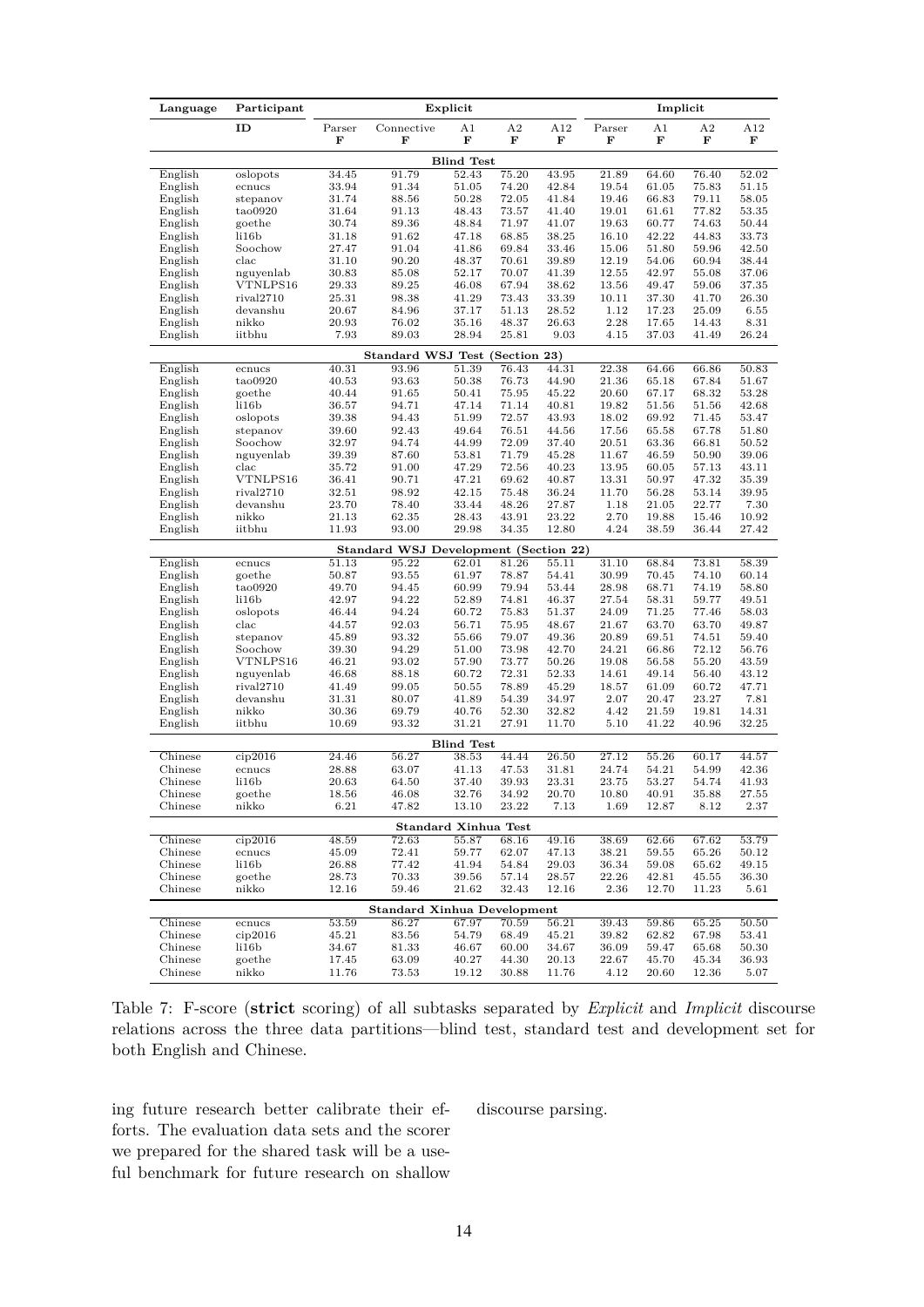| Language           | Participant            | Explicit                                       |                                    |                   |                   | Implicit           |                     |                     |                |
|--------------------|------------------------|------------------------------------------------|------------------------------------|-------------------|-------------------|--------------------|---------------------|---------------------|----------------|
|                    | ID                     | Parser<br>F                                    | A <sub>1</sub><br>F                | A2<br>F           | A12<br>F          | Parser<br>F        | A <sub>1</sub><br>F | A <sub>2</sub><br>F | A12<br>F       |
|                    |                        |                                                |                                    | <b>Blind Test</b> |                   |                    |                     |                     |                |
| English            | oslopots               | 56.66                                          | 71.96                              | 81.73             | 71.74             | 33.23              | 84.47               | 88.98               | 86.31          |
| English            | ecnucs                 | 57.25                                          | 70.19                              | 79.67             | 71.69             | 26.90              | 79.53               | 84.11               | 82.73          |
| English            | stepanov               | 51.03                                          | 65.71                              | 78.05             | 63.83             | 24.24              | 80.54               | 85.49               | 84.43          |
| English            | tao0920                | 55.82                                          | 70.67                              | 80.04             | 70.73             | 26.68              | 79.59               | 84.01               | 82.59          |
| English            | goethe                 | 54.02                                          | 68.12                              | 78.26             | 68.11             | 28.32              | 79.79               | 84.37               | 82.23          |
| English<br>English | li16b<br>Soochow       | 54.46<br>54.11                                 | 69.67<br>64.79                     | 79.78<br>79.52    | 67.37<br>66.08    | 21.11<br>19.73     | 49.40<br>64.14      | 52.67<br>69.07      | 49.47<br>66.11 |
| English            | $_{\rm clac}$          | 52.43                                          | 67.54                              | 78.38             | 65.23             | 23.59              | 82.34               | 87.03               | 84.78          |
| English            | nguyenlab              | 52.74                                          | 66.52                              | 75.65             | 67.13             | 17.16              | 56.09               | 60.85               | 56.31          |
| English            | VTNLPS16               | 54.46                                          | 68.47                              | 78.14             | 68.70             | 22.83              | 70.89               | 75.26               | 72.02          |
| English            | rival2710              | 45.24                                          | 63.64                              | 85.10             | 59.71             | 15.30              | 57.20               | 60.76               | 56.00          |
| English            | devanshu               | 47.79                                          | 62.33                              | 73.16             | 62.86             | 17.04              | 60.11               | 63.30               | 60.84          |
| English            | nikko                  | 40.65                                          | 56.08                              | 56.50             | 50.23             | 5.19               | 23.16               | 21.81               | 16.52          |
| English            | iitbhu                 | 47.19                                          | 62.48                              | 64.70             | 54.53             | 11.51              | 56.74               | 60.37               | 55.63          |
|                    |                        |                                                | Standard WSJ                       |                   | Test (Section 23) |                    |                     |                     |                |
| English            | ecnucs                 | 69.21                                          | 72.16                              | 88.62             | 74.89             | $\overline{28.60}$ | 82.78               | 85.65               | 86.55          |
| English<br>English | tao0920<br>goethe      | 67.80<br>66.41                                 | 71.38<br>69.37                     | 88.25<br>86.35    | 73.29<br>70.92    | 27.77<br>28.05     | 82.30<br>83.63      | 85.16<br>85.44      | 86.15<br>86.88 |
| English            | li16b                  | 62.37                                          | 66.67                              | 87.94             | 67.28             | 22.08              | 62.45               | 62.45               | 62.20          |
| English            | oslopots               | 65.96                                          | 70.75                              | 86.90             | 71.27             | 24.36              | 84.74               | 86.47               | 85.85          |
| English            | stepanov               | 63.31                                          | 68.11                              | 86.24             | 68.76             | 23.72              | 82.53               | 85.02               | 86.22          |
| English            | Soochow                | 64.13                                          | 67.17                              | 86.50             | 69.50             | 25.12              | 79.54               | 81.94               | 82.55          |
| English            | nguyenlab              | 61.81                                          | 69.71                              | 82.48             | 68.60             | 15.39              | 56.02               | 58.53               | 56.66          |
| English            | $_{\rm clac}$          | 62.49                                          | 66.58                              | 84.78             | 67.77             | 20.11              | 82.34               | 84.96               | 85.99          |
| English            | VTNLPS16               | 64.55                                          | 70.39                              | 84.26             | 70.39             | 19.37              | 64.65               | 65.45               | 64.25          |
| English            | rival2710              | 56.51                                          | 63.32                              | 91.29             | 61.35             | 20.52              | 77.83               | 79.71               | 80.39          |
| English<br>English | devanshu<br>nikko      | 51.36<br>42.54                                 | 56.71<br>46.26                     | 70.68<br>51.51    | 56.92<br>43.83    | 19.49<br>4.79      | 66.27<br>25.04      | 65.63<br>20.87      | 65.38<br>17.24 |
| English            | iitbhu                 |                                                |                                    |                   |                   |                    |                     |                     |                |
|                    |                        |                                                |                                    |                   |                   |                    |                     |                     |                |
| English            | ecnucs                 | Standard WSJ Development (Section 22)<br>75.04 | 77.29                              | 87.74             | 79.80             | 36.63              | 80.60               | 86.22               | 86.47          |
| English            | goethe                 | 72.52                                          | 76.32                              | 85.40             | 76.88             | 36.84              | 81.15               | 85.71               | 86.47          |
| English            | tao0920                | 73.48                                          | 76.20                              | 86.79             | 78.16             | 34.32              | 79.92               | 85.79               | 85.84          |
| English            | li16b                  | 67.38                                          | 71.88                              | 85.04             | 71.28             | 31.69              | 66.61               | 68.73               | 68.10          |
| English            | oslopots               | 69.97                                          | 77.04                              | 85.61             | 76.31             | 29.22              | 82.75               | 88.30               | 86.92          |
| English            | $_{\rm clac}$          | 66.67                                          | 70.94                              | 83.56             | 71.51             | 28.03              | 80.32               | 86.04               | 85.74          |
| English            | stepanov               | 68.26                                          | 71.48                              | 85.82             | 72.14             | 26.11              | 80.42               | 86.07               | 86.46          |
| English            | Soochow                | 67.79                                          | 70.58                              | 84.34             | 72.65             | 28.14              | 79.09               | 82.50               | 82.32          |
| English<br>English | VTNLPS16               | 70.45                                          | 74.75                              | 83.88             | 75.48             | 24.22              | 65.67               | 68.32<br>62.29      | 66.41          |
| English            | nguyenlab<br>rival2710 | 66.61<br>63.32                                 | 73.55<br>70.30                     | 82.23<br>89.85    | 73.60<br>67.64    | 17.96<br>25.11     | 57.08<br>77.20      | 82.78               | 59.23<br>81.81 |
| English            | devanshu               | 57.76                                          | 65.74                              | 71.45             | 62.41             | 22.73              | 64.36               | 67.75               | 65.58          |
| English            | nikko                  | 50.74                                          | 57.46                              | 58.07             | 52.50             | 6.98               | 26.25               | 24.39               | 20.07          |
| English            | iitbhu                 |                                                |                                    |                   |                   |                    |                     |                     |                |
|                    |                        |                                                |                                    | <b>Blind Test</b> |                   |                    |                     |                     |                |
| Chinese            | cip2016                | 48.11                                          | 53.21                              | 53.21             | 48.77             | 40.82              | 71.33               | 70.39               | 67.02          |
| Chinese            | ecnucs                 | 49.36                                          | 55.39                              | 55.76             | 51.02             | 36.66              | 67.54               | 66.56               | 62.38          |
| Chinese            | 116 <sub>b</sub>       | 43.36                                          | 53.12                              | 55.65             | 47.17             | 38.09              | 67.77               | 64.60               | 61.57          |
| Chinese            | goethe                 | 43.02                                          | 53.29                              | 54.37             | 48.17             | 18.56              | 53.62               | 52.21               | 48.17          |
| Chinese            | nikko                  | 18.16                                          | 22.53                              | 31.72             | 16.22             | 3.14               | 19.92               | 9.50                | 4.44           |
|                    |                        |                                                | Standard Xinhua Test               |                   |                   |                    |                     |                     |                |
| Chinese            | cip2016                | 64.80                                          | 64.80                              | 73.74             | 63.47             | 49.87              | 74.15               | 75.46               | 73.39          |
| Chinese<br>Chinese | ecnucs<br>li16b        | 66.67<br>63.44                                 | 67.82<br>65.59                     | 72.41<br>65.59    | 65.82<br>61.90    | 49.63<br>50.46     | 72.21<br>71.11      | 72.46<br>73.46      | 71.04<br>69.79 |
| Chinese            | goethe                 | 62.64                                          | 62.64                              | 68.13             | 60.49             | 27.74              | 53.77               | 54.79               | 50.36          |
| Chinese            | nikko                  | 35.14                                          | 40.54                              | 39.19             | 33.33             | 3.84               | 18.61               | 11.82               | 7.77           |
|                    |                        |                                                | <b>Standard Xinhua Development</b> |                   |                   |                    |                     |                     |                |
| Chinese            | ecnucs                 | 78.43                                          | 73.20                              | 79.74             | 79.39             | 49.93              | 76.02               | 71.57               | 68.09          |
| Chinese            | cip2016                | 75.34                                          | 64.38                              | 71.23             | 72.41             | 50.68              | 77.78               | 73.88               | 70.94          |
| Chinese            | li16b                  | 65.33                                          | 56.00                              | 74.67             | 62.90             | 49.41              | 75.96               | 72.61               | 68.77          |
| Chinese            | goethe                 | 57.72                                          | 59.06                              | 65.77             | 56.91             | 27.06              | 61.71               | 54.92               | 47.58          |
| Chinese            | nikko                  | 29.41                                          | 33.82                              | 39.71             | 26.98             | 6.97               | 23.45               | 14.58               | 6.30           |

Table 8: F-score (**partial** scoring) of all subtasks separated by *Explicit* and *Implicit*discourse relations across the three data partitions—blind test, standard test and development set for both English and Chinese.

#### **Acknowledgments**

We would like to thank the Penn Discourse TreeBank team and the Chinese Discourse TreeBank Team, for allowing us to use the PDTB corpus and the CDTB corpus for the shared task. Thanks also go the LDC (Linguistic Data Consortium), who helped distribute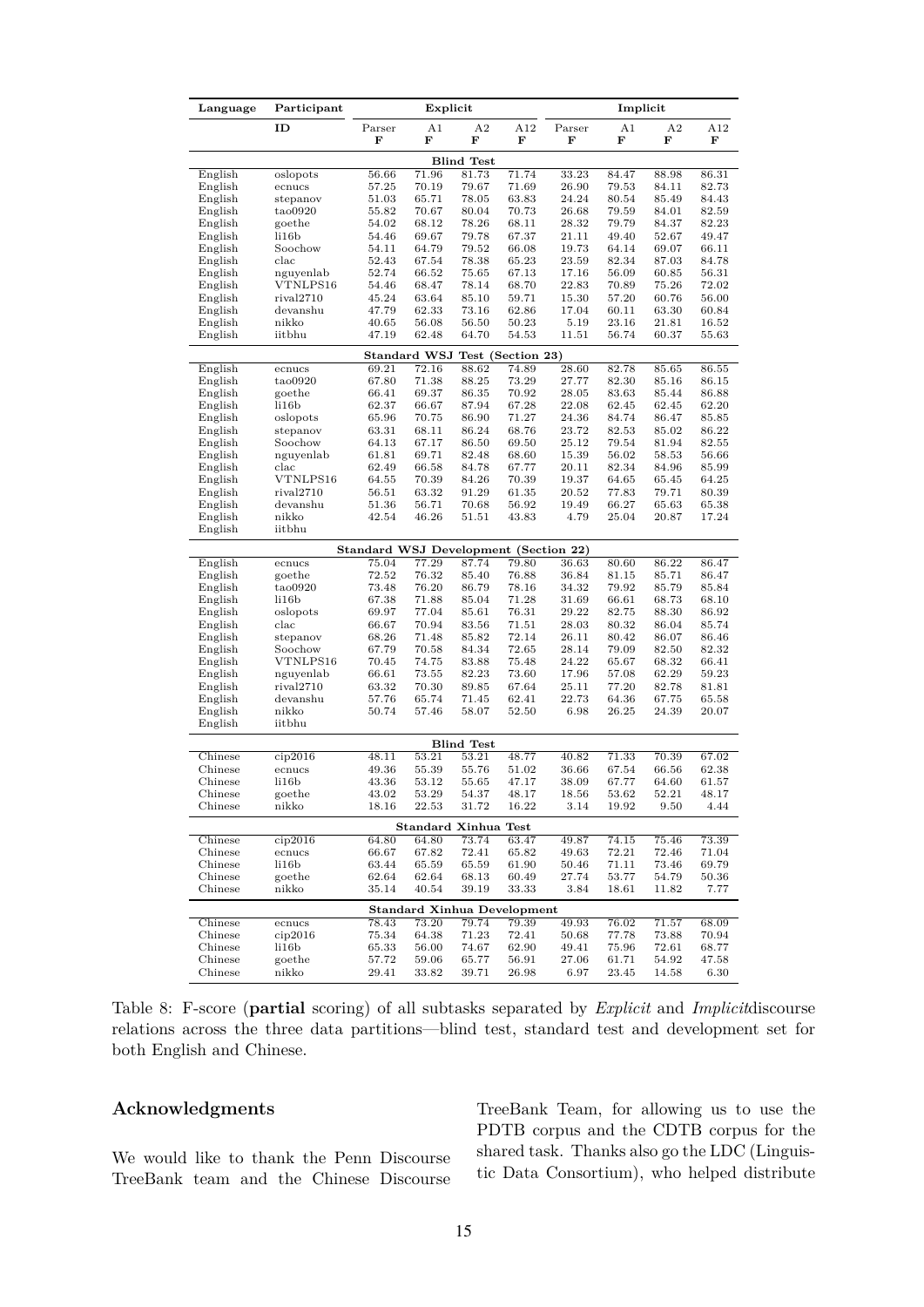| Language           | Participant               | All Senses                   |                              |                          |                                    | <b>Explicit Senses</b>                         |                | <b>Implicit Senses</b> |                |                |
|--------------------|---------------------------|------------------------------|------------------------------|--------------------------|------------------------------------|------------------------------------------------|----------------|------------------------|----------------|----------------|
|                    | ID                        | P                            | R                            | F                        | P                                  | ${\bf R}$                                      | F              | Р                      | $_{\rm R}$     | F              |
|                    |                           |                              |                              | <b>Blind Test</b>        |                                    |                                                |                |                        |                |                |
| English            | aarjay                    | 41.51                        | 41.44                        | 41.47                    | 78.70                              | 78.42                                          | 78.56          | 9.95                   | 9.95           | 9.95           |
| English            | BIT                       | 18.69                        | 18.69                        | 18.69                    | 17.99                              | 17.99                                          | 17.99          | 19.30                  | 19.30          | 19.30          |
| English            | $_{\rm clac}$             | 50.04                        | 49.96                        | 50.00                    | 76.35                              | 76.08                                          | 76.22          | 27.72                  | 27.72          | 27.72          |
| English            | ecnucs                    | 54.10                        | 54.01                        | 54.06<br>52.32           | 77.48<br>76.53                     | 77.34<br>76.26                                 | 77.41<br>76.40 | 34.20<br>31.85         | 34.15          | 34.18          |
| English<br>English | goethe<br>gtnlp           | 52.36<br>54.35               | 52.27<br>54.26               | 54.30                    | 75.09                              | 74.82                                          | 74.95          | 36.75                  | 31.85<br>36.75 | 31.85<br>36.75 |
| English            | $g_{\rm W}$               | 52.48                        | 52.44                        | 52.46                    | 75.32                              | 75.18                                          | 75.25          | 33.08                  | 33.08          | 33.08          |
| English            | gw0                       | 19.93                        | 19.93                        | 19.93                    | 18.35                              | 18.35                                          | 18.35          | 21.29                  | 21.29          | 21.29          |
| English            | nguyenlab                 | 51.37                        | 51.28                        | 51.32                    | 74.91                              | 74.64                                          | 74.77          | 31.44                  | 31.39          | 31.42          |
| English            | oslopots                  | 53.60                        | 53.52                        | 53.56                    | 77.74                              | 76.62                                          | 77.17          | 33.84                  | 33.84          | 33.84          |
| English            | PurdueNLP                 | 23.82                        | 23.82                        | 23.82                    | 22.02                              | 17.63                                          | 19.58          | 29.10                  | 29.10          | 29.10          |
| English            | steven                    | 41.44<br>53.94               | 41.44                        | 41.44<br>53.89           | 65.42                              | 62.95                                          | 64.16          | 24.04                  | 23.12          | 23.58          |
| English<br>English | tao0920<br>tbmihaylov     | 54.69                        | 53.85<br>54.51               | 54.60                    | 75.95<br>78.34                     | 75.54<br>78.06                                 | 75.74<br>78.20 | 35.38<br>34.56         | 35.38<br>34.46 | 35.38<br>34.51 |
| English            | ykido                     | 51.90                        | 51.86                        | 51.88                    | 76.05                              | 74.82                                          | 75.43          | 32.31                  | 32.31          | 32.31          |
| English            | ttr                       |                              |                              |                          |                                    |                                                |                | 37.67                  | 37.67          | 37.67          |
|                    |                           |                              |                              |                          | Standard WSJ Test (Section 23)     |                                                |                |                        |                |                |
| English            | aarjay                    | 50.90                        | 50.90                        | 50.90                    | 89.70                              | 89.70                                          | 89.70          | 15.60                  | 15.60          | 15.60          |
| English            | BIT                       | 20.41                        | 20.41                        | 20.41                    | 24.62                              | 24.62                                          | 24.62          | 16.58                  | 16.58          | 16.58          |
| English            | $_{\rm clac}$             | 57.36                        | 57.36                        | 57.36                    | 89.48                              | 89.48                                          | 89.48          | 28.13                  | 28.13          | 28.13          |
| English            | ecnucs                    | 64.34                        | 64.34                        | 64.34                    | 90.13                              | 90.13                                          | 90.13          | 40.95                  | 40.87          | 40.91          |
| English<br>English | goethe<br>gtnlp           | 62.64<br>60.93               | 62.64<br>60.93               | 62.64<br>60.93           | 90.13<br>89.48                     | 90.13<br>89.48                                 | 90.13<br>89.48 | 37.61<br>34.95         | 37.61<br>34.95 | 37.61<br>34.95 |
| English            | $g_{\rm W}$               | 58.45                        | 58.45                        | 58.45                    | 89.48                              | 89.48                                          | 89.48          | 30.21                  | 30.21          | 30.21          |
| English            | gw0                       | 17.11                        | 17.11                        | 17.11                    | 15.51                              | 15.51                                          | 15.51          | 18.56                  | 18.56          | 18.56          |
| English            | nguyenlab                 | 57.36                        | 57.36                        | 57.36                    | 88.72                              | 88.72                                          | 88.72          | 28.83                  | 28.83          | 28.83          |
| English            | oslopots                  | 60.62                        | 60.62                        | 60.62                    | 90.13                              | 90.13                                          | 90.13          | 33.76                  | 33.76          | 33.76          |
| English            | PurdueNLP                 | 59.95                        | 59.95                        | 59.95                    | 87.96                              | 87.96                                          | 87.96          | 34.45                  | 34.45          | 34.45          |
| English            | steven                    | 44.70                        | 44.70                        | 44.70                    | 73.88                              | 71.48                                          | 72.66          | 20.83                  | 20.34          | 20.58          |
| English<br>English | tao0920                   | 62.69                        | 62.69                        | 62.69                    | 89.59                              | 89.59                                          | 89.59          | 38.20<br>39.19         | 38.20          | 38.20          |
| English            | tbmihaylov<br>ykido       | 63.31<br>54.73               | 63.31<br>54.73               | 63.31<br>54.73           | 89.80<br>90.41                     | 89.80<br>90.02                                 | 89.80<br>90.22 | 22.61                  | 39.19<br>22.61 | 39.19<br>22.61 |
| English            | ttr                       | $\qquad \qquad \blacksquare$ | ÷                            | $\overline{\phantom{0}}$ | $\overline{\phantom{m}}$           | ÷                                              | ÷,             | 36.13                  | 36.13          | 36.13          |
|                    |                           |                              |                              |                          |                                    |                                                |                |                        |                |                |
| English            | aarjay                    | 62.43                        | 62.43                        | 62.43                    | 91.50                              | Standard WSJ Development (Section 22)<br>91.50 | 91.50          | 36.85                  | 36.85          | 36.85          |
| English            | BIT                       | 20.10                        | 20.10                        | 20.10                    | 23.22                              | 23.22                                          | 23.22          | 17.36                  | 17.36          | 17.36          |
| English            | $_{\rm clac}$             | 62.22                        | 62.22                        | 62.22                    | 90.74                              | 90.74                                          | 90.74          | 37.12                  | 37.12          | 37.12          |
| English            | ecnucs                    | 67.97                        | 67.97                        | 67.97                    | 92.56                              | 92.56                                          | 92.56          | 46.51                  | 46.33          | 46.42          |
| English            | goethe                    | 66.90                        | 66.90                        | 66.90                    | 91.35                              | 91.35                                          | 91.35          | 45.45                  | 45.39          | 45.42          |
| English            | gtnlp                     | 63.92                        | 63.92                        | 63.92                    | 90.29                              | 90.29                                          | 90.29          | 40.72                  | 40.72          | 40.72          |
| English<br>English | $g_{\rm W}$<br>gw0        | 61.36<br>60.65               | 61.36<br>60.65               | 61.36<br>60.65           | 91.81<br>89.68                     | 91.81<br>89.68                                 | 91.81<br>89.68 | 34.58<br>35.11         | 34.58<br>35.11 | 34.58<br>35.11 |
| English            | nguyenlab                 | 60.51                        | 60.51                        | 60.51                    | 90.29                              | 90.29                                          | 90.29          | 34.31                  | 34.31          | 34.31          |
| English            | oslopots                  | 65.70                        | 65.70                        | 65.70                    | 91.35                              | 91.35                                          | 91.35          | 43.12                  | 43.12          | 43.12          |
| English            | PurdueNLP                 | 62.22                        | 62.22                        | 62.22                    | 89.68                              | 89.68                                          | 89.68          | 38.05                  | 38.05          | 38.05          |
| English            | steven                    | 46.88                        | 46.88                        | 46.88                    | 72.30                              | 70.11                                          | 71.19          | 26.94                  | 26.44          | 26.68          |
| English            | tao0920                   | 67.83                        | 67.83                        | 67.83                    | 92.26                              | 92.26                                          | 92.26          | 46.33                  | 46.33          | 46.33          |
| English            | tbmihaylov                | 64.13                        | 64.13                        | 64.13                    | 91.20                              | 91.20                                          | 91.20          | 40.32                  | 40.32          | 40.32          |
| English            | ykido                     | 57.74                        | 57.74                        | 57.74                    | 90.29                              | 90.29                                          | 90.29<br>÷     | 29.11                  | 29.11          | 29.11          |
| English            | ttr                       | $\overline{\phantom{a}}$     | $\overline{a}$               | $\overline{a}$           | ÷,                                 | $\overline{\phantom{a}}$                       |                | 40.32                  | 40.32          | 40.32          |
|                    | $\overline{\mathrm{BIT}}$ |                              |                              | <b>Blind Test</b>        |                                    |                                                |                |                        |                |                |
| Chinese<br>Chinese | ecnucs                    | 33.51<br>64.73               | 33.51<br>64.73               | 33.51<br>64.73           | 75.27<br>77.24                     | 75.27<br>76.15                                 | 75.27<br>76.69 | 18.11<br>60.52         | 18.11<br>60.52 | 18.11<br>60.52 |
| Chinese            | goethe                    | 63.73                        | 63.73                        | 63.73                    | 80.39                              | 80.39                                          | 80.39          | 57.59                  | 57.59          | 57.59          |
| Chinese            | gw0                       | 72.92                        | 72.92                        | 72.92                    | 78.98                              | 78.98                                          | 78.98          | 70.68                  | 70.68          | 70.68          |
| Chinese            | gw0                       | 57.97                        | 57.97                        | 57.97                    | 29.15                              | 29.15                                          | 29.15          | 68.60                  | 68.60          | 68.60          |
| Chinese            | tao0920                   | 61.02                        | 61.02                        | 61.02                    | 75.82                              | 73.67                                          | 74.73          | 56.35                  | 56.35          | 56.35          |
| Chinese            | ttr                       | $\frac{1}{2}$                | $\qquad \qquad \blacksquare$ | ÷                        | $\overline{\phantom{m}}$           |                                                | $\overline{a}$ | 63.38                  | 63.38          | 63.38          |
|                    |                           |                              |                              |                          | <b>Standard Xinhua Test</b>        |                                                |                |                        |                |                |
| Chinese            | ВIТ                       | 37.00                        | 36.92                        | 36.96                    | 94.74                              | 93.75                                          | 94.24          | 21.73                  | 21.73          | 21.73          |
| Chinese            | ecnucs                    | 77.09                        | 76.92                        | 77.01                    | 94.74                              | 93.75                                          | 94.24          | 72.42                  | 72.42          | 72.42          |
| Chinese<br>Chinese | goethe<br>gw0             | 77.09<br>70.11               | 76.92<br>70.11               | 77.01<br>70.11           | 96.84<br>92.71                     | 95.83<br>92.71                                 | 96.34<br>92.71 | 71.87<br>64.07         | 71.87<br>64.07 | 71.87<br>64.07 |
| Chinese            | gw0                       | 50.77                        | 50.77                        | 50.77                    | 3.13                               | 3.13                                           | 3.13           | 63.51                  | 63.51          | 63.51          |
| Chinese            | tao0920                   | 72.91                        | 72.75                        | 72.83                    | 93.68                              | 92.71                                          | 93.19          | 67.41                  | 67.41          | 67.41          |
| Chinese            | ttr                       | $\overline{\phantom{0}}$     | $\qquad \qquad \blacksquare$ | -                        | -                                  | $\overline{\phantom{m}}$                       | $\overline{a}$ | 70.47                  | 70.47          | 70.47          |
|                    |                           |                              |                              |                          | <b>Standard Xinhua Development</b> |                                                |                |                        |                |                |
| Chinese            | ВIТ                       | 36.03                        | 36.03                        | 36.03                    | 92.21                              | 92.21                                          | 92.21          | 21.90                  | 21.90          | 21.90          |
| Chinese            | ecnucs                    | 78.07                        | 78.07                        | 78.07                    | 96.10                              | 96.10                                          | 96.10          | 73.53                  | 73.53          | 73.53          |
| Chinese            | goethe                    | 75.72                        | 75.72                        | 75.72                    | 96.10                              | 96.10                                          | 96.10          | 70.59                  | 70.59          | 70.59          |
| Chinese            | gw0                       | 72.06                        | 72.06                        | 72.06                    | 93.51                              | 93.51                                          | 93.51          | 66.67                  | 66.67          | 66.67          |
| Chinese<br>Chinese | gw0<br>tao0920            | 68.15<br>76.76               | 68.15<br>76.76               | 68.15<br>76.76           | 94.81<br>97.40                     | 94.81<br>97.40                                 | 94.81<br>97.40 | 61.44<br>71.57         | 61.44<br>71.57 | 61.44<br>71.57 |
| Chinese            | ttr                       |                              |                              |                          |                                    |                                                |                | 63.38                  | 63.38          | 63.38          |
|                    |                           |                              |                              |                          |                                    |                                                |                |                        |                |                |

Table 9: Discourse relation sense classification evaluation results (Supplementary evaluation). All participants are given gold standard discourse connectives and argument pairs.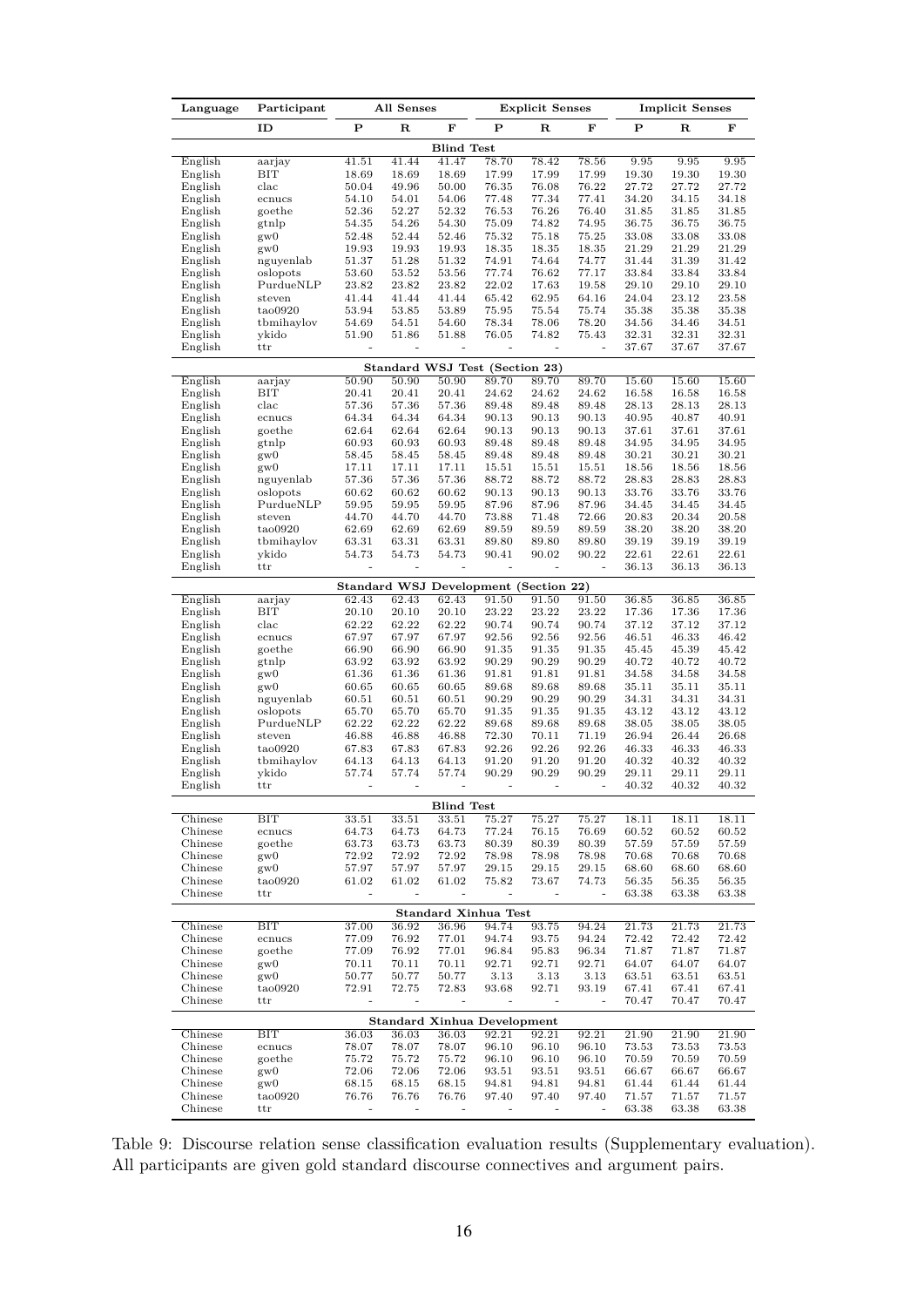the training and development data to participating teams. We are also very grateful to the TIRA team, who provided their evaluation platform, and especially to Martin Potthast for his technical assistance in using the TIRA platform and countless hours of troubleshooting.

This work was partially supported by the National Science Foundation via Grant Nos. 0910532 and IIS-1421067 and by the Singapore Ministry of Education Academic Research Fund Tier 2 grant MOE2013-T2-1-150.

#### **References**

- Nicholas Asher and Alex Lascarides. 2003. *Logics of conversation*. Cambridge University Press.
- Or Biran and Kathleen McKeown. 2013. Aggregated word pair features for implicit discourse relation disambiguation. In *Proceedings of the 51st Annual Meeting of the Association for Computational Linguistics*.
- Prashant Chandrasekar, Xuan Zhang, Saurabh Chakravarty, Arijit Ray, John Krulick, and Alla Rozovskaya. 2016. The virginia tech system at conll-2016 shared task on shallow discourse parsing. In *Proceedings of the Twentieth Conference on Computational Natural Language Learning: Shared Task*, Berlin, Germany, August. Association for Computational Linguistics.
- Ziwei Fan, Zhenghua Li, and Min Zhang. 2016. Finding arguments as sequence labeling in discourse parsing. In *Proceedings of the Twentieth Conference on Computational Natural Language Learning: Shared Task*, Berlin, Germany, August. Association for Computational Linguistics.
- Tim Gollub, Benno Stein, and Steven Burrows. 2012. Ousting Ivory Tower Research: Towards a Web Framework for Providing Experiments as a Service. In Bill Hersh, Jamie Callan, Yoelle Maarek, and Mark Sanderson, editors, *35th International ACM Conference on Research and Development in Information Retrieval (SIGIR 12)*, pages 1125–1126. ACM, August.
- Devanshu Jain and Prasenjit Majumder. 2016. Da-iict submission for pdtb-styled discourse parser. In *Proceedings of the Twentieth Conference on Computational Natural Language Learning: Shared Task*, Berlin, Germany, August. Association for Computational Linguistics.
- Ping Jian, Xiaohan She, Chenwei Zhang, Pengcheng Zhang, and Jian Feng. 2016. Discourse relation sense classification systems for conll-2016 shared task. In *Proceedings of the Twentieth Conference on Computational Natural Language Learning: Shared Task*, Berlin,

Germany, August. Association for Computational Linguistics.

- Xiaomian Kang, Haoran Li, Long Zhou, Jiajun Zhang, and Chengqing Zong. 2016. An endto-end chinese discourse parser with adaptation to explicit and non-explicit relation recognition. In *Proceedings of the Twentieth Conference on Computational Natural Language Learning: Shared Task*, Berlin, Germany, August. Association for Computational Linguistics.
- Manpreet Kaur, Nishu Kumari, Anil Kumar Singh, and Rajeev Sangal. 2016. Iit (bhu) submission on the conll-2016 shared task: Shallow discourse parsing using semantic lexicons. In *Proceedings of the Twentieth Conference on Computational Natural Language Learning: Shared Task*, Berlin, Germany, August. Association for Computational Linguistics.
- Yusuke Kido and Akiko Aizawa. 2016. Discourse relation sense classification with two-step classifiers. In *Proceedings of the Twentieth Conference on Computational Natural Language Learning: Shared Task*, Berlin, Germany, August. Association for Computational Linguistics.
- Fang Kong, Sheng Li, and Guodong Zhou. 2015. The SoNLP-DP system in the CoNLL-2015 shared task. In *Proceedings of the Nineteenth Conference on Computational Natural Language Learning: Shared Task*.
- Fang Kong, Sheng Li, Junhui Li, Muhua Zhu, and Guodong Zhou. 2016. Sonlp-dp system for conll-2016 english shallow discourse parsing. In *Proceedings of the Twentieth Conference on Computational Natural Language Learning: Shared Task*, Berlin, Germany, August. Association for Computational Linguistics.
- Majid Laali, Andre Cianflone, and Leila Kosseim. 2016. The clac discourse parser at conll-2016. In *Proceedings of the Twentieth Conference on Computational Natural Language Learning: Shared Task*, Berlin, Germany, August. Association for Computational Linguistics.
- Junhui Li, Fang Kong, Sheng Li, Muhua Zhu, and Guodong Zhou. 2016a. Sonlp-dp system for conll-2016 chinese shallow discourse parsing. In *Proceedings of the Twentieth Conference on Computational Natural Language Learning: Shared Task*, Berlin, Germany, August. Association for Computational Linguistics.
- Zhongyi Li, Hai Zhao, Chenxi Pang, Lili Wang, and Huan Wang. 2016b. A constituent syntactic parse tree based discourse parser. In *Proceedings of the Twentieth Conference on Computational Natural Language Learning: Shared Task*, Berlin, Germany, August. Association for Computational Linguistics.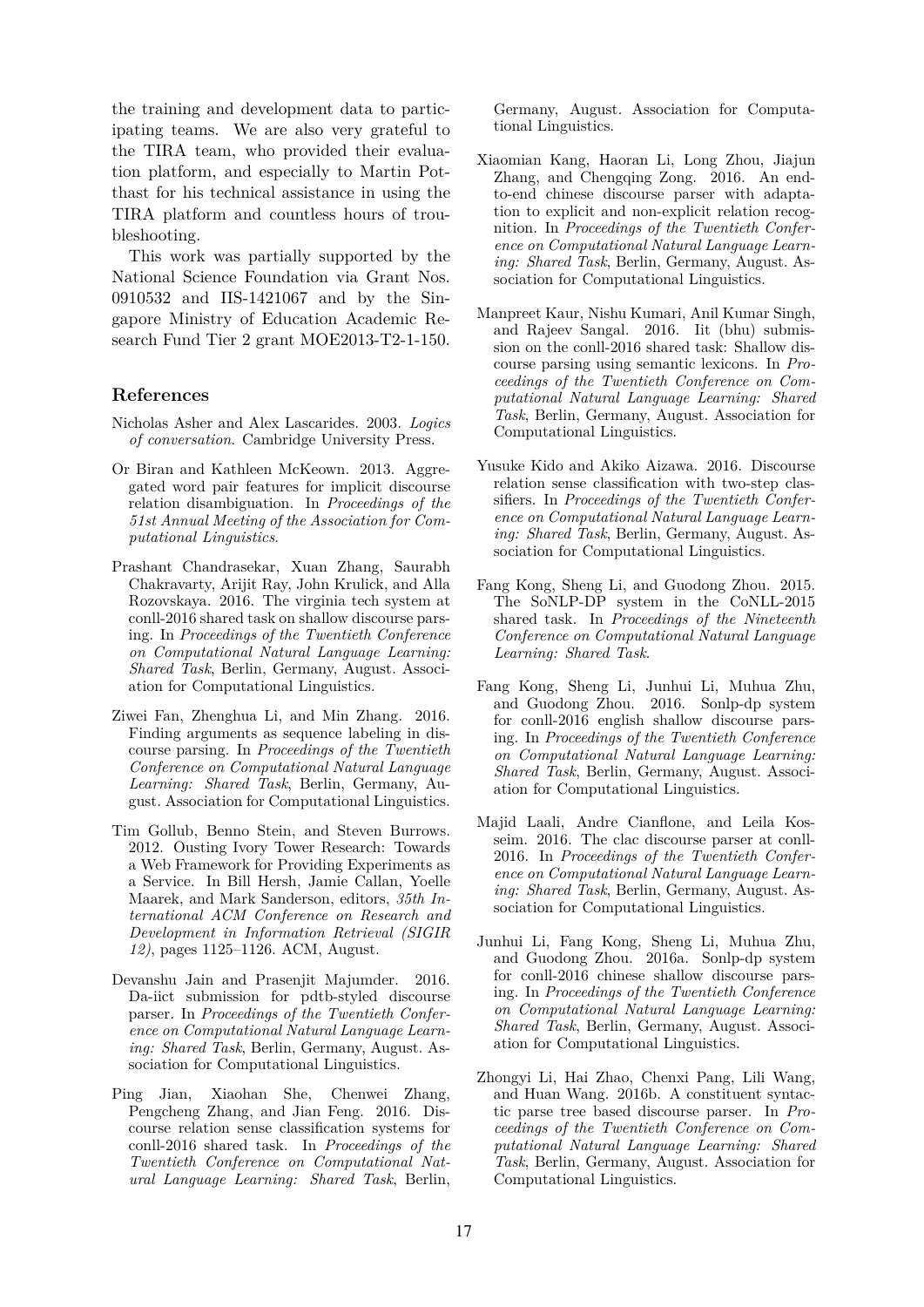- Percy Liang. 2005. *Semi-supervised learning for natural language*. Ph.D. thesis, Massachusetts Institute of Technology.
- Ziheng Lin, Hwee Tou Ng, and Min-Yen Kan. 2014. A PDTB-styled end-to-end discourse parser. *Natural Language Engineering*, 20(2):151–184.
- Jin Kiat Low, Hwee Tou Ng, and Wenyuan Guo. 2005. A maximum entropy approach to Chinese word segmentation. In *Proceedings of the Fourth SIGHAN Workshop on Chinese Language Processing*, pages 161–164.
- William C Mann and Sandra A Thompson. 1988. Rhetorical Structure Theory: Toward a functional theory of text organization. *Text*, 8(3):243–281.
- Christopher D. Manning, Mihai Surdeanu, John Bauer, Jenny Finkel, Steven J. Bethard, and David McClosky. 2014. The Stanford CoreNLP natural language processing toolkit. In *Proceedings of the 52nd Annual Meeting of the Association for Computational Linguistics.*
- Todor Mihaylov and Annette Frank. 2016. Discourse relation sense classification using crossargument semantic similarity based on word embeddings. In *Proceedings of the Twentieth Conference on Computational Natural Language Learning: Shared Task*, Berlin, Germany, August. Association for Computational Linguistics.
- Minh Nguyen. 2016. Sdp-jaist: A shallow discourse parsing system conll 2016 shared task. In *Proceedings of the Twentieth Conference on Computational Natural Language Learning: Shared Task*, Berlin, Germany, August. Association for Computational Linguistics.
- Stephan Oepen, Jonathon Read, Tatjana Scheffler, Uladzimir Sidarenka, Manfred Stede, Eric Velldal, and Lilja Ovrelid. 2016. Opt: Oslo– potsdam–teesside. pipelining rules, rankers, and classifier ensembles for shallow discourse parsing. In *Proceedings of the Twentieth Conference on Computational Natural Language Learning: Shared Task*, Berlin, Germany, August. Association for Computational Linguistics.
- Maria Leonor Pacheco, I-Ta Lee Lee, Xiao Zhang, Abdullah Khan Zehady, Pranjal Daga, Di Jin, Ayush Parolia, and Dan Goldwasser. 2016. Adapting event embedding for implicit discourse relation recognition. In *Proceedings of the Twentieth Conference on Computational Natural Language Learning: Shared Task*, Berlin, Germany, August. Association for Computational Linguistics.
- Slav Petrov and Dan Klein. 2007. Improved inferencing for unlexicalized parsing. In *Proceedings of the Human Language Technology/North*

*American Chapter of the Association for Computational Linguistics*.

- Emily Pitler, Annie Louis, and Ani Nenkova. 2009. Automatic sense prediction for implicit discourse relations in text. In *Proceedings of the Joint Conference of the 47th Annual Meeting of the ACL and the 4th International Joint Conference on Natural Language Processing of the AFNLP*.
- Martin Potthast, Tim Gollub, Francisco Rangel, Paolo Rosso, Efstathios Stamatatos, and Benno Stein. 2014. Improving the Reproducibility of PAN's Shared Tasks: Plagiarism Detection, Author Identification, and Author Profiling. In Evangelos Kanoulas, Mihai Lupu, Paul Clough, Mark Sanderson, Mark Hall, Allan Hanbury, and Elaine Toms, editors, *Information Access Evaluation meets Multilinguality, Multimodality, and Visualization. 5th International Conference of the CLEF Initiative (CLEF 14)*, pages 268– 299, Berlin Heidelberg New York, September. Springer.
- Rashmi Prasad, Nikhil Dinesh, Alan Lee, Eleni Miltsakaki, Livio Robaldo, Aravind Joshi, and Bonnie Webber. 2008. The Penn Discourse Treebank 2.0. In *Proceedings of the 6th International Conference on Language Resources and Evaluation*.
- Rashmi Prasad, Bonnie Webber, and Aravind Joshi. 2014. Reflections on the Penn Discourse Treebank, comparable corpora, and complementary annotation. *Computational Linguistics*, 40(4):921–950.
- Lianhui Qin, Zhisong Zhang, and Hai Zhao. 2016. Shallow discourse parsing using convolutional neural network. In *Proceedings of the Twentieth Conference on Computational Natural Language Learning: Shared Task*, Berlin, Germany, August. Association for Computational Linguistics.
- Attapol Rutherford and Nianwen Xue. 2014. Discovering implicit discourse relations through Brown cluster pair representation and coreference patterns. In *Proceedings of the 14th Conference of the European Chapter of the Association for Computational Linguistics*.
- Attapol T. Rutherford and Nianwen Xue. 2016. Robust non-explicit neural discourse parser in english and chinese. In *Proceedings of the Twentieth Conference on Computational Natural Language Learning: Shared Task*, Berlin, Germany, August. Association for Computational Linguistics.
- Niko Schenk, Christian Chiarcos, Kathrin Donandt, Samuel Samuel Rönnqvist, Evgeny Stepanov, and Giuseppe Riccardi. 2016. Do we really need all those rich linguistic features?